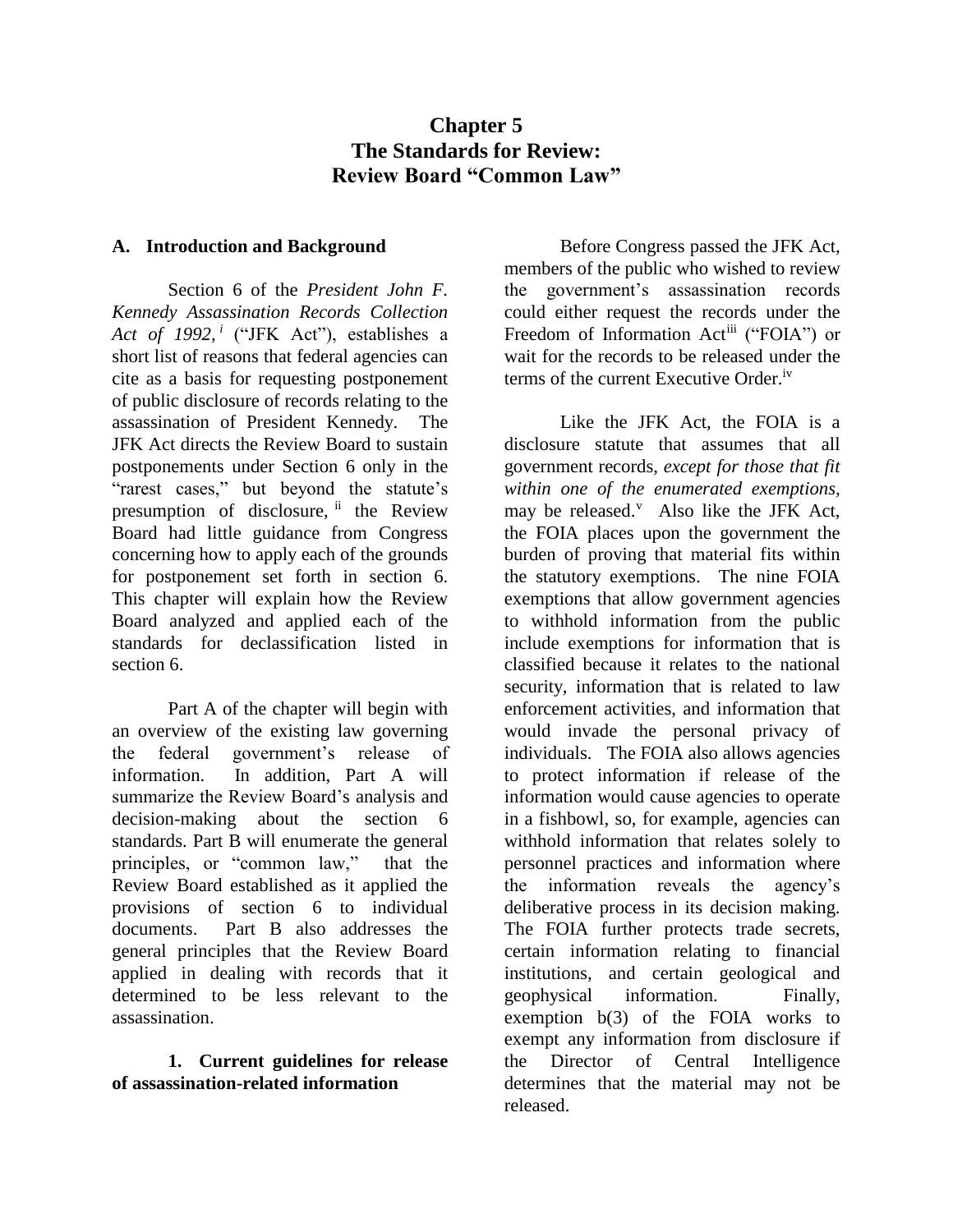The second set of guidelines that governed the disclosure of records relating to the assassination of President Kennedy before Congress passed the JFK Act is contained in the President's Executive Order. At the time that Congress enacted the JFK Act, President Reagan's Executive Order 12,356 was in effect.  $\frac{vi}{i}$  In 1995, President Clinton signed Executive Order 12,958. vii The current Executive Order applies to all Executive branch records and, unlike the JFK Act, requires agencies to engage in a systematic declassification of all records more than 25 years old. The Executive Order gives agencies five years - until April 2000 -- to declassify all *classified* information that is (1) more than 25 years old, and (2) is of permanent historical value unless the "agency head" determines that release of the information would cause one of the nine enumerated harms. The Executive Order provides for continuing protection for sources and methods where disclosure would damage the national security. It also protects, *inter alia,* information that involves diplomatic relations, U.S. cryptologic systems, war plans that are still in effect, protection of the president.viii

The JFK Act guidelines that govern the disclosure of records relating to the assassination of President Kennedy are listed below.

*JFK Act Section 6: Grounds for postponement of public disclosure of records*.

Disclosure of assassination records or particular information in assassination records to the public may be postponed subject to the limitations of this Act if there is clear and convincing evidence that --

(1) the threat to the military defense, intelligence operations, or conduct of foreign relations of the United States posed by the public disclosure of the assassination record is of such gravity that it outweighs the public interest, and such public disclosure would reveal --

(A) an intelligence agent whose identity currently requires protection;

(B) an intelligence source or method which is currently utilized, or reasonably expected to be utilized, by the United States Government and which has not been officially disclosed, the disclosure of which would interfere with the conduct of intelligence activities; or

(C) any other matter currently relating to the military defense, intelligence operations or conduct of foreign relations of the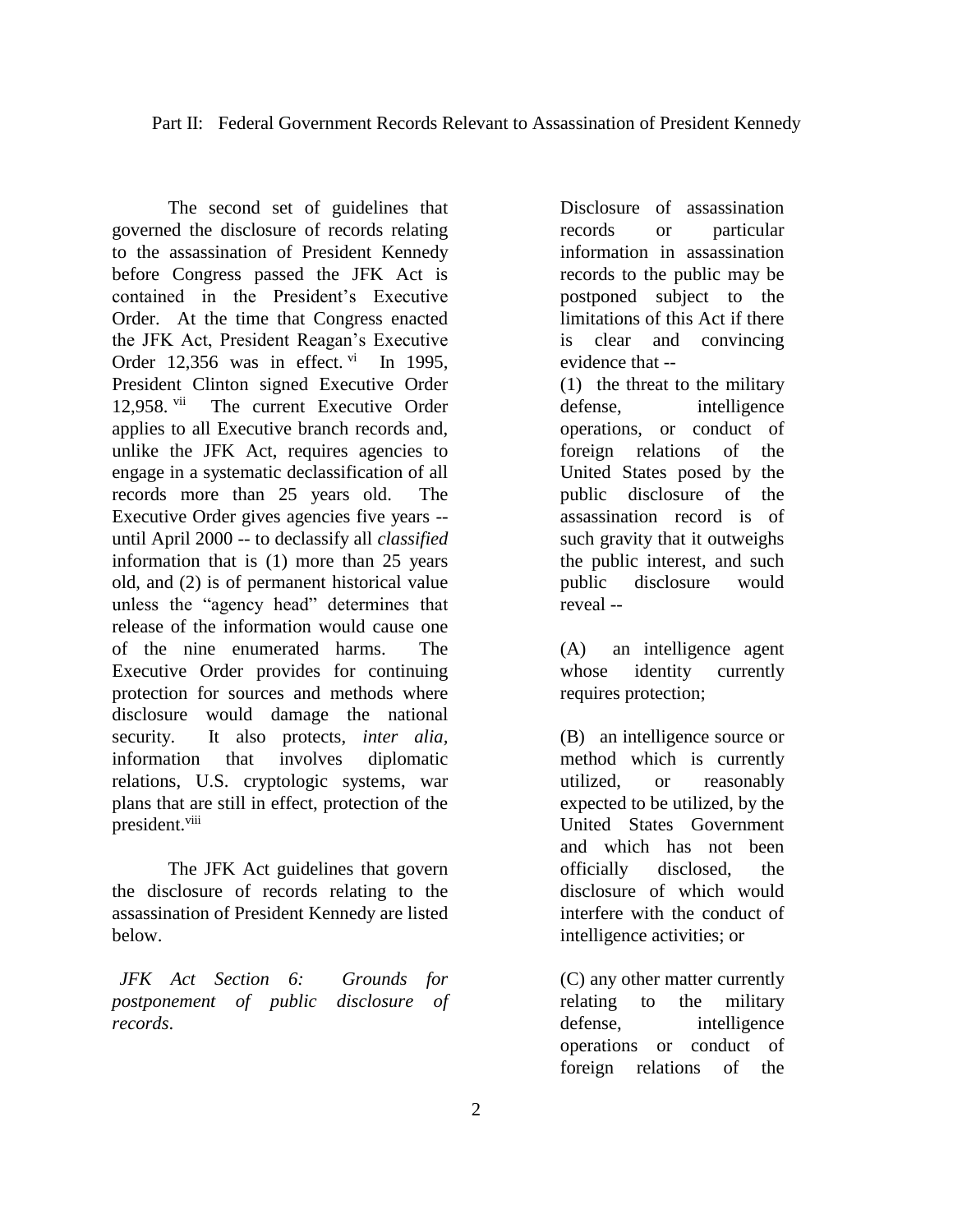United States, the disclosure of which would demonstrably

(2) the public disclosure of the assassination record would reveal the name or identity of a living person who provided confidential information to the United States and would pose a substantial risk of harm to that person;

(3) the public disclosure of the assassination record could reasonably be expected to constitute an unwarranted invasion of personal privacy, and that invasion of privacy is so substantial that it outweighs the public interest;

(4) the public disclosure of the assassination record would compromise the existence of an understanding of confidentiality currently requiring protection between a Government agent and a cooperating individual or a foreign government, and public disclosure would be so harmful that it outweighs the public interest;

(5) the public disclosure of the assassination record would reveal a security or protective procedure currently utilized, or reasonably expected to be

impair the national security of the United States;

utilized, by the Secret Service or another Government agency responsible for protecting Government officials, and public disclosure would be so harmful that it outweighs the public interest.

## **2. Key distinctions between standards of release under the FOIA, the Executive Order, and the JFK Act**

In considering whether the JFK Act was necessary to guarantee public access to assassination records, Congress evaluated the effectiveness of both the FOIA and the then-current Executive Order 12,356. Both the House and the Senate concluded that the FOIA and the Executive Order, as administered by the executive branch, had failed to guarantee adequate public disclosure of assassination records. At the time that the JFK Act was enacted, the largest collections of records concerning the assassination were under the control of the FBI, the CIA, and the Congressional Committees who investigated the assassination. The FOIA provides special protections for each of these entities, and thus could not serve as the mechanism for maximum disclosure of assassination records.

*First,* the FOIA exempts CIA operational files from disclosure.ix *Second,* the FOIA provides broad-based protection for law enforcement files and therefore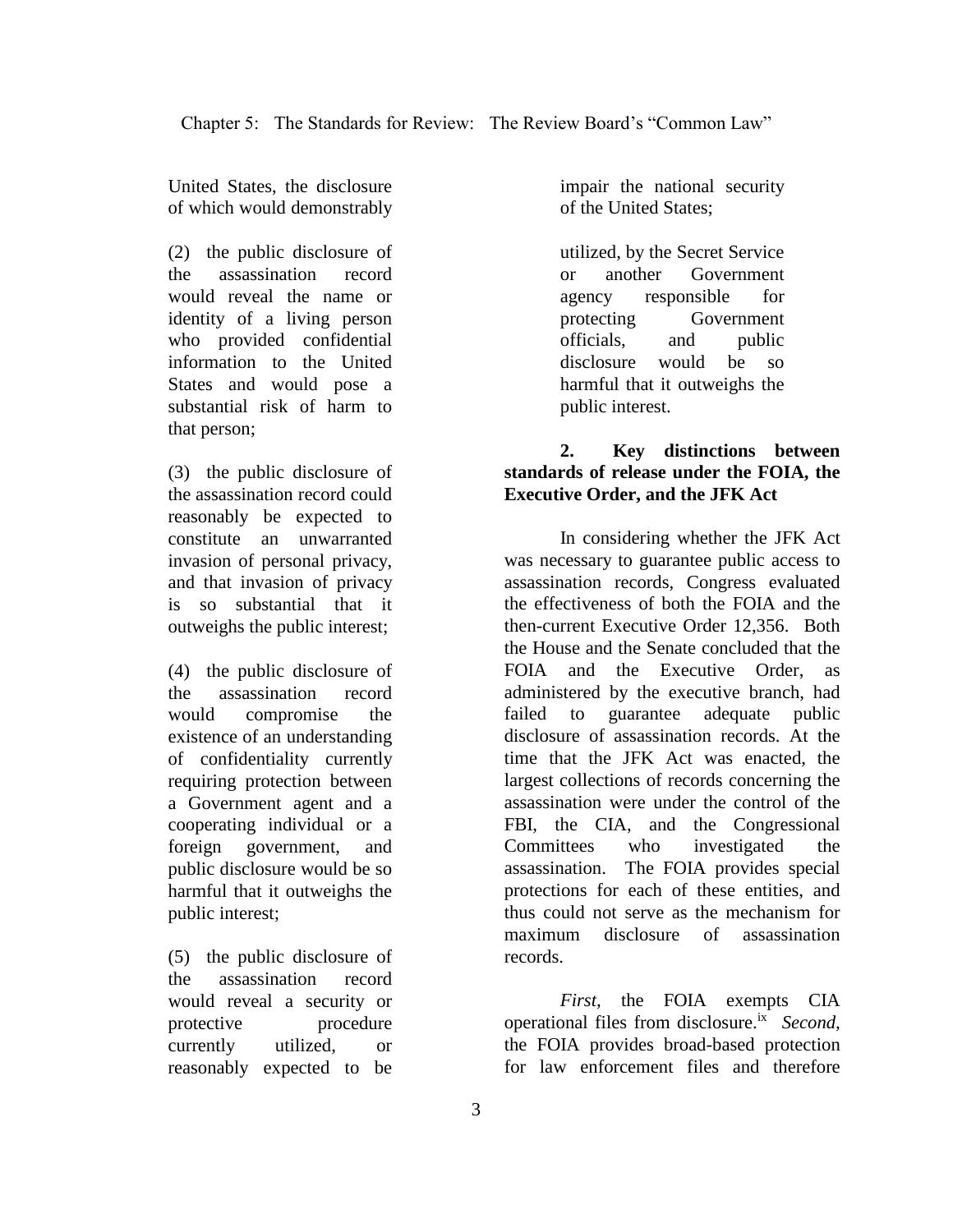allows the FBI to protect a substantial amount of its information from disclosure.<sup>x</sup> *Third,* the FOIA does not apply to unpublished Congressional records. xi Congress found that the FOIA did not require adequate disclosure in those records

Of course, President Clinton did not sign Executive Order 12,958 until April 17, 1995 -- over 2 years after Congress passed the JFK Act. Clearly, the terms of the Executive Order apply to most assassination records because it applies to government records that are of permanent historical value *and* that are over 25 years old. Even if President Clinton's Executive Order had been in effect prior to 1992, it could not have achieved the type of disclosure that the JFK Act called for. The problem with the Executive Order is that it allows "agency heads" to make the decision to exempt records from automatic declassification provided that the "agency head" expects that disclosure of the records will result in one of the nine enumerated categories of harm. As many sections of this Report explain, the Review Board found that "agency heads" tend to be quite reluctant to release their agencies' information. The Executive Order, while well-intentioned, fails to provided for any independent review of "agency head's" decisions on declassification. Thus, although the Executive Order's standards for declassification appear to be disclosure-oriented, the Executive Order fails to hold agency heads accountable for their decision-making.

The JFK Act, of course, did require agencies to account for their decisions. To ensure agency accountability, Congress

that it *did* cover. Thus, Congress believed that the FOIA was not a satisfactory mechanism for guaranteeing disclosure of assassination records<sup>xii</sup>

included four essential provisions in the JFK Act: *first,* the JFK Act presumes that assassination records may be released; *second*, the JFK Act states that the only way that an agency can rebut the presumption of disclosure is for an agency to prove, *with clear and convincing evidence,* that disclosure would result in harm and that the expected harm would outweigh any public benefit in the disclosure; *third,* the JFK Act created an *independent* agency -- the Review Board -- whose mandate was to ensure that agencies respected the presumption of disclosure and honestly presented clear and convincing evidence of the need to protect information; and *fourth,* the JFK Act required agencies to provide the Review Board with *access* to government records, even where those records would not become part of the JFK Collection. Without these accountability provisions, the JFK Act would not have accomplished its objective of maximum release of assassination records to the public. So, while the FOIA and the Executive Order each express the goal of obtaining maximum disclosure, the JFK Act ensures that the goal will be met. The two accountability provisions that relate directly to the Section 6 grounds for postponement - the presumption of release and the standard of proof -- are discussed in detail below. The third provision discussed below is the Review Board's obligation to balance the weight of the evidence in favor of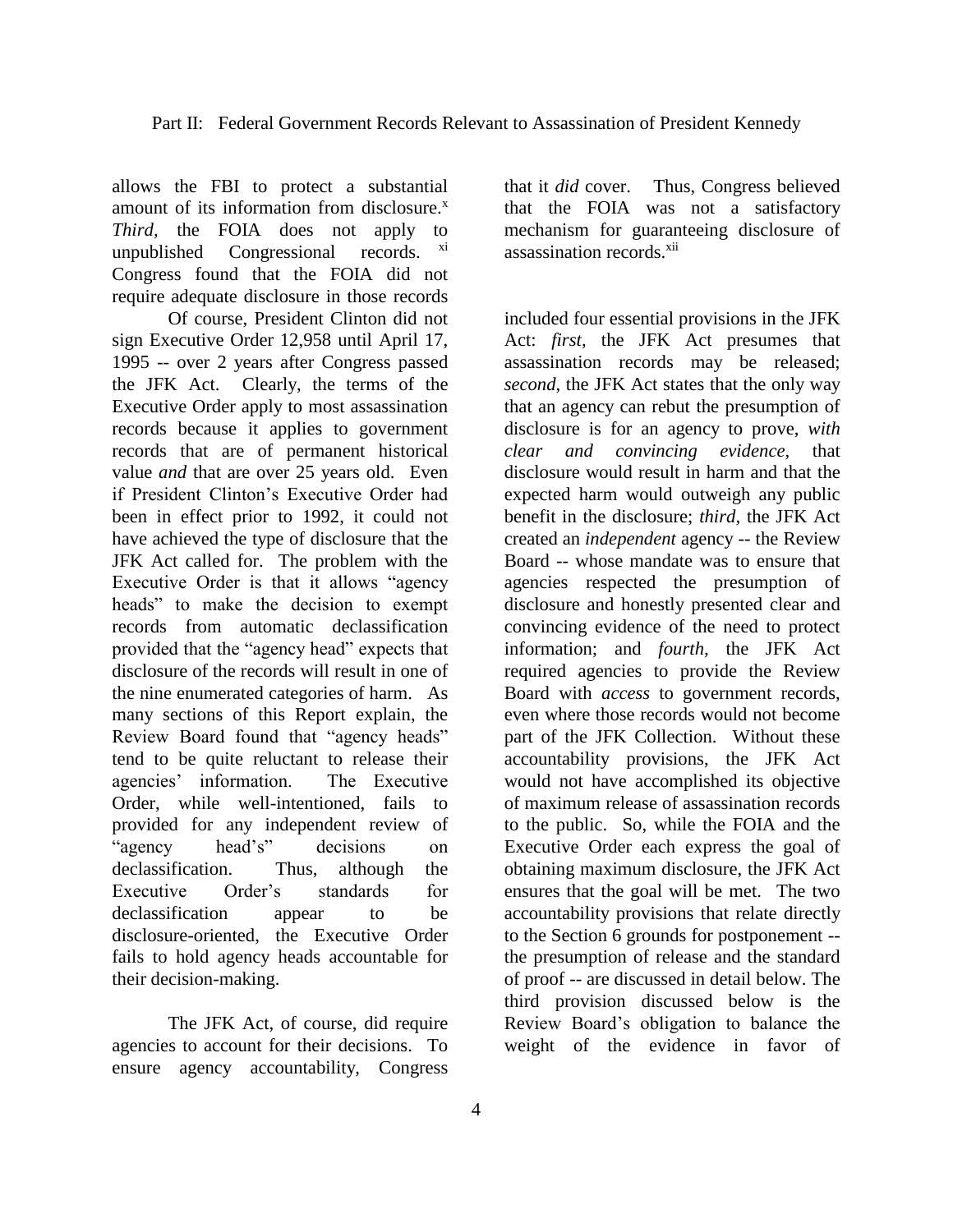Chapter 5: The Standards for Review: The Review Board's "Common Law"

postponement against the public interest in release.

*a. JFK Act presumes disclosure of assassination records***.**

The most pertinent language of the JFK Act is the standard for release of information. According to the statute, "all Government records concerning the assassination of President John F. Kennedy If agencies wish to withhold information in a document, the JFK Act requires the agency to submit "clear and convincing evidence" that the information falls within one of the narrow postponement criteria.xv

Congress "carefully selected" the "clear and convincing evidence" standard because "less exacting standards, such as substantial evidence or a preponderance of the evidence, were not consistent with the legislation's stated goal" of prompt and full release.<sup>xvi</sup> The legislative history of the JFK Act emphasizes the statutory requirement that agencies provide "clear and convincing evidence."

> There is no justification for perpetual secrecy for any class of records. *Nor can the withholding of any individual record be justified on the basis of general confidentiality concerns applicable to an entire class*. Every record must be judged on its own merits, and every record will ultimately be

should carry a *presumption of immediate disclosure."xiii* The statute further declares that *"only in the rarest cases is there any legitimate need for continued protection of such records."xiv*

*b. JFK Act requires agencies to provide clear and convincing evidence*.

> made available for public disclosure.<sup>xvii</sup>

When agencies do present to the Review Board evidence of harm that will result from disclosure, it must consist of more than speculation.

> The [Review] Board cannot postpone release because it might cause some *conceivable or speculative harm* to national security. Rather in a democracy the *demonstrable harm* from disclosure must be weighed against the benefits of release of the information to the public.<sup>xviii</sup>

The Review Board's application of the clear and convincing evidence standard is covered in more detail in Section II of this chapter. Section II includes a discussion of the "Rule of Reason" that the Review Board ultimately adopted with regard to receiving evidence from the agencies.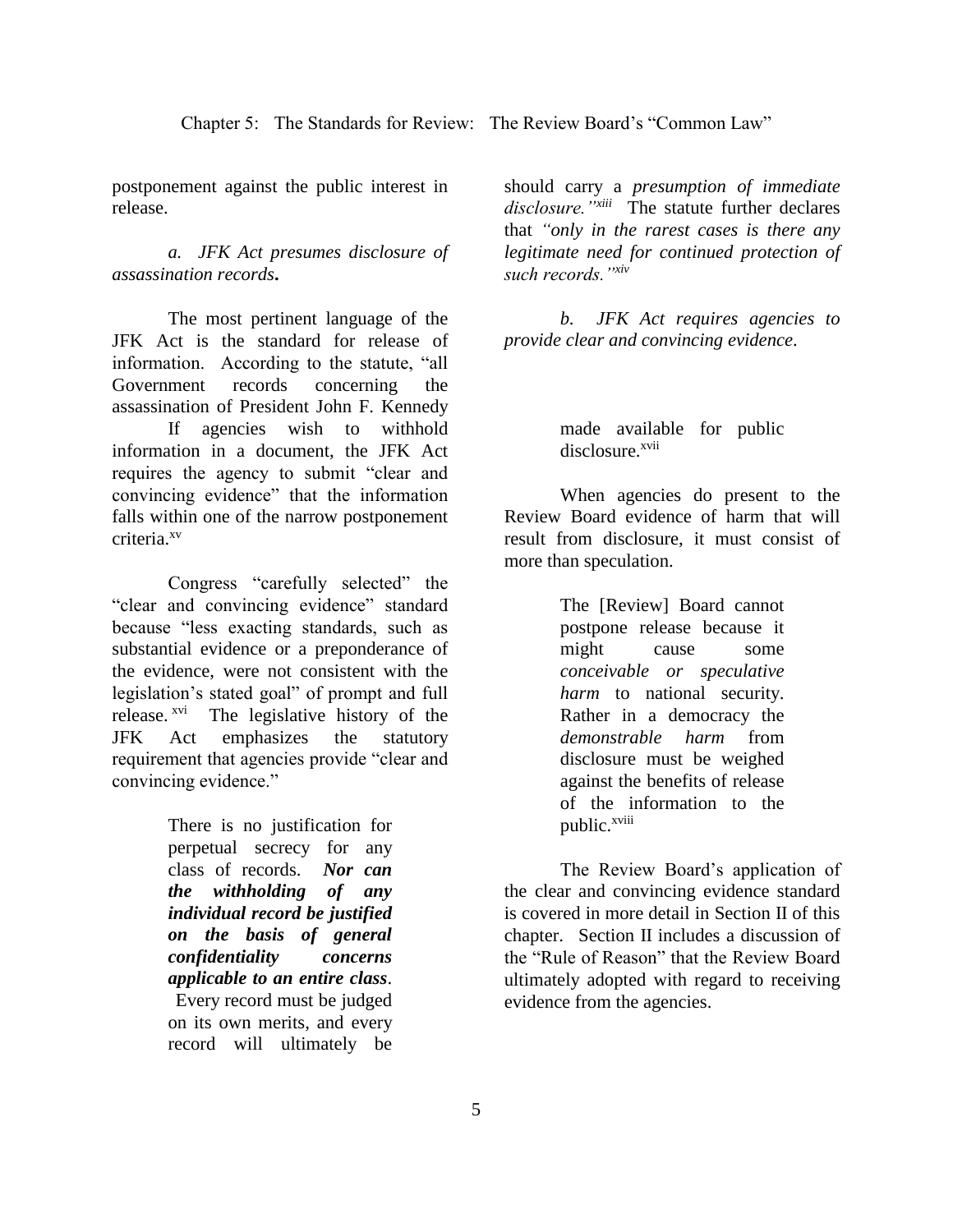Part II: Federal Government Records Relevant to Assassination of President Kennedy

c. *JFK Act requires the Review Board to balance evidence for postponement* 

Assuming that agencies do provide clear and convincing evidence that information should be protected from disclosure, the terms of section 6 require that information not be postponed unless the threat of harm outweighs the public interest in disclosure. As used in the JFK Act, "public interest" means "the compelling interest in the prompt public disclosure of assassination records for historical and governmental purposes and for the purpose of fully informing the American people about the history surrounding the assassination of President John F. Kennedy."xix The Review Board interprets the balancing requirement to mean that agencies must provide the Review Board with clear and convincing evidence of the threat of harm that would result from disclosure. However, to the extent that the JFK Act leaves room for discretion in evaluating the historical significance, or public interest, of particular assassination records, it is the Review Board -- not the agency that originated the document -- that is to exercise this discretion. The JFK Act established the Review Board as a panel of independent citizens with expertise as historians and archivists precisely in order to secure public confidence in such determinations.<sup>xx</sup>

*d. Other relevant provisions: segregability and substitute language.*

When the Review Board determined that the risk of harm *did* outweigh the public interest in disclosure, it then had to take two additional steps: (1) ensure that the

## *against public interest in release.*

agency redacted the least amount of information possible to avoid the stated harm, and (2) provide substitute language to take the place of the redaction.

## **3. Federal agency record groups and the standards applied to each.**

The JFK Act defines "assassination records" to include records related to the assassination of President Kennedy that were "created or made available for use by, obtained by, or otherwise came into the possession of" the following groups: the Warren Commission, the four Congressional committees that investigated the assassination, any office of the federal government, and any State or local law enforcement office that assisted in a federal investigation of the assassination. ${}^{xxi}$ 

When it passed the JFK Act, Congress intended for the JFK Collection to include the record groups that it identified in section 3(2), but it also intended for the Review Board to carefully consider the scope of the term "assassination record" and to issue an interpretive regulation defining this crucial term. xxii The Act requires government agencies to identify, organize, and process those assassination records that are defined as assassination records in section 3(2). Chapter 6 of this report explains how the Review Board interpreted its responsibility to define and seek out "additional records and information."

*a. The FBI's "Core and Related" Files.*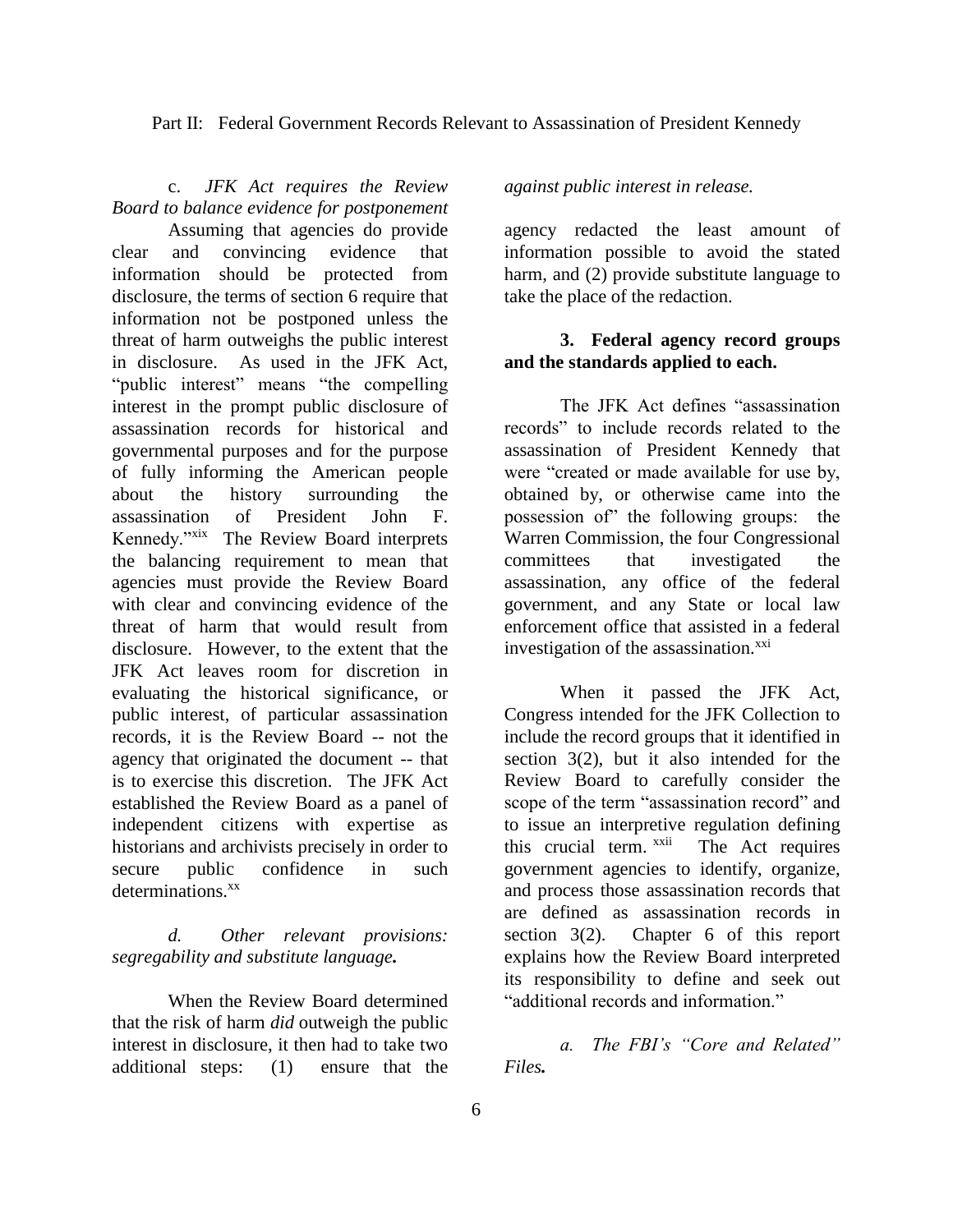The FBI's "core and related" files consist of those records that the FBI gathered in response to FOIA requests that it received in the 1970s for records relating to the assassination of President Kennedy. The "core" files include the FBI files on Lee Harvey Oswald and Jack Ruby, as well as the FBI's Warren Commission files and the JFK assassination investigation file. The "related" files include FBI files on Lee Harvey Oswald's wife Marina and mother

CIA opens a 201 file on an individual when it has an "operational interest" in that person. The CIA opened it's 201 file on Lee Harvey Oswald in December 1960 when it received a request from the Department of State on defectors. After the President Kennedy's assassination, the Oswald 201 file served as a depository for records CIA gathered and created during CIA's wide-ranging investigation of the assassination. Thus, the file provides the most complete record of CIA's inquiry in the months and years immediately following the assassination.

*c. The FBI's "House Select Committee on Assassinations" Subject Files.*

During the HSCA's tenure, the Committee made a number of requests to the FBI for records that the Committee believed might be relevant to their investigation of the Kennedy assassination. In response to the HSCA's requests, the FBI made available to the HSCA staff approximately 200,000 pages of FBI files. The FBI began its processing of the "HSCA Subject" files in 1993. The Review Board applied its

Marguerite, Oswald's friend George DeMohrenschildt, and the Oswalds' Dallas friends Ruth and Michael Paine. The FBI began its processing of the core and related files in 1993. The Review Board applied very strict standards to its review of postponements in the core and related files.

*b. CIA's Lee Harvey Oswald "201" file.*

"Segregated Collection" guidelines (explained *infra)* to the HSCA subject files.

*d. The CIA's "Segregated Collection" files*.

During the investigation conducted by the HSCA, HSCA investigators gained access to CIA files. Upon completion of the HSCA's work, the CIA segregated the files that it had made available to the HSCA and retained them as a segregated collection. The CIA segregated collection is divided into two parts: paper records and microfilm. CIA made 63 boxes of paper records available to the HSCA staff. The paper records consist, in many cases, of particular records that CIA culled from various files. The 64th box of the CIA's segregated collection contains 72 reels of microfilm and represents the entire files from the CIA culled the paper files. Thus, in many cases, the microfilmed files contain material well beyond the scope of the HSCA investigation and may, for example, cover an agent's entire career when only a small portion of it intersected with the assassination story.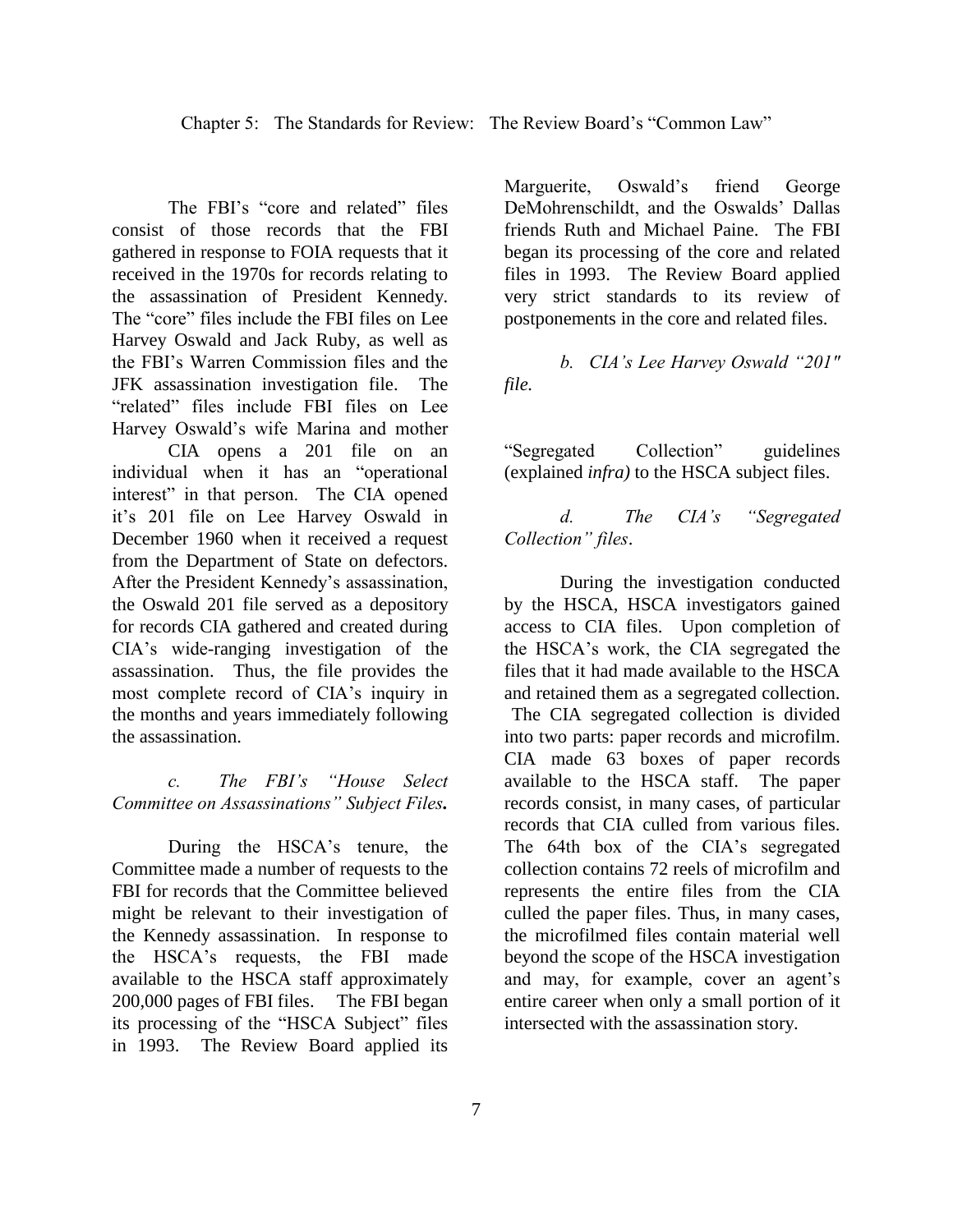Part II: Federal Government Records Relevant to Assassination of President Kennedy

*e. FBI records on the Congressional Committees that investigated the assassination*.

The JFK Act defines "assassination record" to include records relating to the Kennedy assassination that were used by the congressional committees who investigated events surrounding the assassination.<sup>xxiii</sup>

Before President Clinton appointed the Review Board, the FBI collected and began to process its administrative files relating to its involvement with each of these committees. In large part, the records contained in the Bureau's administrative

Congress included in the JFK Act a provision that allowed the Review Board to obtain additional informaiton and records beyond those that were reviewed by previous investigations. Chapter 6 of this report explains in great detail the requests that the Review made and the assassination records designated as a result of those requests. The Review Board processed records that the Review Board staff identified from its "requests for additional information" using strict "core" file standards.

### **B. Declassification Standards**

Section 6 of the JFK Act establishes a framework for the Review Board to analyze agency claims for continued protection of assassination records. The Review Board's primary purpose, as outlined in section 7(b) of the JFK Act, is to determine whether an agency's request for information in postponement of disclosure of an assassination record meets the criteria files related to topics other than the Kennedy assassination. To the extent that the Review Board found records in these files that concerned topics other than the Kennedy assassination, it designated the records not believed relevant (or "NBR" as that acronym is defined *infra*) and removed them from further consideration. All material related to the Kennedy assassination in these files was processed by the FBI and the Review Board according to the strict "core" file standards.

## *f. Requests for Additional Information*.

for postponement set forth in section 6. Section 6 consists of an introductory clause, which establishes the "clear and convincing evidence" standard, and five subsections that set forth the criteria under which the Review Board can agree to postpone public disclosure of assassination-related information.

## **1. Standard of Proof: Clear and Convincing Evidence**

### *Text of Section 6*

*Disclosure of assassination records or particular information in assassination records to the public may be postponed subject to the limitations of this Act if [agencies provide] clear and convincing evidence that [the harm from disclosure outweighs the public inteest in release.]*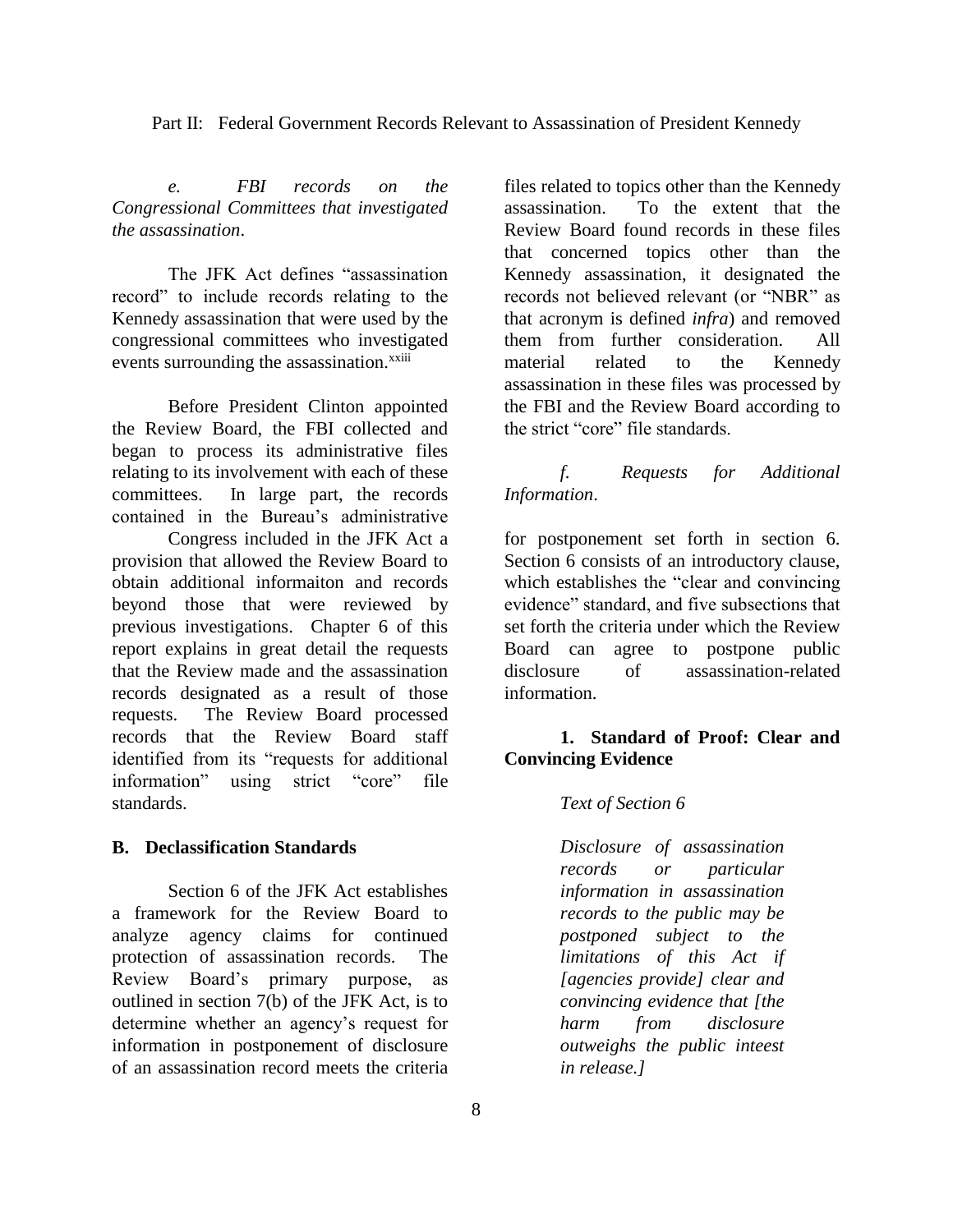Chapter 5: The Standards for Review: The Review Board's "Common Law"

*a. Review Board guidelines.* For each recommended postponement, the JFK Act requires an agency to submit "clear and convincing evidence" that one of the specified grounds for postponement exists. xxiv The Review Board required agencies to submit specific facts in support of each postponement, according to the Review Board's guidelines for each postponement type.

The JFK Act clearly required agencies to provide "clear and convincing evidence" in support of their postponements, but it did not establish a mechanism for when and how such evidence should be presented. The legislative history provides a clue as to Congress' intent: "[T]o the extent possible, consultation with the government offices creates an understanding on each side as to the basis and reasons for their respective recommendations and determinations."xxv The Review Board did consult with government offices to determine fair, efficient, and reasonable procedures for presenting evidence.

The Review Board began its review of assassination records by considering pre-assassination records on Lee Harvey Oswald. In an attempt to arrive at consistent decisions, the Board asked the staff to present the records on an issue-by-issue basis. In the case of the FBI records, the Review Board's views on the "clear and convincing evidence" standard came to light according the following chain of events. First, the Review Board slated a group of FBI records for review and notified

*b. Commentary.* Although the agencies argued that the clear and convincing evidence standard could be satisfied by a general explanation of those agencies' positions in support of postponements, the Review Board determined that the clear and convincing evidence requirement was document-specific one. Thus, the Board required agencies to present evidence that was tailored to individual postponements within individual documents.

the FBI of the meeting date at which it intended to vote on the records. The Review Board invited the FBI to present its evidence. Second, the FBI requested that it be allowed to brief the members of the Review Board. At the briefing, the FBI presented its position to the Board -- both in an oral presentation and in a "position paper." The FBI's "position papers" summarized the FBI's general policy preferences for continued classification of certain categories of information. Third, the Review Board staff researched existing law on each of the FBI's "positions" and determined that the arguments that the FBI put forth in support of its JFK Act postponements were essentially the same arguments that the FBI offers to courts for FOIA cases. Of course, in legislating the declassification standards of the JFK Act, Congress intended for the JFK Act standards--and not the FOIA standards--to apply. Aware of Congressional intent, the Review Board rejected the FBI's general policy preferences on the basis that the arguments did not constitute the "clear and convincing" evidence necessary to support a request for a postponement under section 6.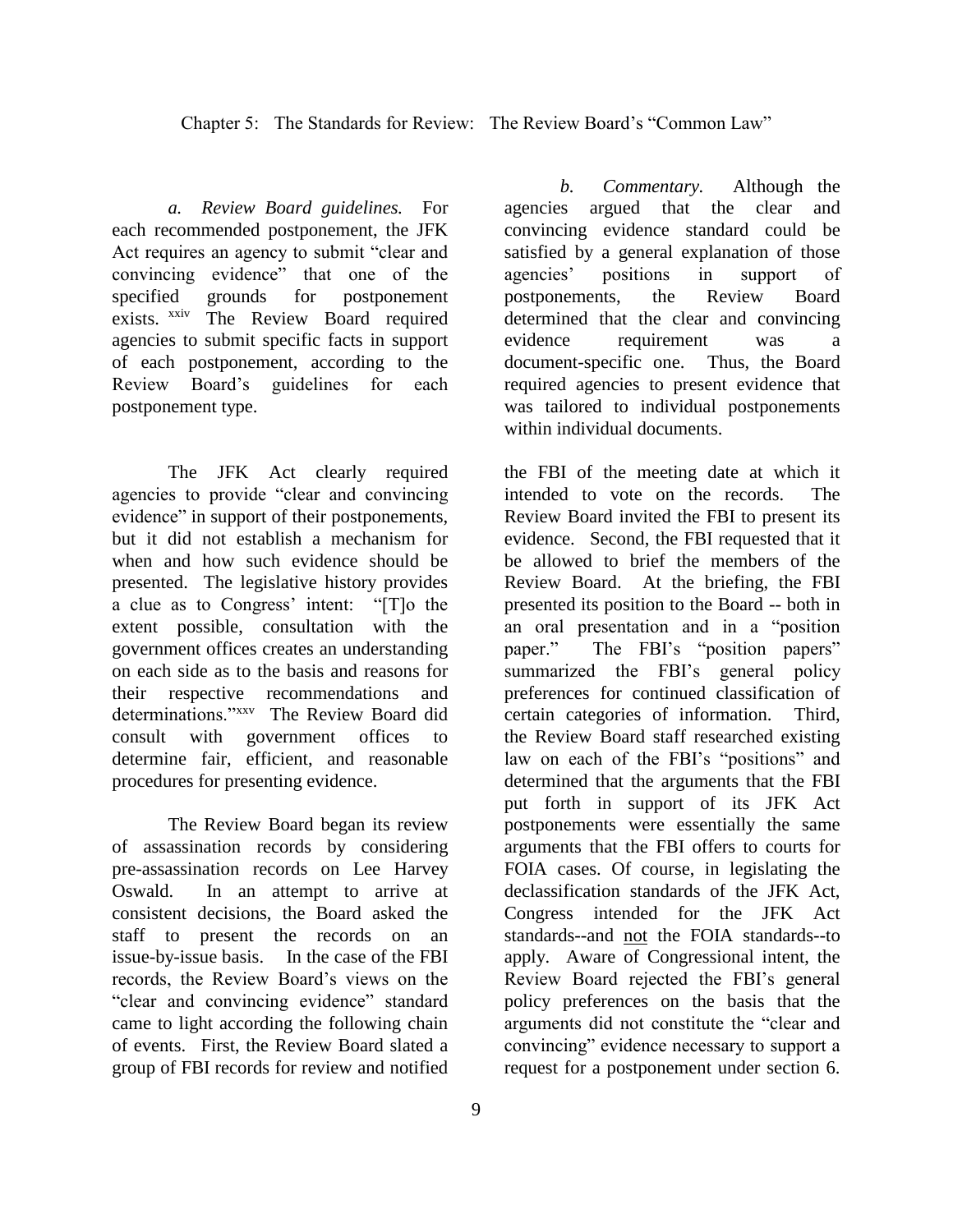The FBI did appeal the Review Board's decisions to the president, but the Review Board's document-specific interpretation of the "clear and convincing" evidence standard ultimately prevailed.

*1. "Rule of Reason."* Of course, some assassination records are of great interest to the public. With regard to records that had a close nexus to the assassination, the Review Board was extraordinarily strict in its application of the law. For example, the Review Board voted to release in full nearly all of the information in the FBI's pre-assassination Lee Harvey Oswald file and the HSCA's report on CIA activities in MexicoCity--the "Lopez" report--because of the high public interest in

The postponement-by-postponement review at each Review Board meeting proved to be a rather slow process. In its January 1995 meeting, the Review Board reviewed, considered, and then did not vote on, four Warren Commission records. While the Review Board did need time to develop its policies, the Board's pace had to increase. In an effort to streamline its work, the Review Board consulted with federal agencies such as the CIA and FBI to work out an approach for review of records that would allow the Review Board to make informed decisions, but not require agencies to spend hundreds of hours locating evidence for and providing briefings on each postponement within an assassination record.

The first step to developing a reasonable approach was for the Review Board to formulate general rules for sustaining and denying postponements.

that material. With regard to the FBI files, the FBI believed that its arguments were compelling enough to merit appeals to the president on nearly all of the Review Board's decisions on the pre-assassination Lee Harvey Oswald records. The FBI, the Review Board, the White House Counsel's Office, and ultimately the State Department spent a substantial amount of time resolving the issues that arose in the appeal process, and for those important records that were at issue, the Review Board considered its time well-spent. The Review Board similarly dealt with other key records and spent as much time as was necessary to deliberate and decide upon those records.

The Review Board's "guidance" to its staff and the agencies became a body of rules -- a Review Board "common law" -- that this chapter describes in Part II. Once the Review Board notified an agency of its approach on a particular type of postponement, the agency learned to present only those facts that the Review Board would need to make a decision. For example, with regard to FBI informants, the Review Board notified the FBI of what it considered to be the relevant factors in its decision-making. In other words, it defined for the Bureau what it considered to be "clear and convincing" evidence." Then, the Review Board worked with the FBI to create a one-page form titled an "Informant Postponement Evidence Form" that the FBI could use to provide evidence on an informant. The form allowed the FBI to simply fill in the answers to a series of questions about the informant in question, which in turn allowed the Review Board to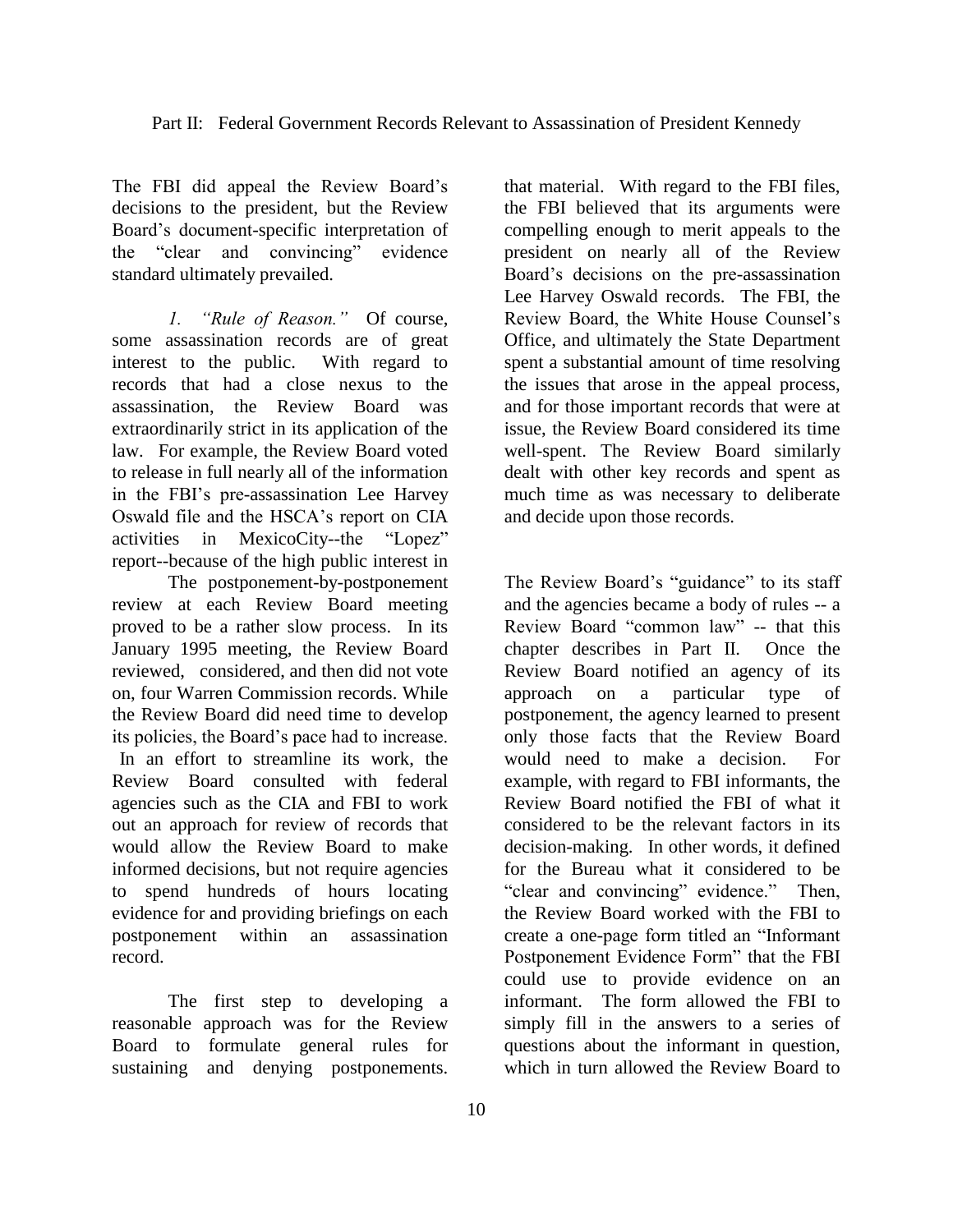focus on those facts that it deemed to be dispositive in a particular document. This approach had the added benefit of providing consistency to the Review Board's decision-making.

A large number of records that the JFK Act defined as "assassination records" proved to be of very low public interest. The JFK Act required the Review Board to process all records that were "made available" to the Warren Commission and the Congressional Committees that investigated the assassination, whether or not the records were used by the Commission or the committees. Many of these records, while interesting from a historian's perspective, are not closely related to the assassination. For those documents that were of little or no public interest, the Review Board modified its standards in the two ways described below.

*B. Segregated Collection Guidelines:* For those records that were not immediately relevant, but shed at least some light on issues that the Congressional Committees that investigated the assassination explored as potentially relevant to the assassination, the Review Board created the "Segregated Collection Guidelines." The segregated collections records, although marginally relevant, were not appropriate for "NBR" designation, as the "NBR" Guidelines would have resulted in withholding records in full. Instead, the Board passed the "Segregated Collection" Guidelines, which ensured that the Review Board staff would review every page of the marginally relevant records, but would not require agencies to present the same amount of evidence in support of postponements.

11

*A. "NBR" Guidelines: Records that Review Board believed were not relevant to the assassination.* for those records that truly had no apparent relevance to the assassination, the Review Board designated the records "not believed relevant" ("NBR.") The "NBR" guidelines allowed the Review Board to remove irrelevant records from further consideration. Records that the Review Board designated "NBR" were virtually the only groups of records that the Review Board agreed to postpone in full. Thus, the Review Board was always extremely reluctant to designate records "NBR" and only did so on **(need to count NBR memos)** occasions.

The regulations that the Review Board adopted on November 13, 1996, define "Segregated Collections" to include the following: (1) FBI records that were requested by the House Select Committee on Assassinations ("HSCA") in conjunction with its investigation into the assassination of President Kennedy, the Church Committee in conjunction with its inquiry into issues relating to the Kennedy assassination, the other Congressional Committees (such as the Pike and Rockefeller Committees) that investigated issues related to the assassination; (2) CIA records including the CIA's segregated collection of 63 boxes as well as one box of microfilm records and the microfilm records (box 64) and several boxes of CIA staff "working files." The Review Board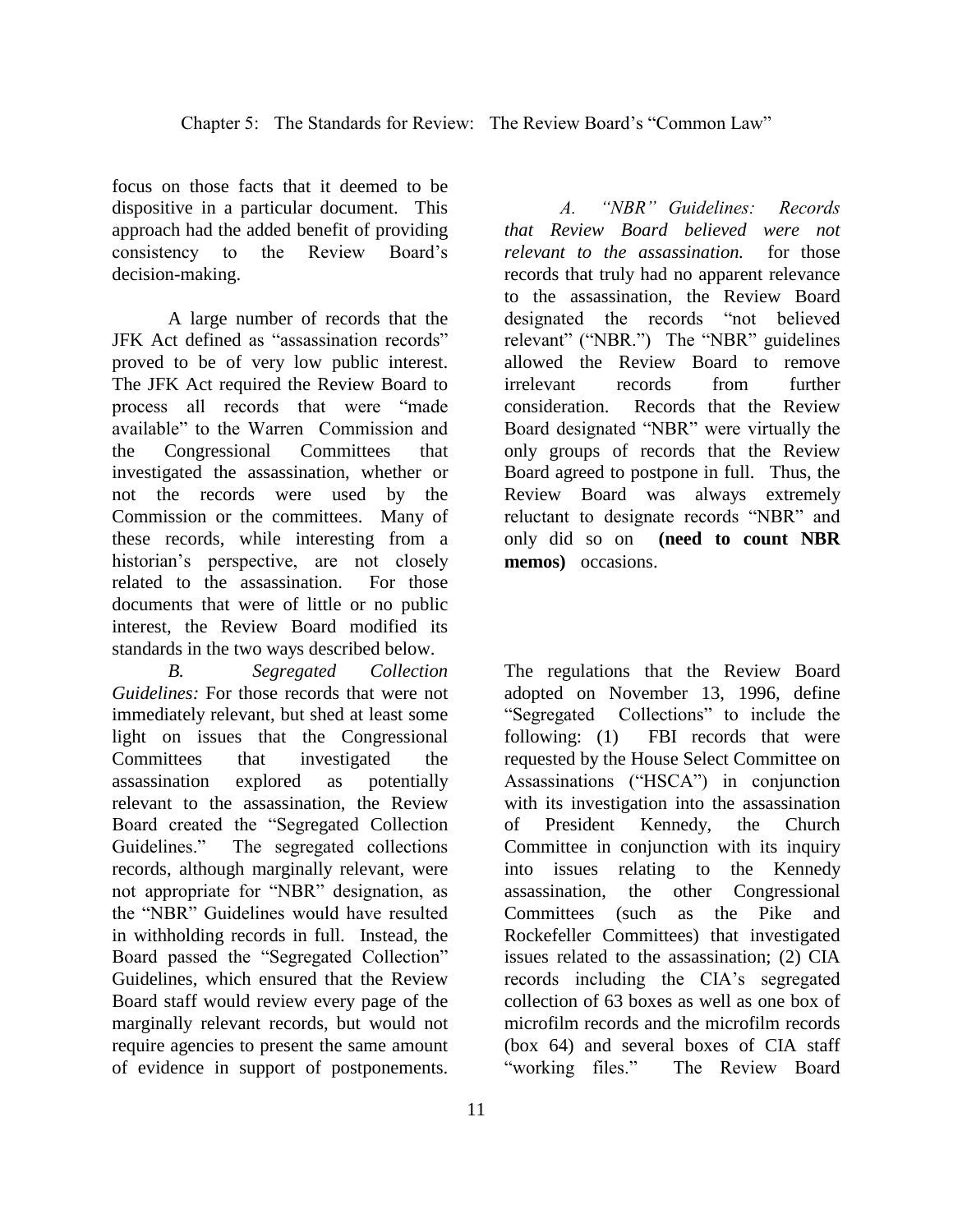adopted revised guidelines on April 23, 1997 in an attempt to streamline the review process of postponements in the segregated collections, and ensure a page-by-page review of all documents in the segregated collections. The guidelines state, "...even with the assumption that our operations may be extended through Fiscal Year 1998, the Review Board cannot hope to complete review of posptonements in the Segregated Collections under the current method of review." Where the Review Board's standards differed between core files and segregated collection files, the guidelines set forth below note the distinction.

Thus, throughout its tenure, the Review Board sought to be vigorous in applying the law, but, in order to complete its work, found it necessary to employ a "rule of reason"

### **2. Intelligence agents**

*i. Review Board guidelines*. The Review Board usually protected the names of CIA Officers who are still active or who retired under cover in potentially risky circumstances. The Review Board usually released names of deceased CIA and the names of CIA officers whose connection to the CIA was public knowledge. When the Review Board postponed names, it usually substituted the phrase, "CIA Employee."

*ii. Commentary*. Large number of names of CIA officers appeared in the CIA's assasssination records. The Review Board and the CIA had to confront the challenge presented by the statute, which is that the statute requries

*Text of Section 6(1)(A)*

*. . .clear and convincing evidence that the threat to the military defense, intelligence operations, or conduct of foreign relations of the United States posed by the public disclosure of the assassination record is of such gravity that it outweighs the public interest, and such public disclosure would reveal --*

> *(A) an intelligence agent whose identity currently requires protection*

*a. CIA Officers.*

name specific evidence, but gathering such evidence proved to be time-consuming and burdensome for the CIA and the names of CIA officers in the records were not always very relevant tothe assassination. The statute, of course, states that the only way that the Review Board could protect names of intelligence agents was if the CIA provided clear and convincing evidence that the CIA officer's identity "currently" required protection

The CIA initially believed that the solution to the above-referenced challenge was for the Review Board to agree with CIA that the names of all CIA officers within the JFK Collection should be postponed until the year 2017. The CIA supported its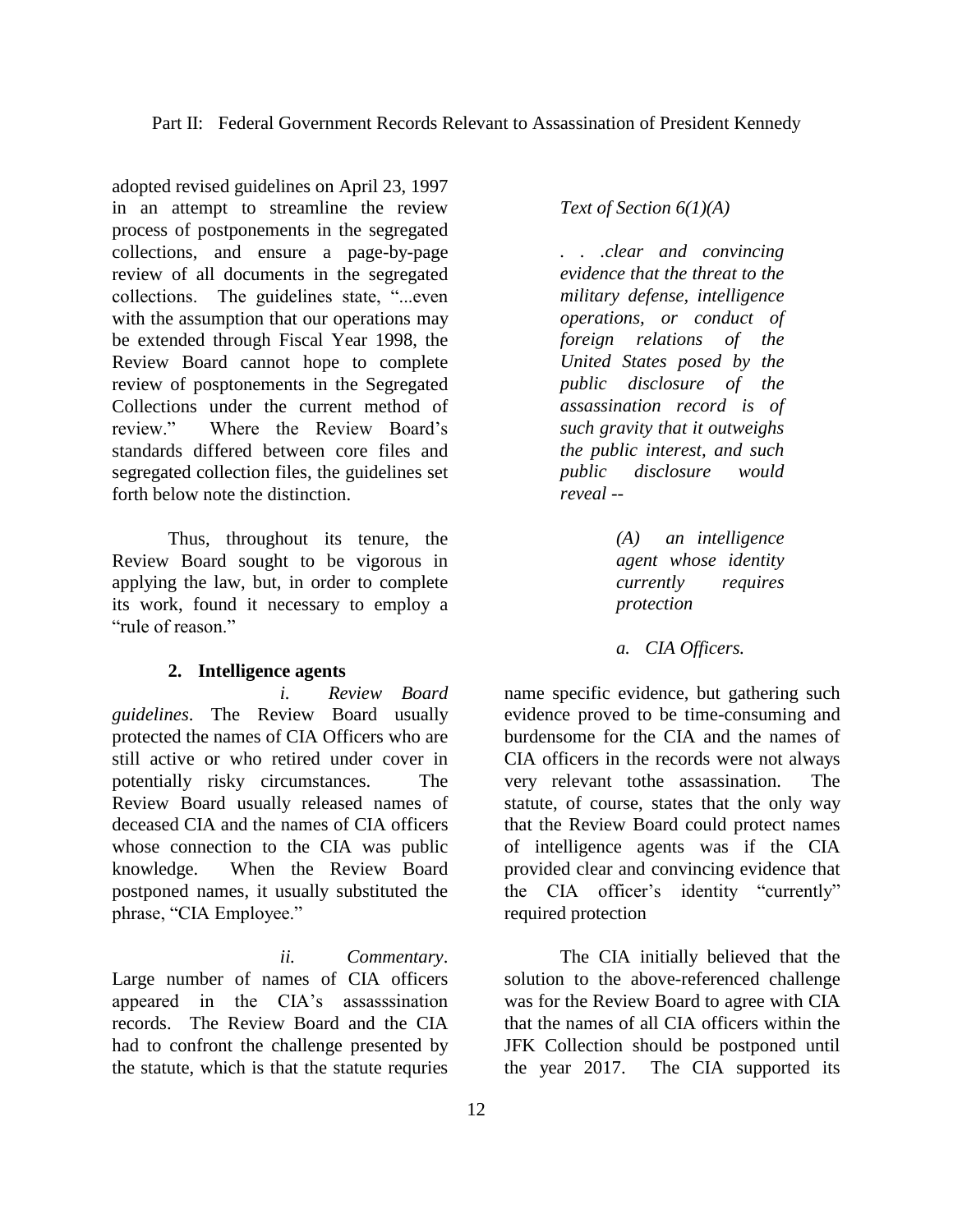request for blanket postponements with two arguments: *first,* since many CIA employees are "under cover," CIA argued that its intelligence gathering capability depended on employees maintaining cover, and *second,* even though the majority of CIA officer names in the Collection are names of retired CIA employees, CIA is bound by a confidentiality agreement to protect the relationship. Many of these former employees objected to release of their former Agency affiliation, complaining that it violates this agreement and suggesting that such release might jeopardize business relationships or threaten personal safety.

Mindful of the JFK Act's requirement that it require agencies to provide name-specific evidence, the Review Board would not agree to CIA's request for

For example, in December 1995, the Review Board designated one day of their meeting "name day," and invited CIA to provide evidence for names the Review Board had encountered in CIA records during the previous six to seven months. On that day, CIA again requested the Review Board to sustain the postponement of all CIA names. The Review Board did not want to jeopardize the personal safety of individuals and gave CIA more time to provide evidence. The Board set other name days were set in May 1996 and May 1997. As deadlines for submission of evidence approached, CIA agreed to release some names, but in most cases, continued to offer less than satisfactory evidence on those they wished to protect. Gradually the CIA did begin to provide supporting evidence of the postponement of individual names.

13

blanket postponements of CIA names. Instead, the Review Board requested CIA to provide evidence for each name.

The CIA, however, was reluctant to provide name specific evidence and, on occasion, CIA failed to provide evidence when it promised to do so. CIA's initial refusal to provide evidence on individual names was met, not with the wholesale release of names by the Board, but with a firm insistence that the Agency meet the requirements of the Act. The Review Board released the names of a few individuals who were of central importance to the assassination story early in the process, but gave the Agency a number of additional opportunities to provide specific evidence on other names.

By May of 1996, the Review Board had decided what evidence it believed would meet the clear and convincing evidence standard. If the CIA provided evidence that the individual retired under cover or abroad or evidence that the individual objects to the release of his or her name when contacted (CIA agreed to attempt to contact former employees), the Review Board would protect the CIA officer's name. Moreover, where the CIA specifically identified an ongoing operation in which the individual was involved or CIA could demonstrate that the person was still active with CIA, the Review Board would protect the name. Because the JFK Act required the Review Board to balance the potential harm from disclosure against the public interest in release, there were cases in which the Review Board determined that, even though the CIA had provided adequate evidence, the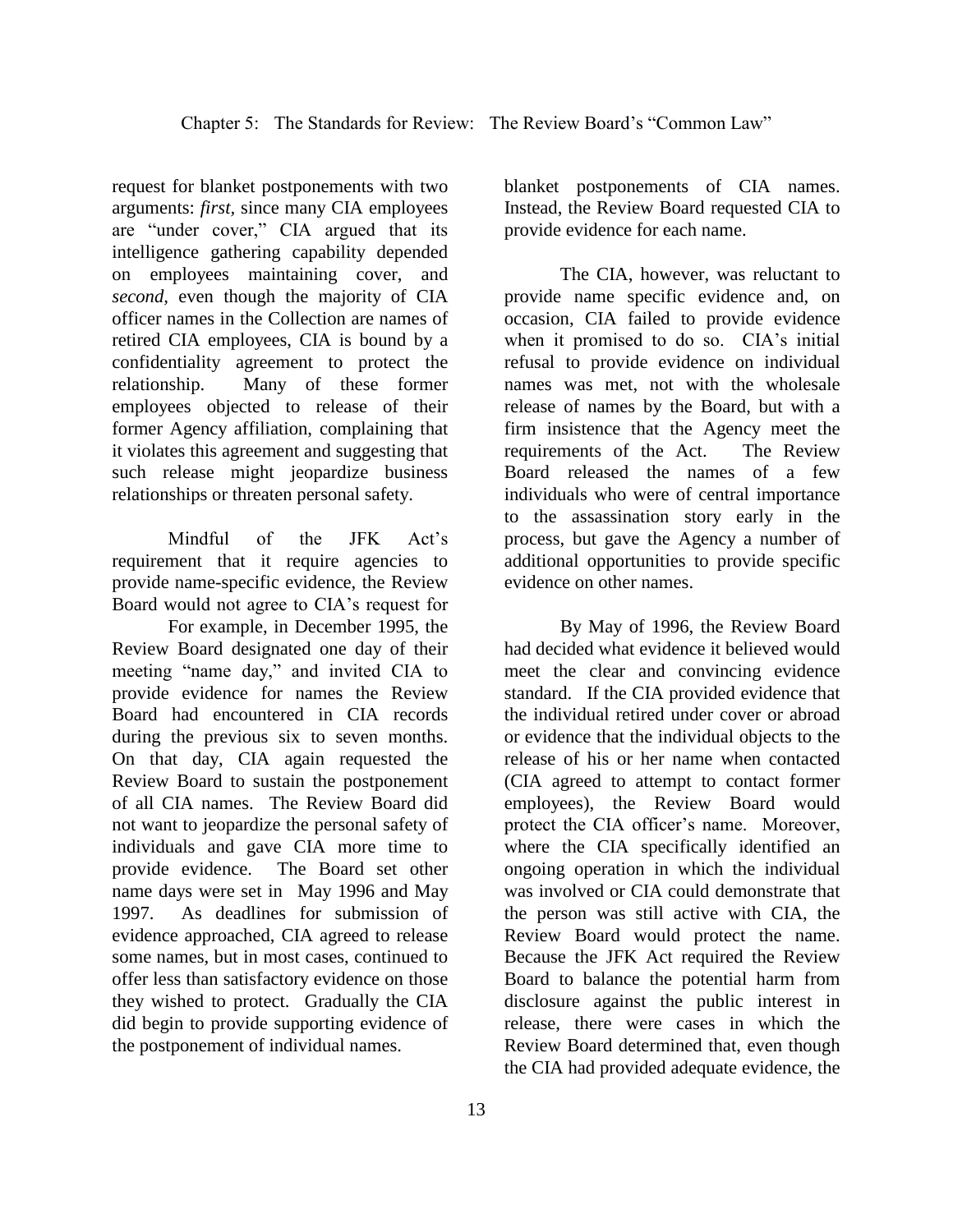Review Board believed that the individual was of sufficiently high public interest that it would require the CIA to provide additional evidence before it would consider protecting the name. In these cases, the Review Board asked CIA to provide information on the employee's current status, his or her location, and the nature of the work he or she did for the CIA.

The Review Board determined that names were of high public interest when the CIA officer at issue had a substantive connection to the assassination story or where the CIA officer's name appeared in CIA's Oswald 201 file. By July of 1997, the Review Board had determined that where CIA officer names did not fit within one of the "high public interest" categories, it would require CIA to provide significantly less evidence in support of its requests for postponement. Given the large number of CIA officer names in the CIA records, the Review Board determined that it had to adopt the practical high public interest/low public interest approach, particularly since it *ii. Commentary.* 

The CIA employee who was head of CIA's division "Western Hemisphere 3" during the period immediately after the assassination of President Kennedy testified before the HSCA under the "throw-away" alias John Scelso. His true name appears on hundreds of documents in the JFK collection, many of which were the product of the Agency's extensive post-assassination investigation that spanned the globe. In reviewing this particular name, the Review Board's desire to satisfy the public's interest in release clashed with the CIA's strong evidence in support of postponement. Initially, the Board

had limited time and resources available to complete its own review of CIA records. The Review Board would have preferred to review each name at the same high level of scrutiny that it used to review names of high public interests. On the other hand, the Board's approach compelled CIA to release many more names than they would have desired. Though protracted and selective, Board review of CIA employee names forced the CIA to take a careful look at the names and weigh the need to postpone each one. It also allowed the Review Board to carefully weigh evidence on important names.

## *b. "John Scelso" (pseudonym).*

*i. Review Board guidelines.* The Review Board protected the true name of the individual known by the pseudonym of John Scelso until May 1, 2001 or three months after the decease of the individual, whichever comes first.

was inclined to release Scelso's true name, but the Agency argued convincingly against release. CIA provided evidence on his current status of the individual, shared correspondence sent by him, and even arranged an interview between him and a Review Board staff member. As an interim step, the Review Board inserted his prior alias "Scelso" as substitute language. Then, at its May 1996 meeting, Board members determined to release "Scelso's" true name in five years or upon his death.

> *c. Information that identifies CIA officers*.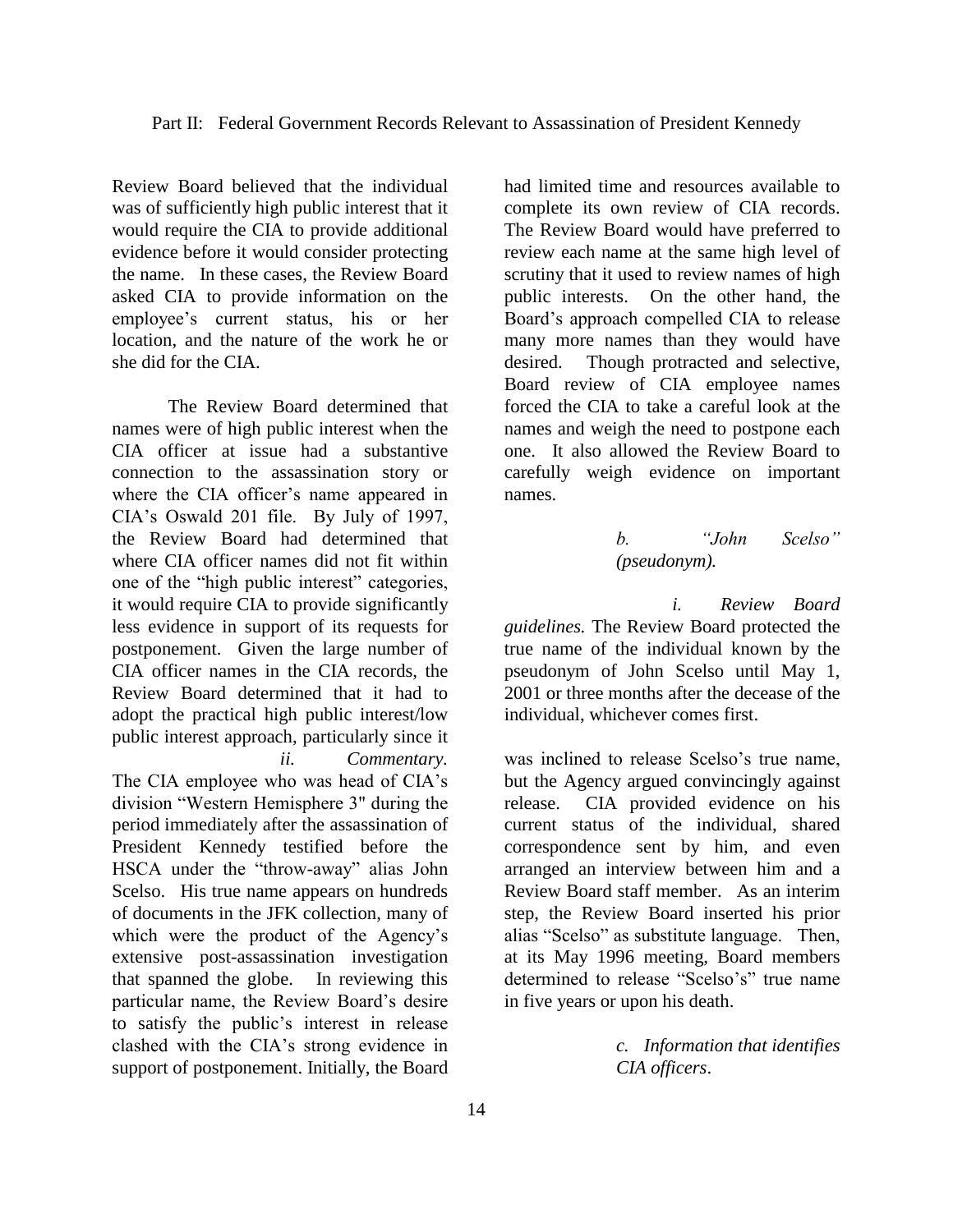*i. Review Board guidelines.* For specific information that, if released, would reveal the identity of an individual CIA officer, the Review Board protected the information if it voted to protect the name and released the information if it voted to release the name.

*ii. Commentary.*  Whenever the Review Board voted to protect the identity of an individual throughout federal agency assassination records, it had to be realistic enough to realize that some information about individuals is so specific that release of the information would reveal the individual's identity. Examples of specific identifying *ii. Commentary.*  Due to the nature of NSA information, few NSA employee names appeared in NSA's assassination records. Even though the Review Board did not often encounter NSA employee names, it did have to vote on those names that it did confront. NSA's policy of not releasing the names of its employees conflicted with section  $6(1)(A)$  of the JFK Act that presumed release of such information unless NSA could prove that individual NSA employee names required protection. NSA argued that the release of any names, other than those of publicly acknowledged senior officials, jeopardized the potential security of U.S. cryptographic systems and those individuals. As it did with the names of other intelligence agents and officers, the Review Board considered the names of NSA officers on a document by document basis. Given the nature of NSA information, the Review Board members agreed that none of the few names which

information include home addresses, birth dates, job titles, names of family members, and other less obvious, but equally revealing pieces of information.

*d. Names of National Security Agency employees.*

*i. Guidelines.* The Review Board protected the names of all National Security Agency employees that it encountered. The Review Board would have considered releasing names of National Security Agency employees if it determined that a particular name was extremely relevant to the assassination.

appear in the documents, and for which NSA requested protection, was of high enough public interest or central to an understanding of the assassination story, thus it protected the names.

**3. Intelligence sources and methods, and other matters relating to the national security of the United States**

*Text of Section 6(1)(B) and (C)*

*. . .clear and convincing evidence that the threat to the military defense, intelligence operations, or conduct of foreign relations of*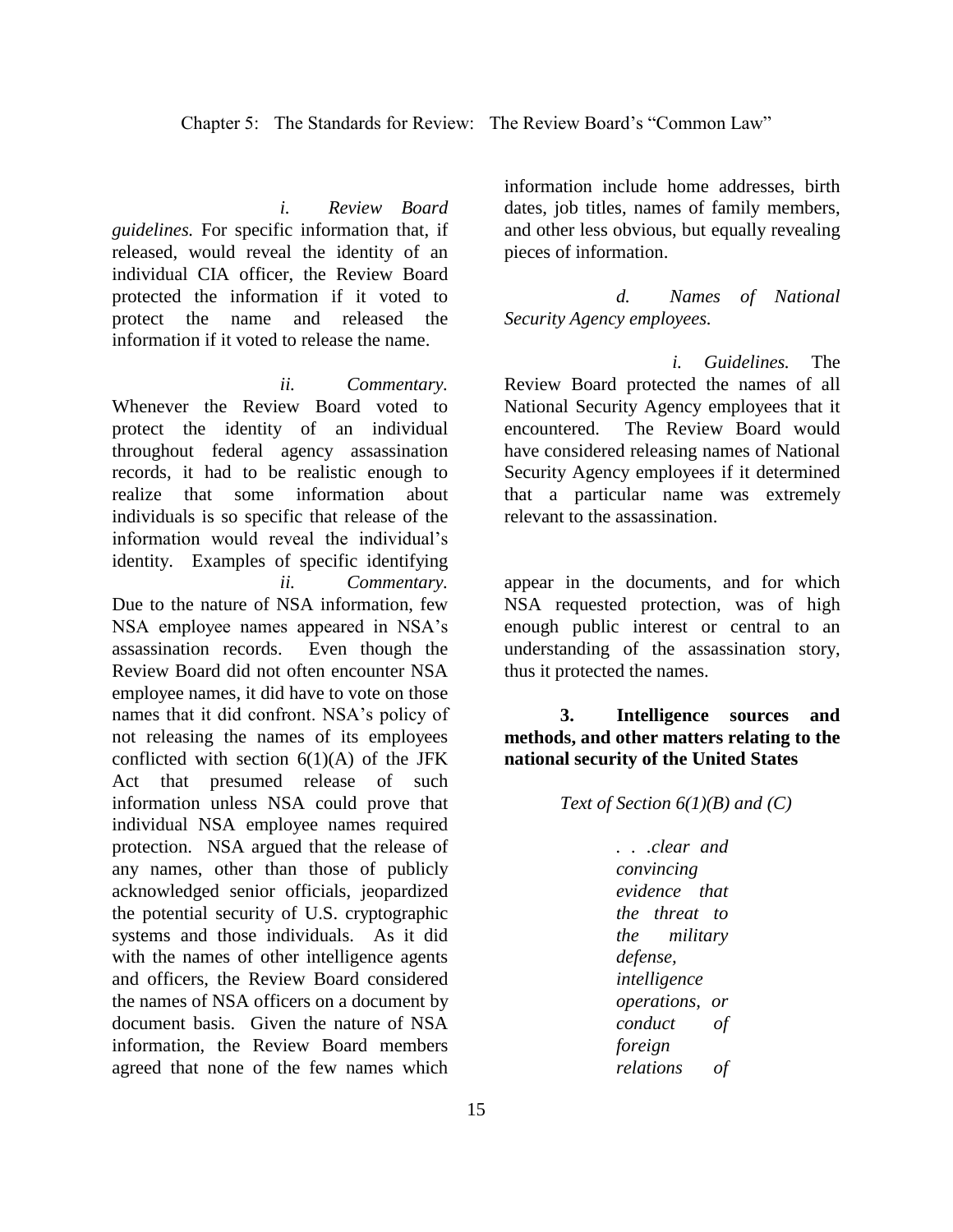### Part II: Federal Government Records Relevant to Assassination of President Kennedy

*the United States posed by the public disclosure of the assassination record is of such gravity that it outweighs the public interest, and such public disclosure would reveal -- (B) an intelligence source or method which is currently utilized, or* 

*reasonably expected to be utilized, by the United States Government and* 

*i. Review Board guidelines.* The Review Board handled CIA sources, assets, informants, and specific identifying information under standards similar to the Board's standards for CIA officers. Where names possessed a high level of public interest, the Review Board subjected them to close scrutiny. The Board generally protected the identity of foreign nationals unless they were of high public interest and then the Review Board required CIA to provide specific evidence in support of its claimed postponements. The Review Board protected domestic sources, assets and informants where CIA demonstrated that release would jeopardize

*which has not been officially disclosed, the disclosure of which would interfere with the conduct of intelligence activities; or*

*(C) any other matter currently relating to the military defense, intelligence operations or conduct of foreign relations of the United States, the disclosure of which would demonstrably impair the national security of the United States;*

*a. CIA Sources***.**

ongoing operations or harm individuals. If CIA did not provide evidence of one of the two above-referenced harms, the Review Board released the name at issue. In addition, where te public already knew the names of individuals who were connected to the CIA, especially if the government had previously released the information, the Review Board released the information.

*ii. Commentary*. The Review Board addressed the issue of whether to postpone or release source names at the same time that it considered CIA employee names. and encountered the same problems as in the review of CIA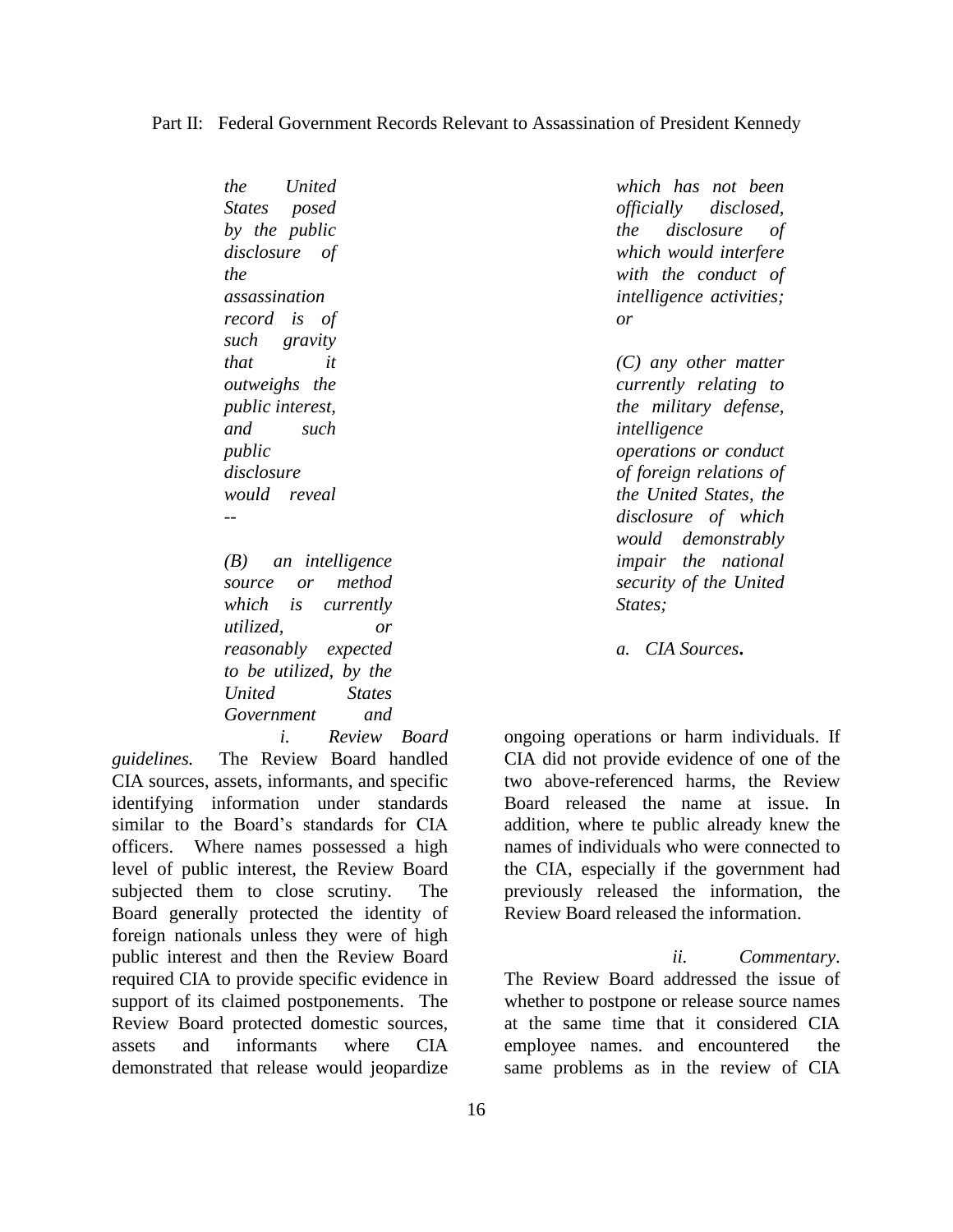employee names. As with CIA employe names, CIA was reluctant to provide name-specific evidence to the Review Board opting instead to offer general principles supporting CIA's request that the Review Board redact all names.

The Review Board's ultimately decided to protect the names of sources, assets, and informants in cases where the identity of the source is of reduced public interest because it understood that most CIA sources live in countries other than the U.S. and were more likely to face harm if the Board disclosed their relationship with CIA. In those records where the source's identity was of possible public interest in relation to the assassination story or was important to understanding information related to the assassination, the Review Board required the CIA to provide additional evidence to support the protection of the source's identity.

When the Review Board postponed release of source names, it did so for ten years except in cases where someone might accuse the source of committing treason. In those cases, the Review Board protected the

*i. Review Board guidelines*. The Review Board released some CIA "crypts" -- code words for operations and individuals. The Review Board also generally released CIA "digraphs" -- the first two letters of a crypt that link a particular crypt to a particular location. CIA had crypts for each U.S. Government agencies and the Review Board made a blanket decision to release all U.S. Government crypts. The Review Board

source's name and identifying information

until 2017.

*b. CIA pseudonyms.*

*i. Review Board Guidelines*. With only a few exceptions, the Review Board released the pseudonyms of individuals. In some instances, the Review Board used pseudonyms as substitute language for the individual's true name.

*ii. Commentary*. Very early in the review process, the Review Board determined that, since pseudonyms were a sort of "throw away" identity for individuals who were under cover, the Review Board could release the pseudonym without harming the individual. The CIA did not object to the Review Board's policy to release pseudonyms. The CIA did identify several psuedonyms that it believed to be particularly sensitive, and demonstrated to the Review Board with clear and convincing evidence that the Board should not release those pseudonyms.

*c. CIA crypts.*

nearly always released CIA crypts where those crypts denoted operations or individuals relating to Mexico City or Cuba. (The digraph for Mexico City was "LI," and for Cuba, it was "AM.") For a all other crypts, the Review Board protected the digraph and released the remainder of the crypt. The Review Board established a few exceptions, and where exceptions applied, the Board required CIA to provide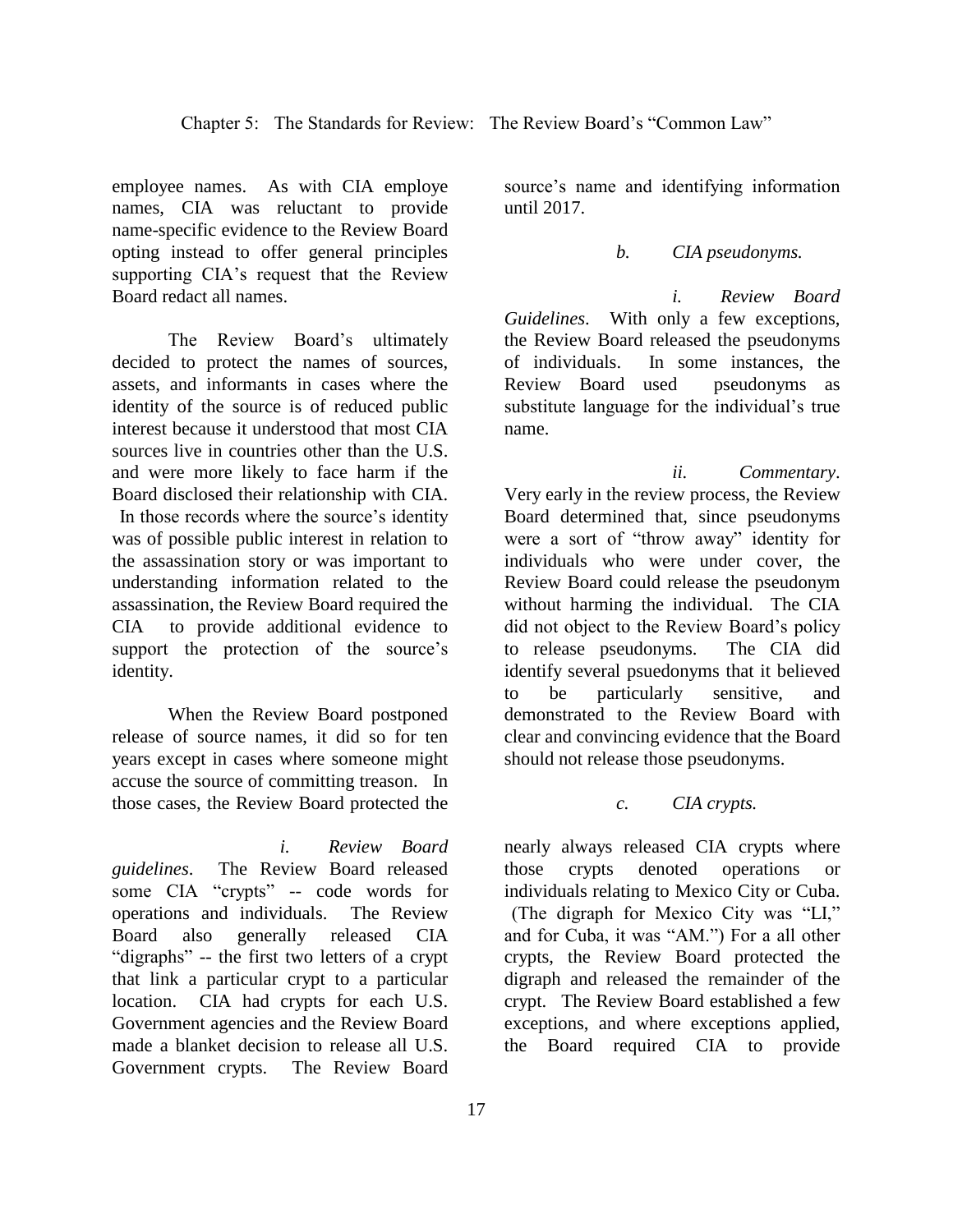crypt-specific evidence of the need to protect.

*ii. Commentary*. The Review Board had to determine whether it believed that release of CIA crypts would harm CIA operations and individuals. Section  $6(1)(B)$  and  $(C)$  of the JFK Act provided the standard for postponement of CIA crypts. The Review Board required the CIA to provide crypt-specific clear and convincing evidence that CIA currently used, or expected to use the crypt and that CIA had not previously released the crypt. Thus, in order to convince the Review Board to sustain postponements, the Board required CIA to research each crypt to determine whether CIA still used the individual or the operation and provide that evidence to the Review Board.

As it did with CIA agent names, CIA initially requested the Review Board to sustain postponements of all CIA crypts - even "ODENVY" -- the CIA's old crypt for the FBI that CIA had already released in other CIA records. CIA argued that its use of crypts was an operational method that should remain secret, even though CIA had replaced most of the crypts at issue years earlier. CIA believed that if the Review Board released the crypts, researchers would be able to piece together the records and determine the identity of operations and individuals. CIA further argued that that the burden of locating evidence on each crypt was too heavy.

The Review Board, conversely, believed that CIA conceived crypts as a code to hide the identity of an operation or an individual, and so the Review Board could release the crypts and not compromise the operation or the individual. As with CIA agent names, the Review Board allowed the CIA ample time to locate evidence on each crypt. Finally, the Review Board released a group of CIA crypts from Mexico City with the "LI" digraph. CIA eventually agreed to release its crypts and digraphs in assassination records, and the Review Board eventually agreed to protect certain sensitive crypts.

Ultimately, the Review Board recognized that it could not conduct a crypt-by-crypt review for every CIA record that it encountered, as CIA records contains hundreds of thousands of crypts. Given the need to finish its work, the Review Board decided that, for all crypts *except* the "LI," "AM," and "OD" series crypts, it would agree to postpone the location-specific digraph and release the actual crypts. Thus, the Review Board released most crypts in the collection and the most relevant digraphs. The Review Board did make three exceptions to its general rule: it protected the digraph in non-core files when (a) the crypt appeared next to a true name that had been released, and (b) when the crypt appeared next to specific identifying information, and (c) when CIA provided clear and convincing evidence that the Review Board should protect the digraph.

*d. CIA Slugline*.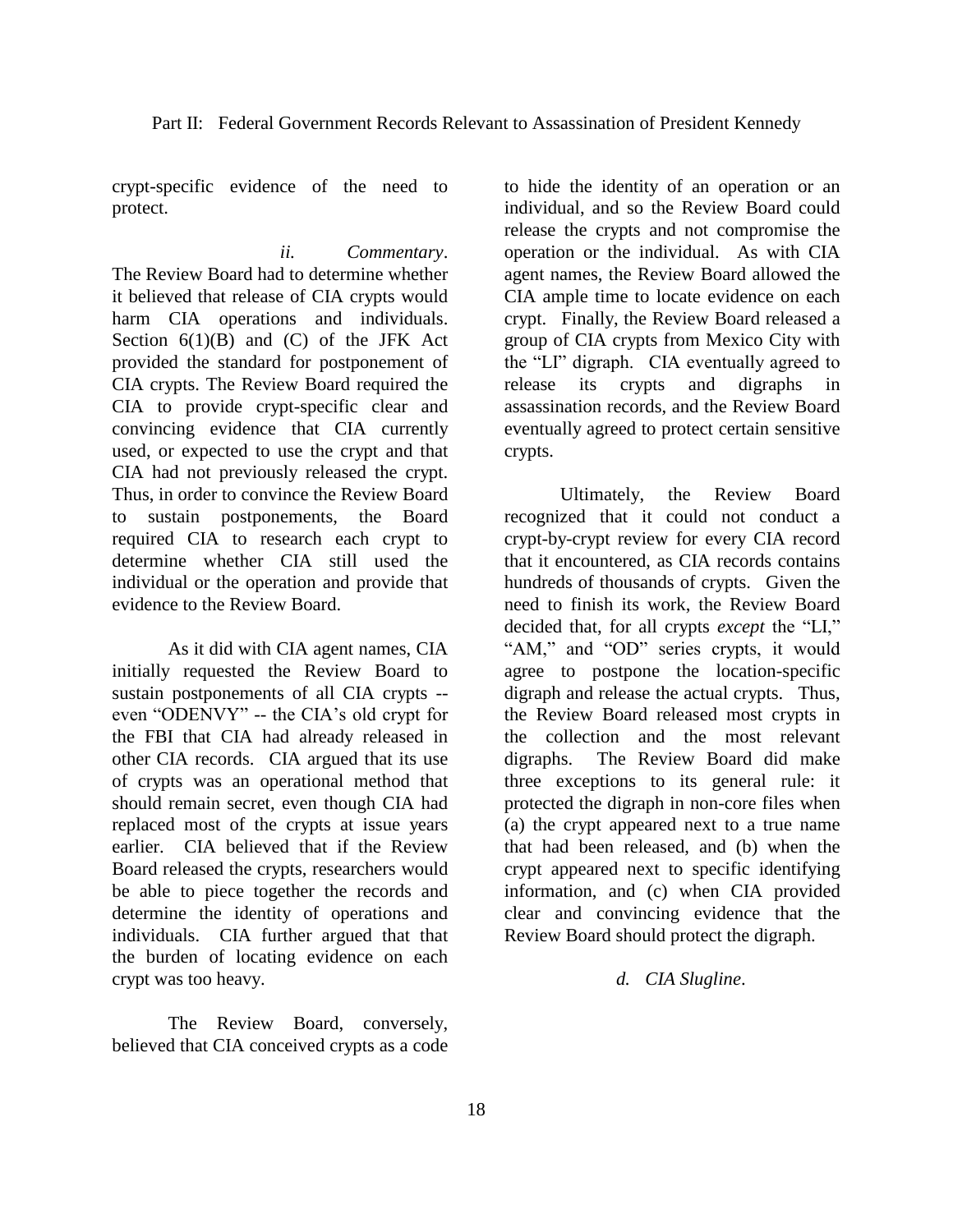### Chapter 5: The Standards for Review: The Review Board's "Common Law"

*i. Review Board* 

*guidelines*. "Sluglines" are CIA routing indicators that consist of two or more crypts, that appear a couple of lines above the text in CIA cables. The

Review Board released CIA sluglines according to the same criteria it applied to crypts and digraphs.

*ii. Commentary*. The JFK Act dictated that the Review Board release CIA sluglines because the CIA never offered the Review Board any evidence to explain why it believed the Review Board should sustain the postponement of sluglines.

An example of a CIA slugline is the slugline "RYBAT GPFLOOR." "RYBAT" is a CIA crypt that meant "secret," and GPFLOOR was the crypt that CIA gave Lee Harvey Oswald during its post-assassination investigation. CIA initially asked the Review Board to postpone the CIA slugline even where CIA had released the individual crypts that made up the slugline elsewhere. For example, in the case of "RYBAT GPFLOOR," the CIA agreed to release the crypt "RYBAT" in two places elsewhere in the document at issue, and the CIA agreed to release the crypt GPFLOOR when it appeared in the text. CIA told the Review Board that it could not, however, release the slugline "RYBAT GPFLOOR." CIA offered no substantive arguments to support its request for postponement of the slugline. Given the statute's demand that CIA provide clear and convincing evidence in support of its requests for postponement, the Review Board voted to release CIA sluglines.

## *e. CIA surveillance methods.*

*i. Review Board guidelines*. The Review Board generally released CIA surveillance methods, the details of their implementation and the product produced by them where the Review Board believed the methods were relevant to the assassination. The Review Board sustained postponements of CIA surveillance methods where CIA provided convincing evidence that the method still merited protection. Where the Review Board sustained the CIA's requests for postponement of surveillance methods, it substituted the language, "surveillance method," "operational details," or "sensitive operation."

*ii. Commentary*. As with all of its sources and methods, CIA initially requested the Review Board to postpone its surveillance methods across the Board since, CIA argued, CIA currently conducts surveillance operations. The Review Board, on the other hand, believed that it was not a secret that CIA currently conducts surveillance operations. Moreover, the Review Board did not believe that its votes to release CIA surveillance methods in Mexico City in 1963 would jeopardize current CIA surveillance operations. Finally, the Review Board recognized that certain CIA surveillance operations in Mexico City in 1963 were already well-known to the public because the U.S. Government had disclosed details about those operations. CIA surveillance, particularly telephone taps and photo operations, was a major element in the story of Oswald's 1963 trip to Mexico City.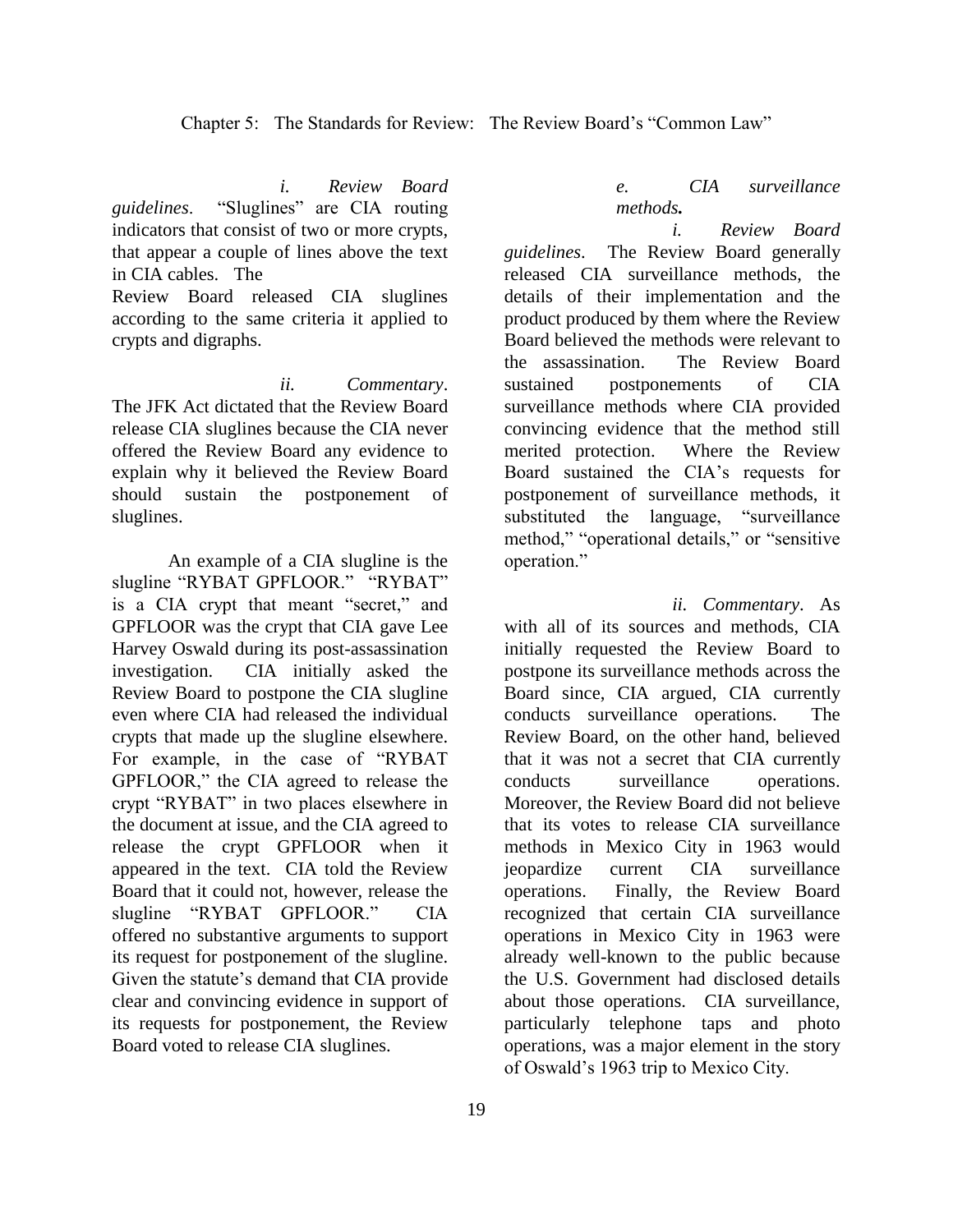Part II: Federal Government Records Relevant to Assassination of President Kennedy

CIA surveillance, particularly telephone taps and photo operations, was a major element in the story of Oswald's 1963 trip to Mexico City. The Board, therefore, concluded that the public interest in disclosure far outweighed any possible risk to national security and directed release of the information. However, in records that CIA proved did contain information about current operations, the Review Board voted to postpone the information.

### *f. CIA installations*.

*i. Review Board guidelines*. The Review Board used date "windows" within which it released the locations of CIA installations where the location was relevant to the assassination. Specifically, the Review Board released the location of CIA installations relating to Mexico City during the time period 1960-1969. Likewise, the Review Board generally released the location of *all* CIA installations that were relevant to the assasination during the time period between the date of the assassination -- November 22, 1963 -- and the date that the Warren Commission issued its report in October 1964. Finally, the Review Board generally released the location of *all* CIA installations that appear in Oswald's 201 file during the time period January 1, 1961 through October 1, 1964. The Review Board did grant CIA a few exceptions to its general rule, and except for the specific time windows described above, the Review Board protected all information that identified CIA installation locations.

language for its postponement of CIA installations that will allow researchers to track a particular CIA installation through the JFK collection without revealing the city or country that is its location. To accomplish this, the Review Board divided the world into five regions: Western Hemisphere, Western Europe, Northern Europe, East Asia/ Pacific, and Africa/ Near East/ South Asia. Then the Board added a number to refer to each different location in the region. Thus, "CIA Installation in Western Hemisphere 1" serves as a place holder for a particular installation in all CIA assassination records.

The Review Board created substitute

*ii. Commentary*. Initially, the Review Board released CIA installation locations in CIA documents relevant to Oswald's visit to Mexico City. CIA did not raise significant objections to the Review Board's release of its installations in these records.

When the Review Board began to vote to release the location of additional CIA installation locations, the CIA did object, but did not offer evidence of the harm to national security that it believed would result if the Review Board disclosed the information. The CIA threatened to appeal to the president to overturn the Review Board's votes, but the Review Board's position was that the JFK Act required release of information where CIA did not provide convincing evidence to support their postponements. The Review Board did allow the CIA ample time to gather and present its evidence to support its requests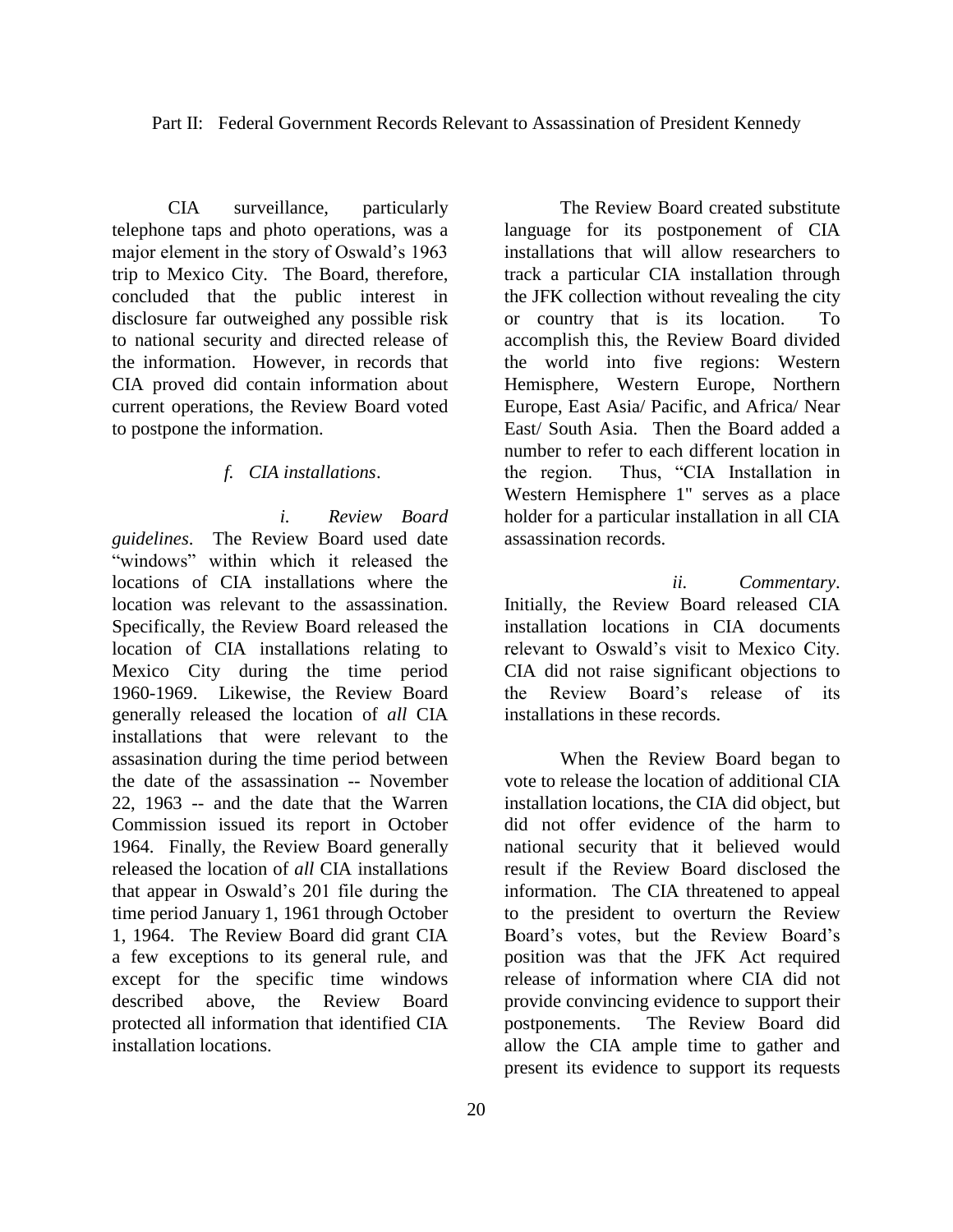for postponements as both the CIA and the Review Board hoped to avoid a CIA appeal

Ultimately, the CIA determined that it would trust the Review Board members with the information that Review Board required to sustain the location of a small number of CIA installations. In an effort to balance high public interest in the location of CIA installations and the need to protect certain installations, the Review Board decided to establish "windows" within which it would release CIA installation locations.

The CIA never did appeal a Review Board vote to the president.

## *g. CIA prefixes (cable, dispatch, field report).*

*i. Review Board guidelines*. CIA cable, dispatch, and field report "prefixes" are identifiers that CIA uses on its communications to indicate the installation that generates a particular message. Where the Review Board had voted to release the location of a particular CIA installation, the Review Board also voted to release CIA cable, dispatch, and field report prefixes that the installation generated. Likewise, the Review Board protected cable, dispatch, and field report prefixes where it voted to protect the location of the CIA installation.

The Review Board replaced the prefixes that it voted to protect with similar substitute language that it used for CIA installations. An example of substitute language for CIA prefixes is: "Cable [or to the president.

'dispatch' or 'field report] Prefix for CIA Installation in Western Hemisphere 1."

*ii. Commentary*. Once the Review Board voted to release the location of a particular CIA installation, the Review Board and CIA did not disagree that the Board should release cable, dispatch and field report prefixes.

## *h. CIA job titles*.

*i. Review Board guidelines*. The Review Board voted to release CIA employee's job titles except when the Board's disclosure of the title might reveal the identity of an individual that CIA stated required protection or where the Board's disclosure of the title might reveal the existence of a CIA installation that the Review Board voted to protect.

*ii. Commentary*. Although the Review Board did not believe that it should vote to protect CIA job titles, standing alone, it sometimes voted to protect the titles where the title revealed other information that the Review Board had voted to protect.

### *i. CIA file numbers.*

*i. Review Board guidelines.* CIA organizes many of its files by country and assigns "country identifiers" within particular file numbers. The Review Board released nearly all CIA file numbers that referred to Mexico City. The Review Board protected the "country identifiers" in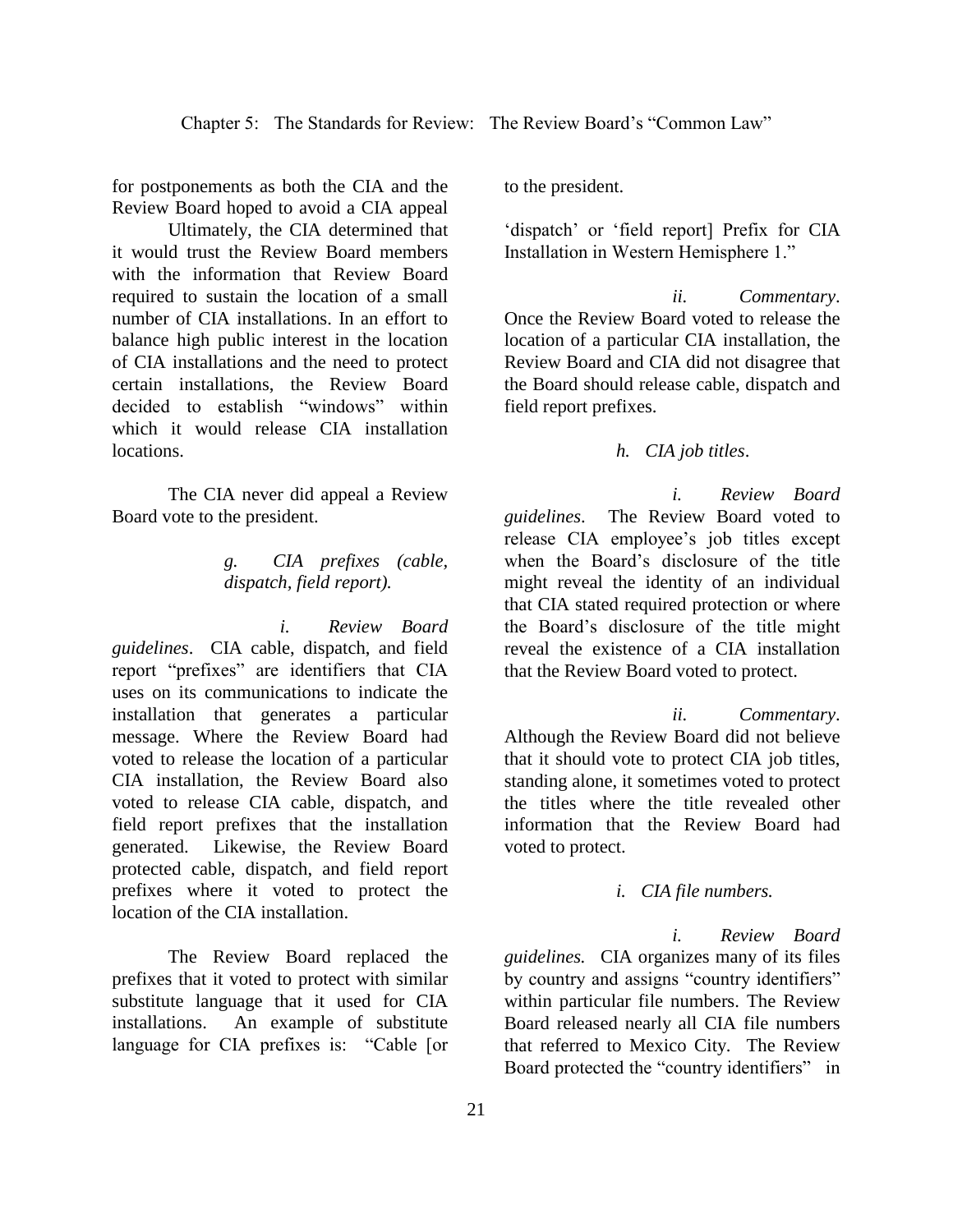CIA file numbers for all other countries. The Review Board released country identifiers "15" and "19." The Review Board generally released all CIA "201" or *ii. Commentary*. The CIA rarely objected to the Review Board's release of it file numbers.

### *j. CIA domestic facilities*.

*i. Review Board guidelines*. The Review Board released references to domestic CIA facilities where the CIA has previously officially released the existence of the facility. The Review Board did not release information that would reveal the location of domestic CIA facilities provided that CIA provided the Review Board with evidence that the facility was still in use.

*ii. Commentary*. The Review Board rarely encountered the issue of whether to release the location of CIA domestic facilities in assassination records, as CIA officially acknowledges most of its domestic facilities. When the Review Board did vote to postpone the location of CIA domestic facilities, they required the CIA to provide extensive evidence as to why the CIA had to keep the location of those facilities secret.

#### *k. CIA official cover*.

*i. Review Board guidelines.* CIA "official cover" is a means by which a CIA officer can operate overseas in the guise of an employee of another government agency. In *Congressional documents*, the Review Board released

"personality" file numbers where the files related to the assassination.

general information about official cover but protected specific details about official cover. With regard to *executive branch documents,* the CIA convinced the Review Board that, while Congress might reveal information about official cover, the executive branch does not generally reveal information about official cover because to do so would damage the national security. Thus, the Review Board sustained CIA's postponements regarding official cover in executive branch documents unless the U.S. Government had previously officially disclosed the information at issue.

The Review Board inserted the phrase "official cover" as substitute language when it postponed information about official cover.

*ii. Commentary*. The Review Board initially considered the issue of official cover to be an "open secret" that was well-known to the public. Thus, they were loathe to withhold such obvious information. The CIA, however, threatened to appeal to the president any Review Board vote to reveal instances of official cover. The CIA supported its strong objections in briefings and negotiations with the Board, and eventually convinced the Review Board that the harm in releasing information about official cover outweighed any additional information that assassination researchers might gain from knowing details about official cover.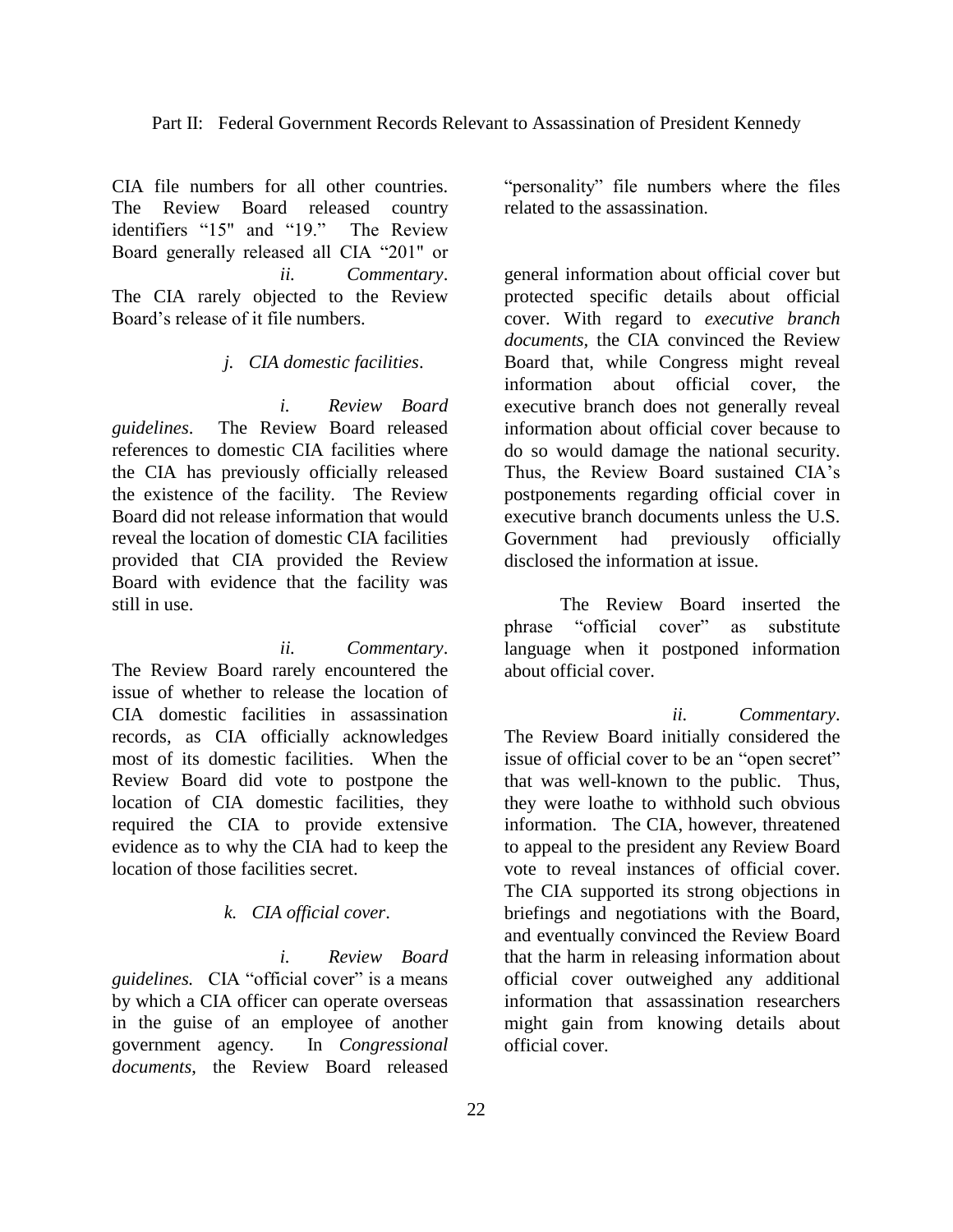Chapter 5: The Standards for Review: The Review Board's "Common Law"

*l. Alias documentation.*

*i. Review Board guidelines*. CIA employees and agents use aliases and the CIA creates documentation to support their employees' and agents' aliases. *ii. Commentary*. The CIA argued that it currently uses alias documentation and that aliases are vital CIA's performance of its intelligence operations. The CIA also argued that the Review Board's release of specific information about alias documentation would not be useful to assassination researchers. The Review Board members accepted CIA's arguments, primarily because they agreed that the public interest in the specific details about alias documentation was low. The Review Board determined that it did not want the CIA to spend a large amount of time gathering evidence in support of postponements that were of low public interest and thus, it did not require the CIA to provide evidence in support of every postponement relating to alias documentation.

*m. Human sources in FBI foreign counterintelligence (assets).*

*i. Review Board guidelines.* The Review Board evaluated the need to postpone the identity of human sources in foreign counterintelligence operations on a case-by-case basis. Where the human source was a *foreign national*, the Review Board generally agreed to protect the individual's identity *unless* the individual's connection with the FBI was already known to the foreign government at

The Review Board released information that revealed that CIA employees and agents used aliases. The Board protected specific details about how CIA documents particular aliases.

issue. Where the human source was a *United States citizen interacting with foreign government officials,* the Review Board sometimes released the identity of the individual if the public interest in the name of the asset was high. Where the human source was a *United States citizen interacting with other United States citizens*, the Review Board tended to evaluate the release of the source's name more like other domestic informants.

*ii. Commentary.* In its position paper, the FBI defined "intelligence source" as "any individual who has provided or is currently providing information pertaining to national security matters, the disclosure of which could reasonably be expected to result in damage to the FBI's intelligence and counterintelligence-gathering capabilities."

The FBI offered the following arguments in support of its request to keep intelligence sources' identities secret: (1) Review Board disclosure of intelligence sources would harm the FBI's ability to develop and maintain new and existing sources, because sources would reasonably believe that the government would reveal their identities. (2) Review Board disclosure of intelligence sources may subject the sources, their friends, and their families to physical harm, ridicule, or ostracism.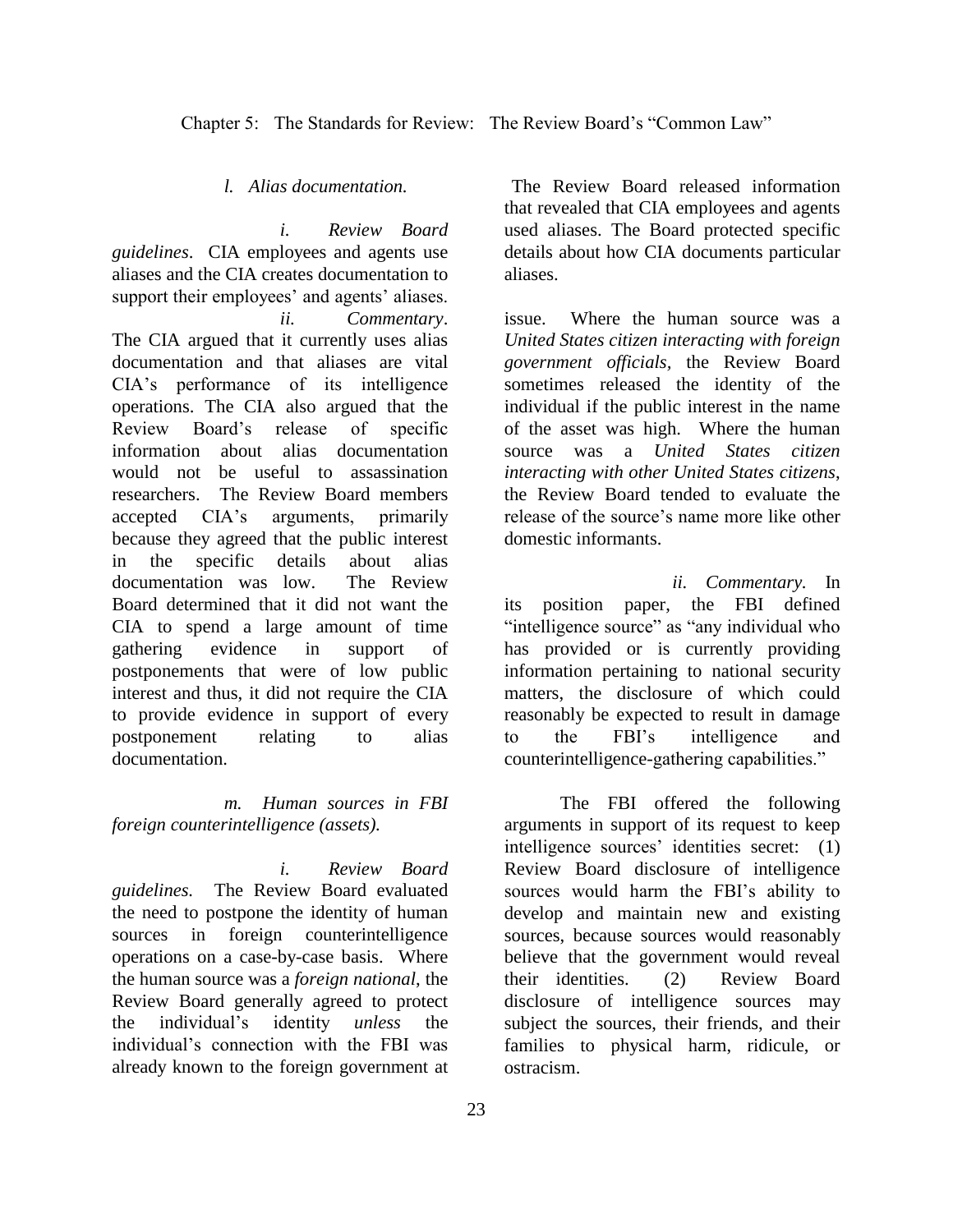The Review Board's interpretation of the "clear and convincing" evidence standard required it to reject the FBI's general policy arguments, and instead required the FBI to present asset-specific evidence that explained the particular harm that the FBI expected the asset to face if the Review Board voted to disclose his or her identity. As a general rule, the Review Board usually protected the identities of foreign nationals who could be prosecuted in their home countries for espionage. Likewise, where the asset was a United States citizen interacting with foreign government officials, the Review Board considered whether the individual was in a position of trust with the foreign government and whether he or she might be in danger if the Review Board disclosed his or her relationship with the FBI. Unlike the above-referenced scenarios, the source who was a *United States citizen interacting with other United States citizens* was generally evaluated according to the Board's domestic informant standards.

## *n. FBI foreign counterintelligence activities.*

*i. Review Board guidelines*. As a general rule, the Review Board believed that most aspects of the FBI's foreign counterintelligence ("FCI") activities against Communist Bloc countries during the cold war period were well-known the public, were of high public interest, and were not eligible for postponement pursuant to  $\S$  6(1)(B)-(C) of the JFK Act.

*ii. Commentary and overview of foreign counterintelligence appeals*. The FBI's assassination records contain information that reveal many of the FBI's foreign counterintelligence activities during the cold war period. Beginning in late 1995, the Review Board considered how it could release as much information as possible in the records without jeopardizing operations that still require protection.

In spring 1996, the Review Board considered and voted on a group of FBI records relating to the FBI's foreign counterintelligence Activities. In response to the Review Board's requests for evidence on the foreign counterintelligence records, the FBI had provided its "position paper" on foreign counterintelligence activities. In its position paper, the FBI defined "intelligence activities" as "intelligence gathering action or techniques utilized by the FBI against a targeted individual or organization that has been determined to be of national security interest." The FBI's primary argument in support of its request for continued secrecy of intelligence activities was that disclosure of specific information describing intelligence activities would reveal to hostile entities the FBI's targets and priorities, thereby allowing hostile entities to develop countermeasures.

Sections  $6(1)(B)$  and  $(C)$ of the JFK Act provided the standard for postponement. In addition, the JFK Act's legislative history instructed the Review Board to consider a variety of factors related to the need to postpone disclosure of intelligence sources and methods, including the age of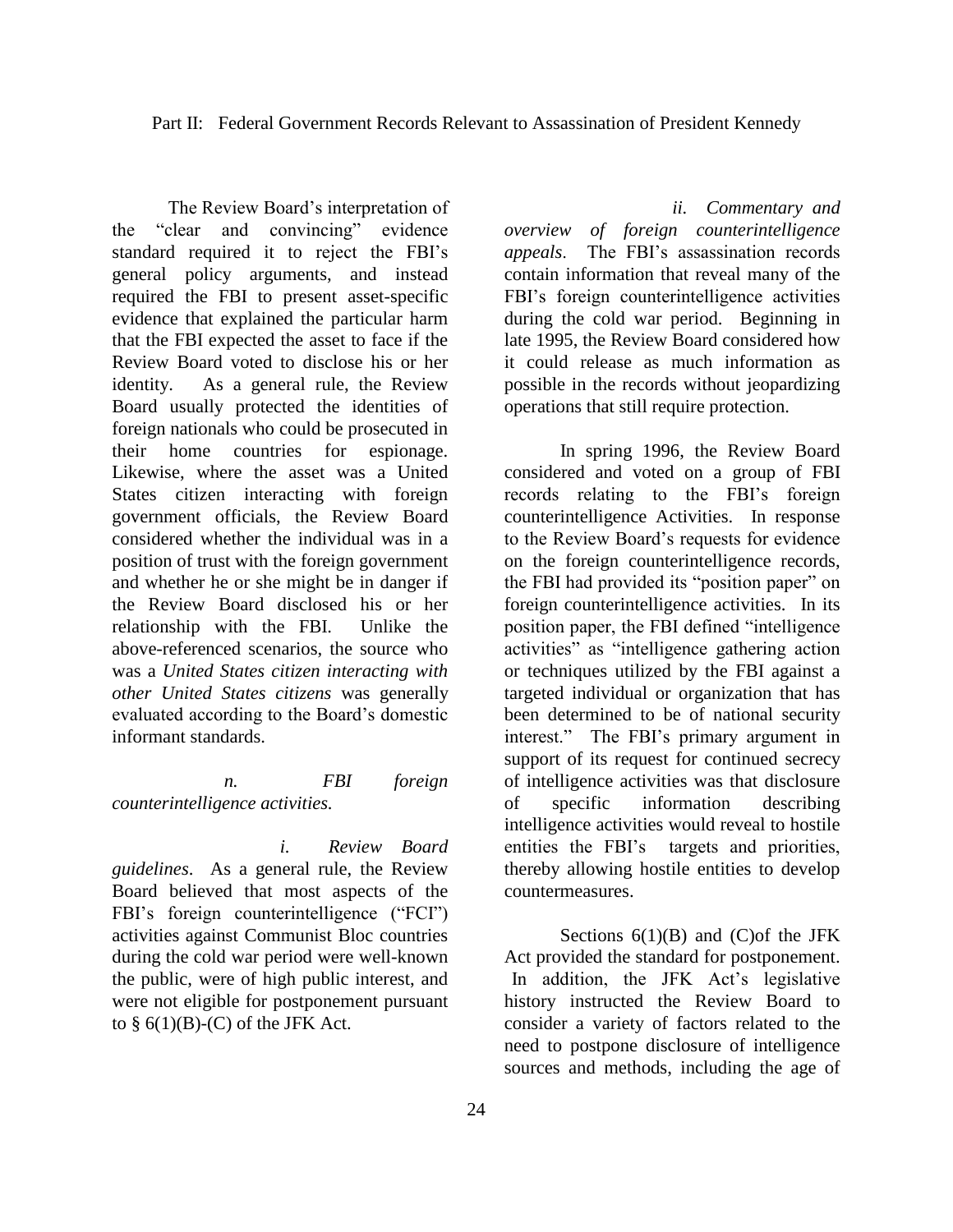the record, whether the use of a particular source or method is already well-known by the public, . . . and whether the source or method is inherently secret, or whether it was the information it collected which was secret.<sup>xxvi</sup>

The Review Board considered the FBI's evidence and weighed it against the *A. The FBI's* 

*May 1996 Appeals to the president*. On May 10 and 28, 1996, the FBI appealed to the president to overturn the Board's vote on 17 records -- all relating to the FBI's surveillance of officials and establishments of four Communist countries -- the Soviet Union, Cuba, Czechoslovakia, and Poland - during the 1960s. The FBI's overarching arguments were that disclosure of the information would reveal sensitive sources and methods that would compromise the national security of the United States, and that disclosure of the targets of the surveillance -- the four Communist countries -- would harm the foreign relations of the United States.

The FBI sought to postpone five types of source and method capabilities: tracing of funds, physical surveillance (lookout logs), mail cover, electronic surveillance, and typewriter and fingerprint identification. The Review Board's response briefs to the president dealt with each source or method in turn. Specific details regarding the appeal of each issue are discussed below.

In response to the FBI's overarching argument that disclosure of the information would reveal sensitive sources and methods

public interest in the records. After careful consideration, the Review Board decided to release some foreign counterintelligence information. The Board's primary reason for releasing the records was its belief that the FBI's evidence did not enumerate specific harms that would result from disclosure.

and compromise the *national security*, the Review Board responded that if the national security would be harmed by release of this information, the harm would have already occurred, since the FBI had already released both the identities of the target countries *and* the sources and methods that the FBI used in its operations. In response to the FBI's arguments that disclosure of the targets of the surveillance would harm the *foreign relations* of the United States, the Review Board responded in three parts: *one,* the information that the FBI sought to protect is widely available in the public domain, from both official government sources and secondary sources, so if foreign relations are harmed by disclosure of the information, then the harm has already occurred; *two,* the FBI simply did not prove its argument that it may have violated international law or "diplomatic standards" by employing the sources or methods at issue as the FBI did not cite the laws or treaties to which it referred and the Review Board could not locate any laws or treaties that were in effect at the time that the records were created; and *three,* despite the FBI's assertion to the contrary, the Review Board had evidence that other governments *do* acknowledge that, in past years, they conducted foreign counterintelligence operations against other countries.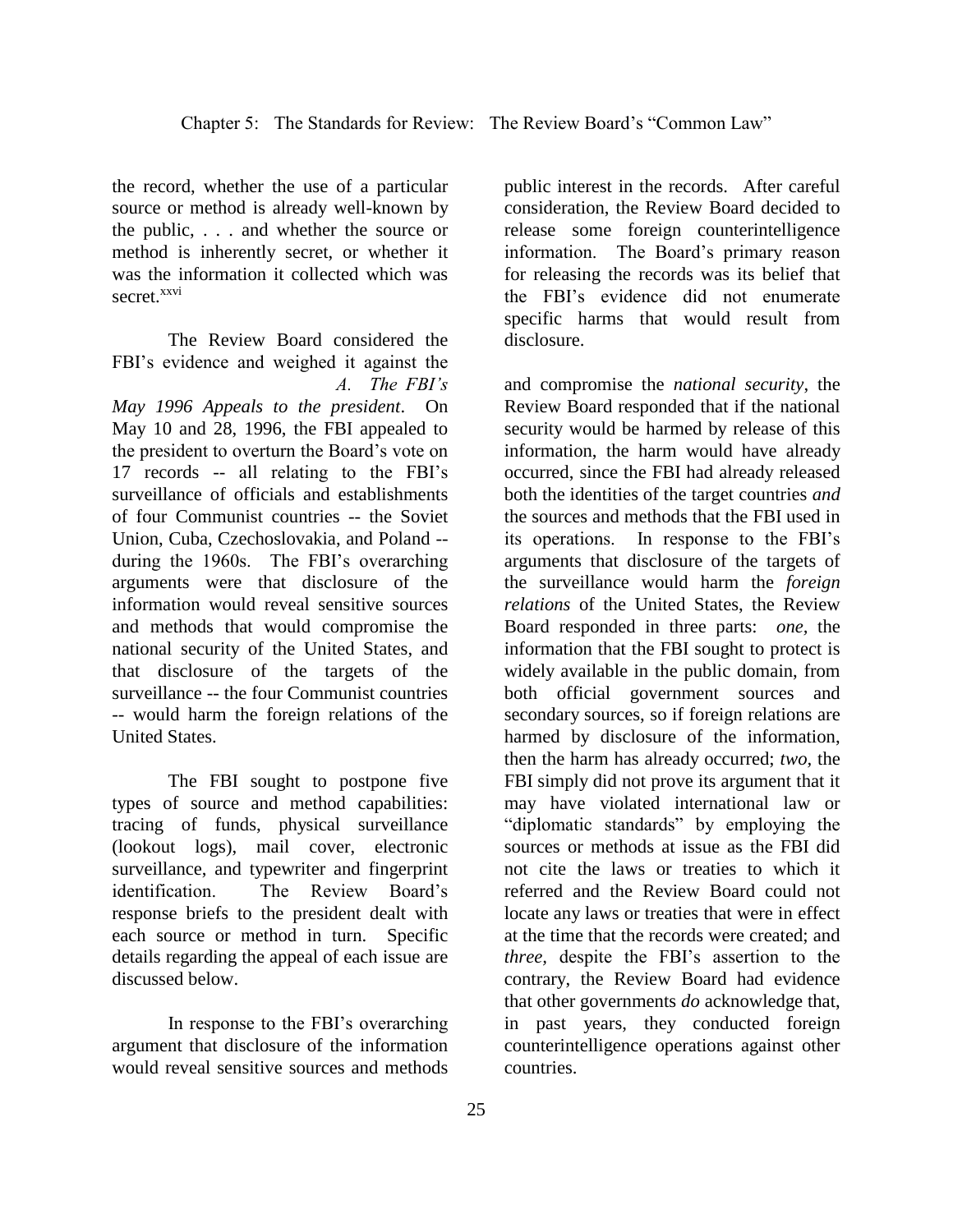The Review Board believed that the FBI had not provided evidence of a "significant, demonstrable harm" to current foreign relations or intelligence work. Thus, the Board asked the president to deny the FBI's requests for postponement. The White House did not expressly rule on the appeals. Instead, after several meetings involving representatives from the Review Board, the FBI, and the White House, the *B.* 

*Post-appeal decisionmaking.* After more negotiations, the Review Board and the FBI agreed that the Bureau would consent to release most information regarding its foreign counterintelligence activities against Communist Bloc countries as "consent releases." In those few cases where the Bureau believed that foreign counterintelligence activity against Communist-Bloc countries still required protection, the Bureau submitted for the Board's determination postponement-specific evidence.

To the extent that the information in the FBI's proposed redaction did not meaningfully contribute to the understanding of the assassination, the Review Board allowed the FBI to postpone direct discussions of foreign counterintelligence activities against *non*-Communist Bloc countries. With regard to the FBI's "segregated collections," the Review Board stated,

> It is presumed that the FBI will, at least partially, carry over its post-appeal standards for disclosing foreign

White House directed the FBI to provide the Review Board with specific evidence in support of its postponements. The White House requested the Review Board to reconsider the Bureau's specific evidence. The FBI, in turn, withdrew the first two of its pending appeals, including some records in which the Review Board voted to release information obtained from a technical source.

> counterintelligence activities targeting Communist-bloc nations. To the extent that the HSCA subjects reflect foreign counterintelligence activities against other nations that have not been addressed by the Review Board in the "core" files, the FBI will be allowed to redact direct discussion of such activities, unless the information in the proposed redaction meaningfully contributes to the understanding of the assassination.

*o. Information that reveals the FBI's investigative interest in a diplomatic establishment or personnel of a diplomatic establishment.*

*i. Review Board guidelines.* The Review Board released information that revealed that the FBI had an investigative interest in Communist Bloc countries' diplomatic establishments and personnel. Likewise, the Review Board generally agreed to protect information that reveals that the FBI has an investigative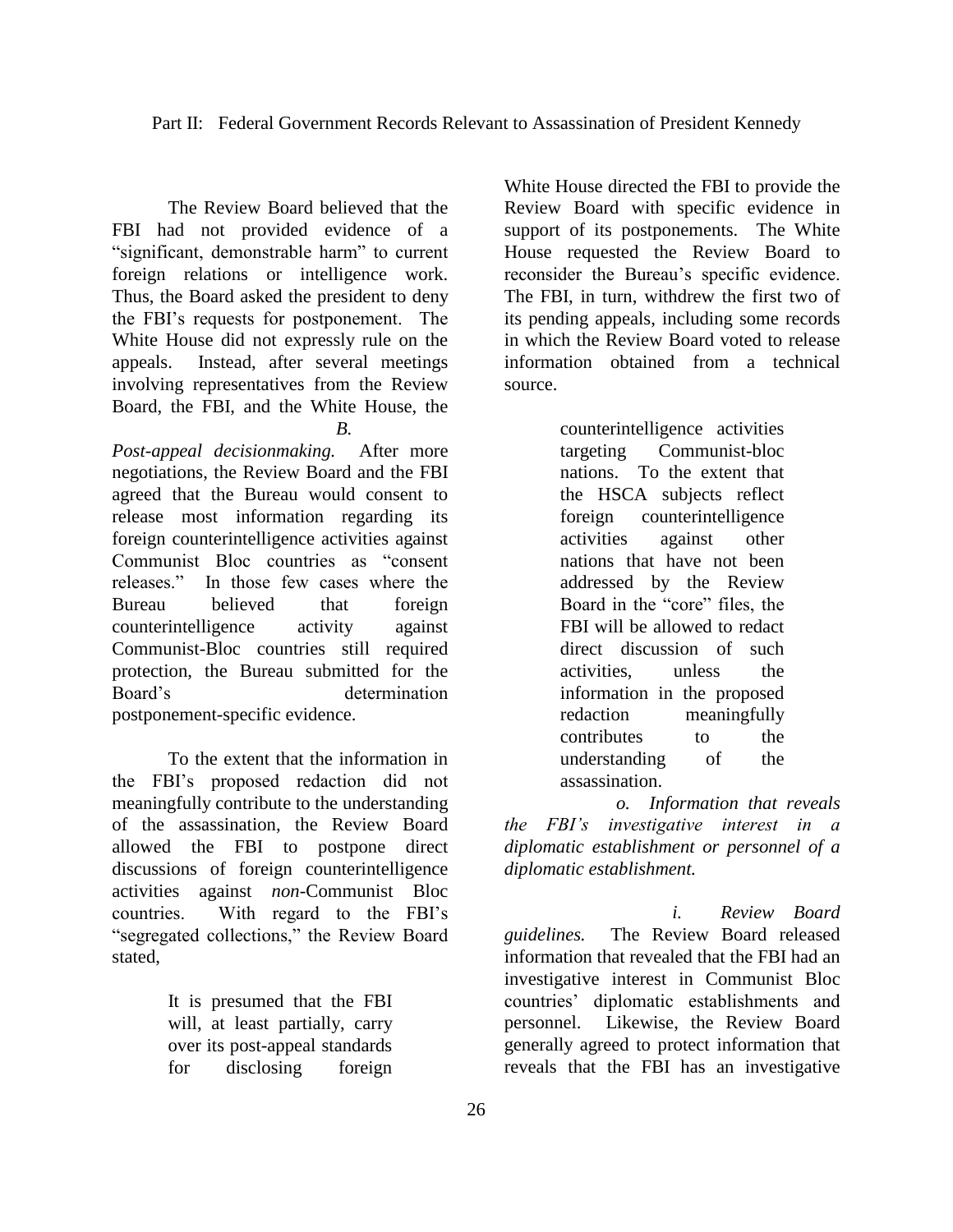interest in a non-Communist Bloc foreign diplomatic establishment or in foreign personnel.

*ii. Commentary.* In the FBI's May 1996, appeals to the president, the overriding issue was whether the FBI could, in 1996, keep secret its 1960s investigative interest in the diplomatic establishments and personnel of Communist Bloc countries. For a full discussion of the Review Board's decision-making with regard to the FBI's foreign

"General" information is information that the FBI obtains from its technical sources on Communist Bloc countries' diplomatic establishments and personnel, including transcripts from electronic surveillance."Specific" information is information regarding installation, equipment, location, transmittal, and routing of technical sources. The Review Board evaluated "specific" information about technical sources on a case-by-case basis, agreeing to sustain postponements provided that the FBI proved that the "operational detail" at issue was currently utilized and not officially disclosed.

As a general rule, the Review Board agreed to postpone until the year 2017 symbol and file numbers for technical sources provided that the source was still properly classified pursuant to the current Executive Order.The Review Board released classified symbol and file numbers for technical sources if the number had been previously released in a similar context, or if the source was of significant interest to the public. The Review Board agreed that the

counterintelligence activities, *see* section  $15(b)$  above.

## *p. Technical sources in FBI foreign counterintelligence*.

*i. Review Board guidelines.* The Review Board usually released nearly all general information and some specific information (or operational details) regarding the FBI's non-current technical sources where the source provided information on Communist Bloc targets.

phrases, "source symbol number" and "source file number" would provide adequate substitute language.

Even for that material that did not contribute in a meaningful way to the understanding of the assassination, the Review Board still released as much information as possible about the FBI's use of technical sources in its foreign counterintelligence activities against non-communist bloc countries. In these less relevant cases, the Review Board did, however, often protect the identity of the country that was the target of the FBI's surveillance. The Review Board was more willing to protect specific details regarding installation, equipment, location, transmittal, and routing of technical sources where the FBI proved, (1) that the source currently required protection, and (2) that the U.S. Government had not officially disclosed the source.

*ii. Commentary.* The JFK Act directed the Review Board to release information that specifically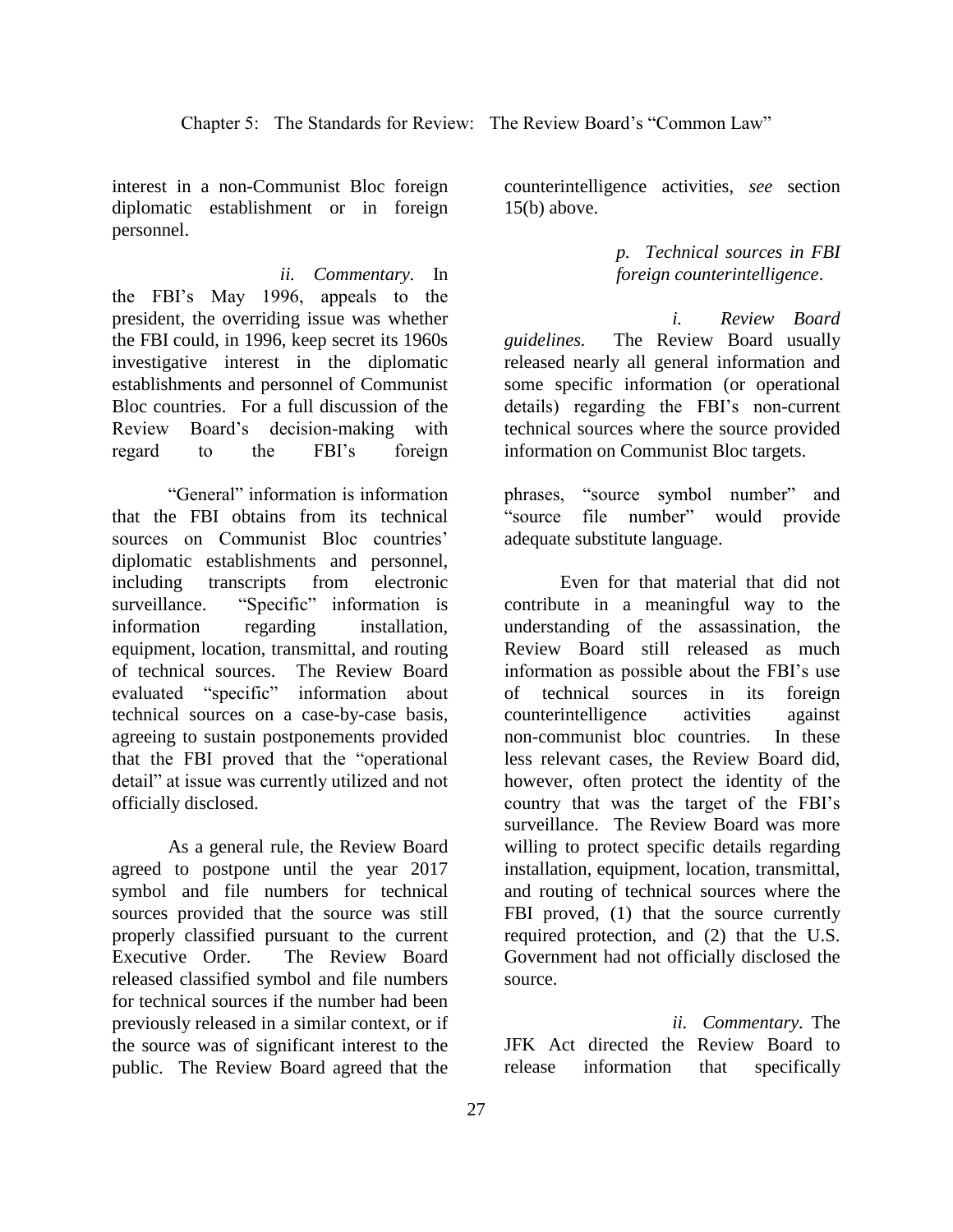identifies "listening devices on telephones." The Act states that these are an "intelligence source or method" that should *not* be postponed in circumstances where they are "already well known by the public."xxvii

The Review Board believed that he FBI's use of non-human sources or methods (*e.g.,* electronic surveillance and "black bag jobs") in foreign counterintelligence operations against Communist Bloc In its May 10, 1996, appeal of the Review Board's decisions on foreign counterintelligence records, the FBI requested that the The president override the Review Board's decisions to release information that related to electronic intercepts of telephone and teletype communications involving Communist Bloc officials. In its appeal briefs, the FBI argued that the identity of its electronic surveillance targets were secret. The Review Board collected a large body of evidence proving that, at least with regard to Communist-Bloc countries, the government has already acknowledged that the FBI conducted extensive technical surveillance of foreign establishments during the 1960s. In fact, the official public record and secondary sources revealed information regarding wiretaps and electronic surveillance against foreigners and foreign establishments that was more specific than information that the FBI sought to protect.

Although the Presidcent did not make a decision, the FBI ultimately agreed to release general information acknowledging that the FBI had technical sources against Communist Bloc targets during the cold war period.

countries diplomatic establishments and personnel was, in many aspects, a matter of official public record. The FBI appealed to the president a number of Review Board decisions involving non-human sources or methods. The Review Board staff called to the attention of the president those prior disclosures that it believed were relevant to deciding the issues on appeal.

## *q. Other classified file numbers in FBI foreign counterintelligence*.

*i. Review Board guidelines.* The Review Board generally agreed to protect classified file numbers in FBI foreign counterintelligence files, provided the FBI could prove that the file number corresponded to a current and ongoing operation. However, where the FBI had released a particular classified file number in other contexts, the Review Board voted to release the number.

*ii. Commentary*. The Review Board agreed that file numbers corresponding to current and ongoing intelligence operations were entitled to protection under section  $6(1)(B)$  and  $(C)$ . The only question, then, was whether the Review Board would allow the FBI to protect classified file numbers when the corresponding operation was no longer current. The Review Board took the position that non-current classified file numbers were *not* entitled to protection. In its May 28, 1996, appeal on foreign counterintelligence records, the FBI argued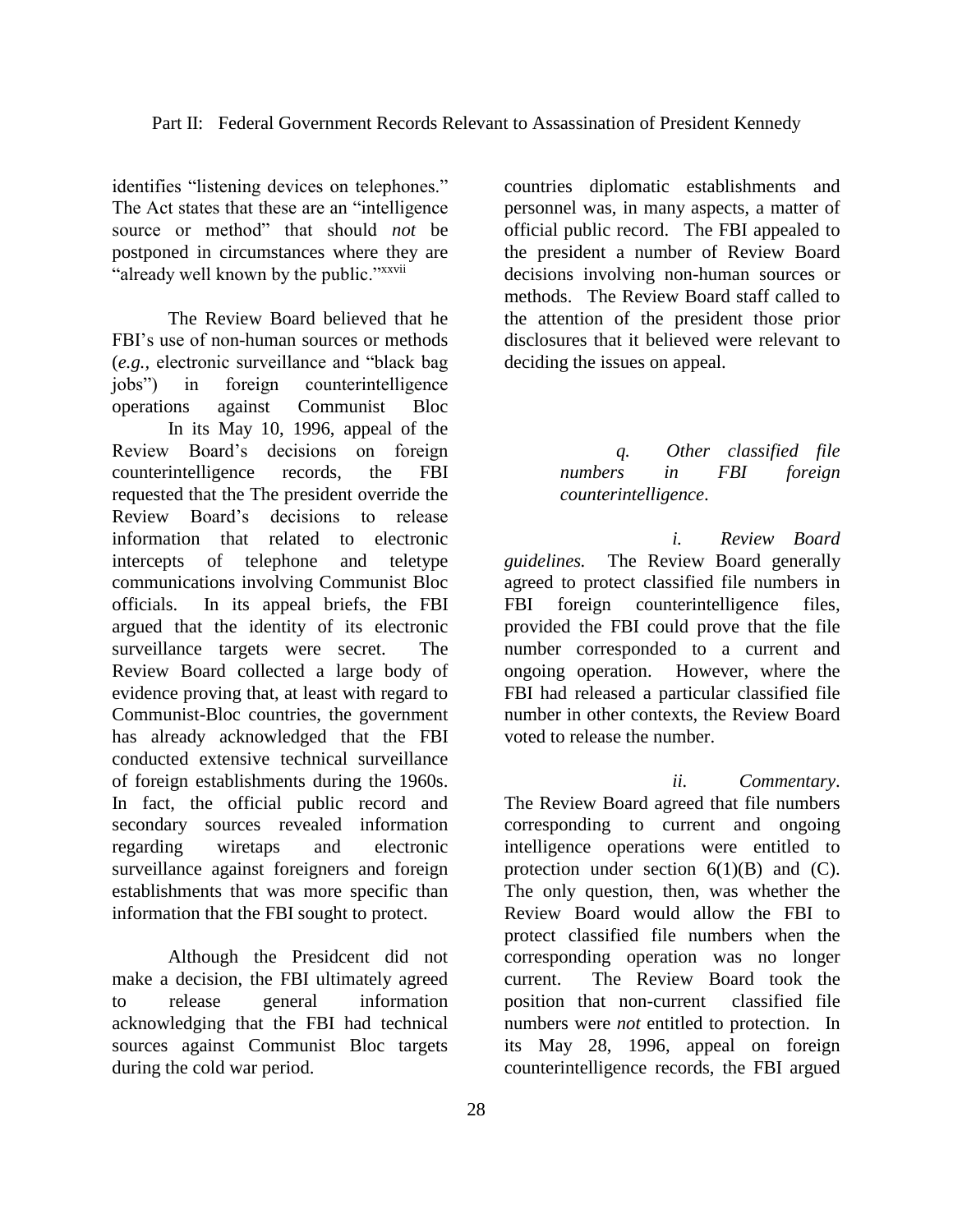that if the Review Board released classified file numbers for terminated operations, that release would prompt people to file FOIA requests for the underlying files, "resulting inevitably in more and more information from the file being released." xxviii In its response, the Review Board stated simply that, "[m]aking it more difficult for researchers to file FOIA requests is not among the reasons for postponement provided by the JFK Act."

The president did not decide the issues on appeal, but the FBI ultimately agreed to release some non-current classified file numbers.

*ii. Commentary*.

With regard to the FBI's use of mail cover, the Review Board had to decide whether and to what extent it should reveal the Bureau's use of this method in conducting foreign counterintelligence activities. The Review Board used the same reasoning it employed for other foreign counterintelligence activities -- mainly that foreign counterintelligence operations against the USSR and other Communist Bloc countries during the cold war no longer merit protection. Moreover, the Review Board believed that the public is already well aware that the FBI used the methodology of mal cover and thus, such operations should not be protected.

In its May 10, 1996, appeal to the president, the FBI asked the president to overturn the Board's decision to release information from two documents that the *r. FBI mail cover in foreign counterintelligence investigations.*

*i. Review Board's Guidelines*. The Review Board released information that revealed that the FBI conducted mail cover operations against the Soviet Embassy in the 1960s. The Review Board did not encounter a great number of additional records regarding mail cover operations. When the Review Board did encounter mail cover operations in other FBI records, it released the information at issue unless the FBI could provide evidence that the operation was still ongoing and required protection. The Review Board did not relax its standard on this issue in the segregated collection files.

FBI alleged would reveal that the FBI engaged in a "mail cover" operation against the Soviet Embassy in Washington, D.C. in 1963. The Bureau argued that the "[h]ow, when where, and [the] circumstances" of its mail cover operation were among its most "closely guarded secrets."

The Review Board responded that the information that the Bureau sought to redact had already been released. The Church Committee disclosed the mail cover operation at issue -- the "Z-coverage" program -- in the mid-1970s. In addition, the Review Board produced three previously disclosed assassination records in which the FBI disclosed that the Soviet Embassy in Washington, D.C. was targeted under the "Z-coverage" program, a program that the document discloses existed pursuant to an agreement with the Post Office. As with the other foreign counterintelligence records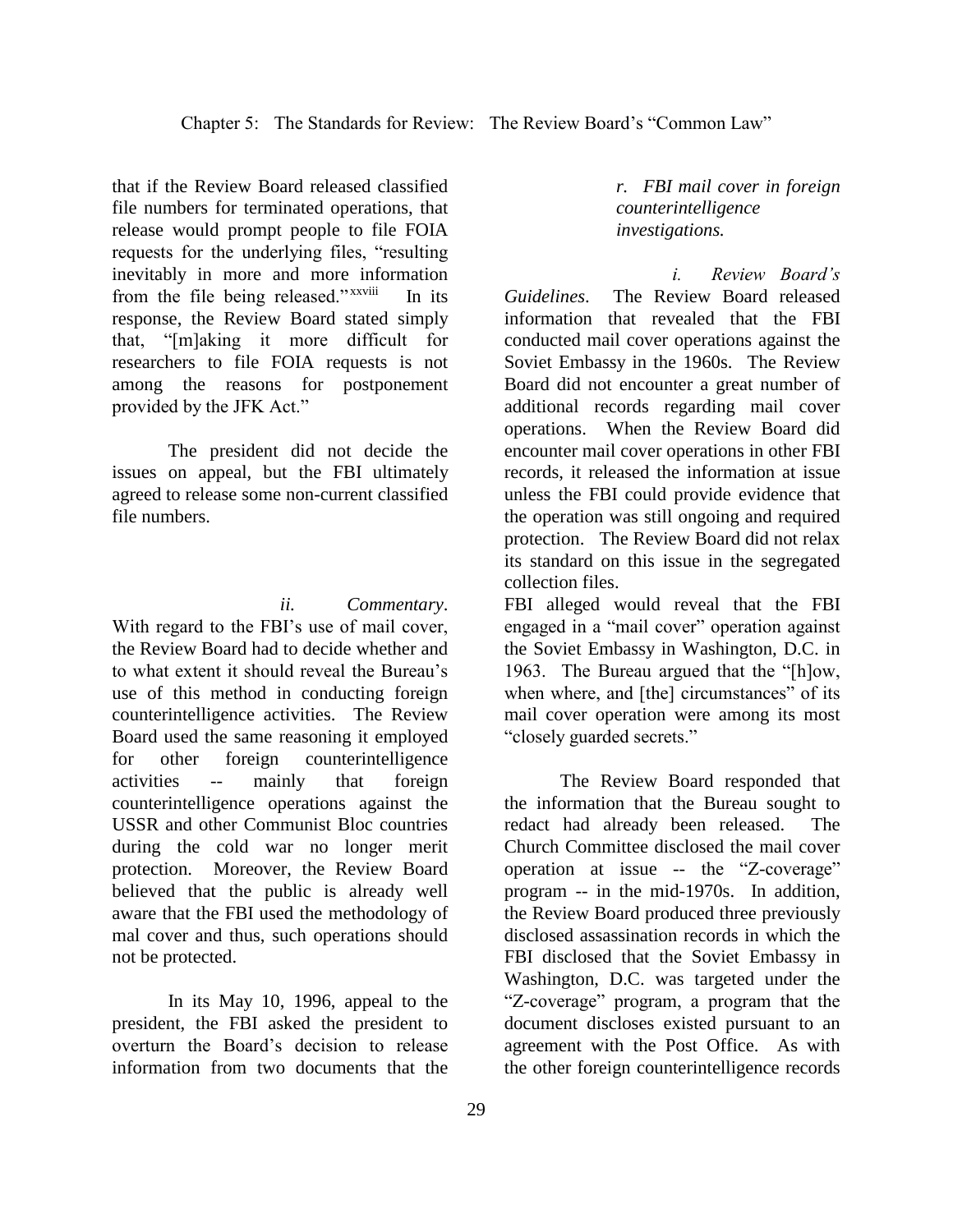that the FBI appealed, the FBI ultimately withdrew its appeals and began to treat this type of information as a consent release.

> *s. FBI tracing of funds in foreign counterintelligence investigations.*

*i. Review Board's Guidelines*. The Review Board released information that disclosed that the FBI was capable of tracking funds and examining bank accounts of Communist-Bloc enterprises during the cold war era.

In its May 10, 1996, appeal to the president, the FBI and the State Department asked the president to overturn the Review Board's decision to release information from six documents related to the FBI's ability to track funds from diplomatic establishments. The FBI and the State Department argued, *first*, disclosure would reveal sensitive sources and methods, and *second,* disclosure would reveal that Soviet government bank accounts were the target of FBI counterintelligence activities.

The Review Board responded that the "sources and methods" employed in tracking of funds already has been disclosed, citing FBI documents that reveal the FBI's ability to trace funds as well as other federal government records that explained that the FBI engaged in covert examination of financial records and bank accounts in order to determine whether an individual is engaged in espionage. In addition, the Review Board noted that the FBI cannot now classify that the Soviet government was

30

The issue that arose with regard to the FBI's tracing of funds was whether the Review Board should release the FBI's monitoring of financial records and bank accounts for the purpose of investigating espionage. The Review Board decided that since the U.S. Government had previously been disclosed this method to the public, it should not protect the information. The Review Board voted to release FBI records regarding tracing of funds transferred to Oswald in Russia and records regarding the FBI's ability to track funds from diplomatic establishments.

*ii. Commentary*.

the principal target of the Bureau's foreign counterintelligence activities in the United States, again citing FBI documents as well as a lengthy list of publicly available federal government publications that disclosed the FBI's interest in Soviet financial activities in the United States. In late 1996, the National Security Agency and the CIA removed whatever fig leaf remained covering the FBI's tracing of funds. In the NSA/CIA joint publication, *Venona: Soviet Espionage and the American Response 1939-1957 (Robert Louis Benson & Michael Warner, eds., 1996),* the agencies released records that explicitly stated that the FBI monitored Soviet bank accounts in the United States. The *Venona* releases also show that the Soviets knew about the FBI's monitoring of their finances in the 1940s.

The Review Board concluded that previous official disclosures of the FBI's ability to trace funds in foreign counterintelligence investigations prevented the FBI from making any plausible or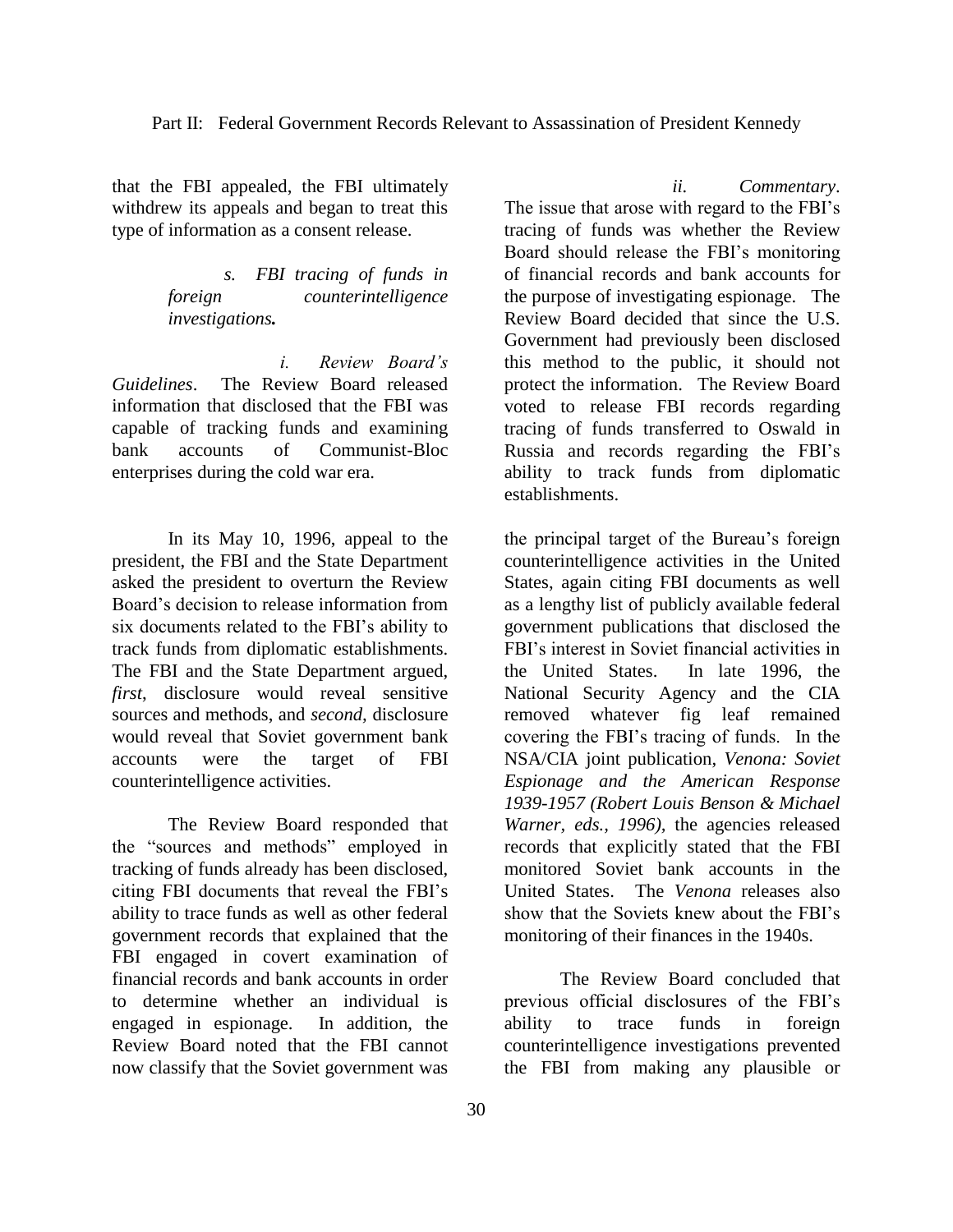convincing argument that the method was one that should remain secret. The White House did not make a decision on the appealed records. Ultimately, the Bureau agreed to release the documents at issue.

### *t. FBI physical surveillance*.

*i. Review Board guidelines*. The Review Board released information that disclosed that physical surveillance is a method that the FBI employs in conducting investigations. Moreover, the Review Board specifically released information that the FBI conducted physical surveillance in its foreign counterintelligence investigations against Communist-Bloc countries.

The Review Board again stressed the statutory requirement that the FBI provide document-specific, clear and convincing evidence in support of its proposed redactions. In its response brief, the Review Board also noted that not only had the FBI previously officially acknowledged the particular physical surveillance operation that the document at issue revealed, but that former Director Webster had publicly acknowledged that the FBI conducts physical surveillance and used the physical surveillance of the Russian Embassy as an example.

The Review Board concluded that previous official disclosures of the FBI's physical surveillance of the Soviet Embassy prevented the FBI from making any plausible or convincing argument that the method was one that should remain secret.

*ii. Commentary*. In the course of many FBI investigations, physical surveillance is not a classified operation and thus would not be protectable under section  $6(1)$ . However, as part of its May 10, 1996, appeal to President Clinton, the FBI requested the president to overturn the Review Board's decision to release on document because it revealed that the FBI conducted physical surveillance on the Soviet Embassy and that it kept a "lookout log" that recorded visitors to the Embassy.

The Review Board voted to release the record because the FBI had not offered adequate evidence in support of its redactions.

The FBI ultimately withdrew its appeal of the Board's decision on "lookout logs."xxix

The Review Board's also took the position that, even in documents where the Board might agree to protect the identity of a particularly sensitive target of the FBI's physical surveillance, the fact that the FBI uses the method of physical surveillance in conducting investigations is not secret and is not eligible for postponement.

*u. Operational details concerning Department of Defense operations.*

*i. Guidelines.* In many military records, particularly Joint Chief of Staff records and Army records, the Review Board often upheld agency requests for postponements under Section  $6(1)(C)$  of the JFK Act. The Review Board protected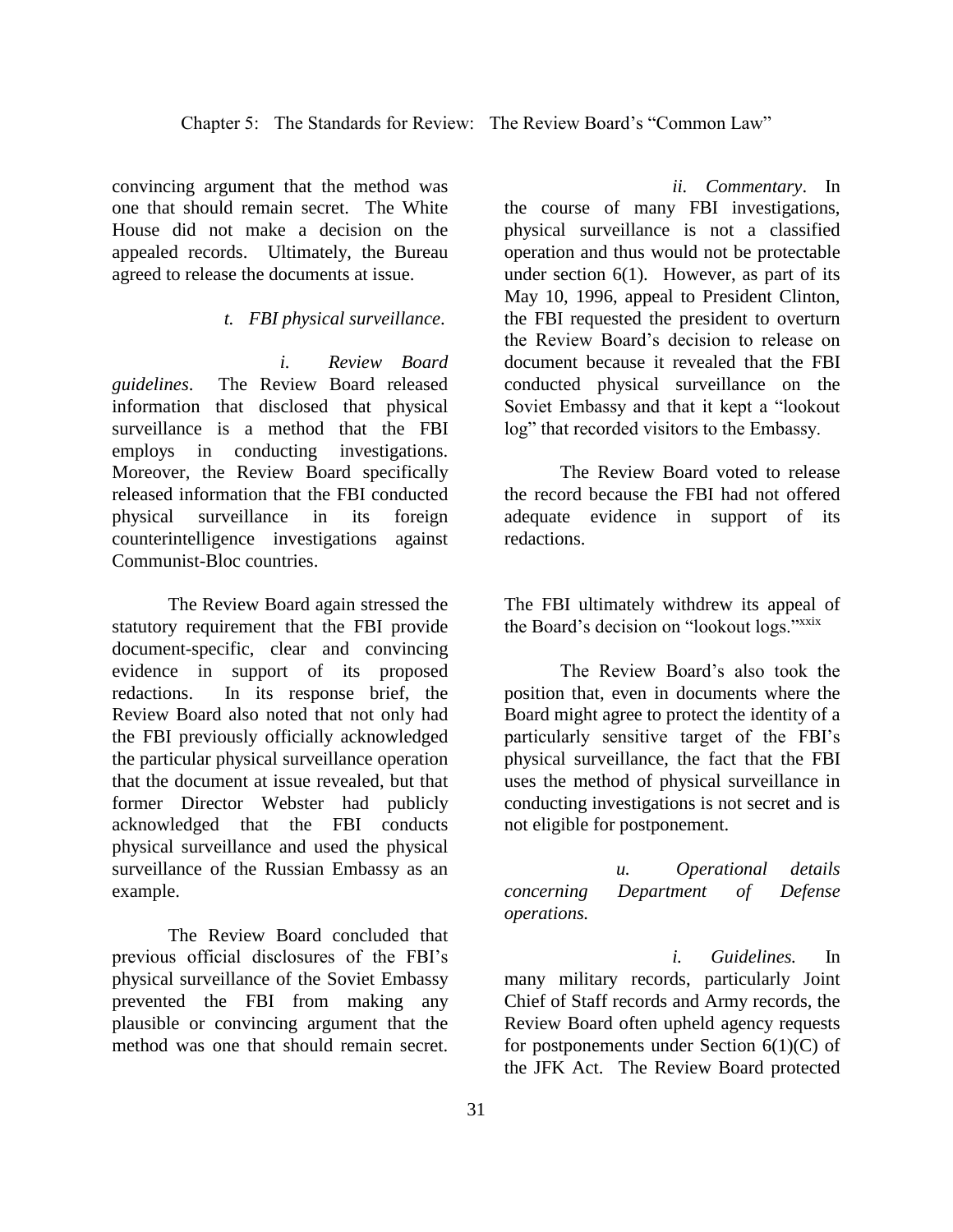details of force deployments (*i.e.,* numbers of ships, aircraft, troops, warheads, etc.), details concerning precise targeting information, details of proposed operational activities or OPLANs,and information that revealed real-world exercise situations or real-world threat environments. The Department of Defense had to provide evidence that disclosure of the information today, because the similarity of some currently proposed combat operations or OPLANs, was so close to those used in the documents in question, would demonstrably impair the national security of the United States.

The Review Board substituted the phrase "operational details" wherever it agreed to the above-referenced postponements.

*ii. Commentary.*  With regard to signals intelligence (SIGINT), NSA informed the Review Board that specific information revealed in raw intercept traffic or intercept reporting can provide a great deal of information to foreign entities on U.S. Government targeting, intercept, and cryptographic capabilities which could harm current SIGINT capabilities. To reveal to a foreign government or entity that the U.S. Government was capable of targeting and reading some or all of their communications, even in 1963, could provide information to that government or entity as to whether NSA has the targeting, intercept, and cryptographic capabilities to read similar communications today. NSA's position was that it is often not the basic information contained in the intercept but

*ii. Commentary.* The Review Board encountered operational details when it reviewed the first large groups of military records on Cuba and Vietnam policy.

*v. National Security Agency sources and methods.*

*i. Guidelines.* The Review Board generally protected National Security Agency sources and methods such as targeting, intercept, and transmission indicators, internal production indicators, and routing and dissemination information unless the Review Board determined that the specific source of method was important to an understanding of the assassination or events surrounding the assassination

rather the fact of the intercept or the specific technical details of how and from where the intercept was acquired that requires protection. The Review Board protected NSA information such as specific details like transmission times, transmission methods, geographic locations, and government buildings or military unit numbers where the Board determined that such information was not important to an understanding of the events surrounding the assassination.

*w. National Security Agency intercept traffic.*

*i. Guidelines.* The Review Board generally protected National Security Agency intercept traffic unless the Review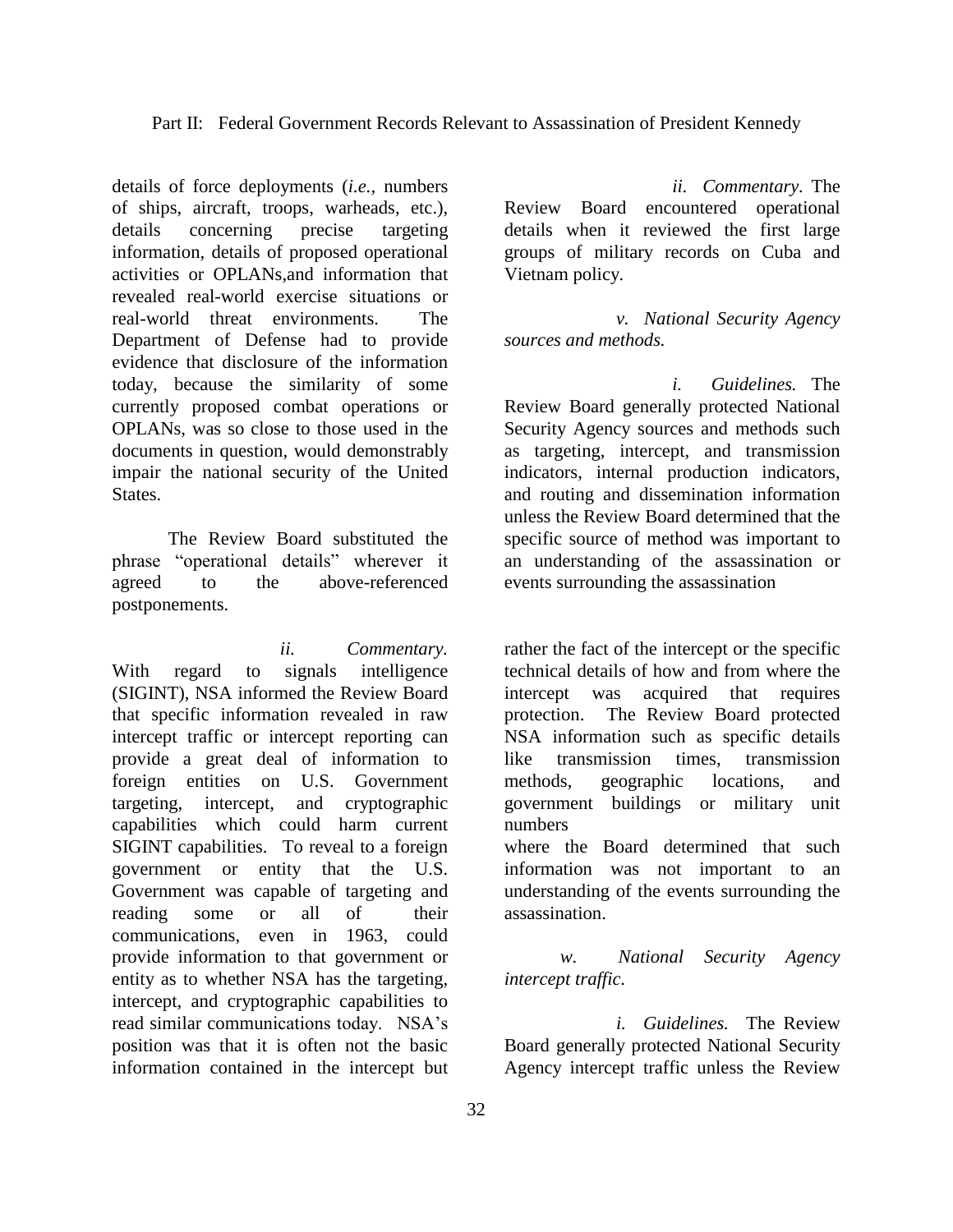Board determined that the specific source of method was important to an understanding of the assassination or events surrounding the assassination

*ii. Commentary.* NSA's position is that the nature of intercept traffic is such that it picks up a wide variety of information and a significant amount of non-relevant information. NSA summaries of intercept traffic usually examine a wide variety of intercepts on many different subjects worldwide. Thus, the Review Board protected blocks of information where it believed the information did not appear to be relevant to an understanding of the Kennedy assassination story.

#### **4. Personal Privacy**

*Text of Section 6(3)*

*. . .clear and convincing* 

*i. Review Board guidelines.* During the course of the Review Board's work, the Board almost never agreed to sustain agency's requests for postponements on personal privacy grounds. The two exceptions to the Review Board's policy to release records with privacy postponements were social security numbers and information about prisoners of war. The Review Board determined that the public interest in disclosure of social security numbers was so small that any risk of harm would outweigh it. Accordingly, the Board routinely protected social security numbers throughout assassination records. Likewise, the Board protected significant

*evidence that the public disclosure of the assassination record could reasonably be expected to constitute an unwarranted invasion of personal privacy, and that invasion of privacy is so substantial that it outweighs the public interest*

*a. Personal privacy generally.*

amounts of information in files of prisoners of war, as explained below.

In the segregated collections, the FBI rarely requested that the Review Board sustain privacy postponements, and so the FBI unilaterally released the information that would fall into the category of "personal privacy" information. In some segregated collection records, the Review Board agreed to postpone personal privacy information where agencies provided the Review Board with evidence that the person in question is alive, living in the same area, the public interest in the information is extremely low, and the individual would truly suffer a substantial intrusion of privacy if the Board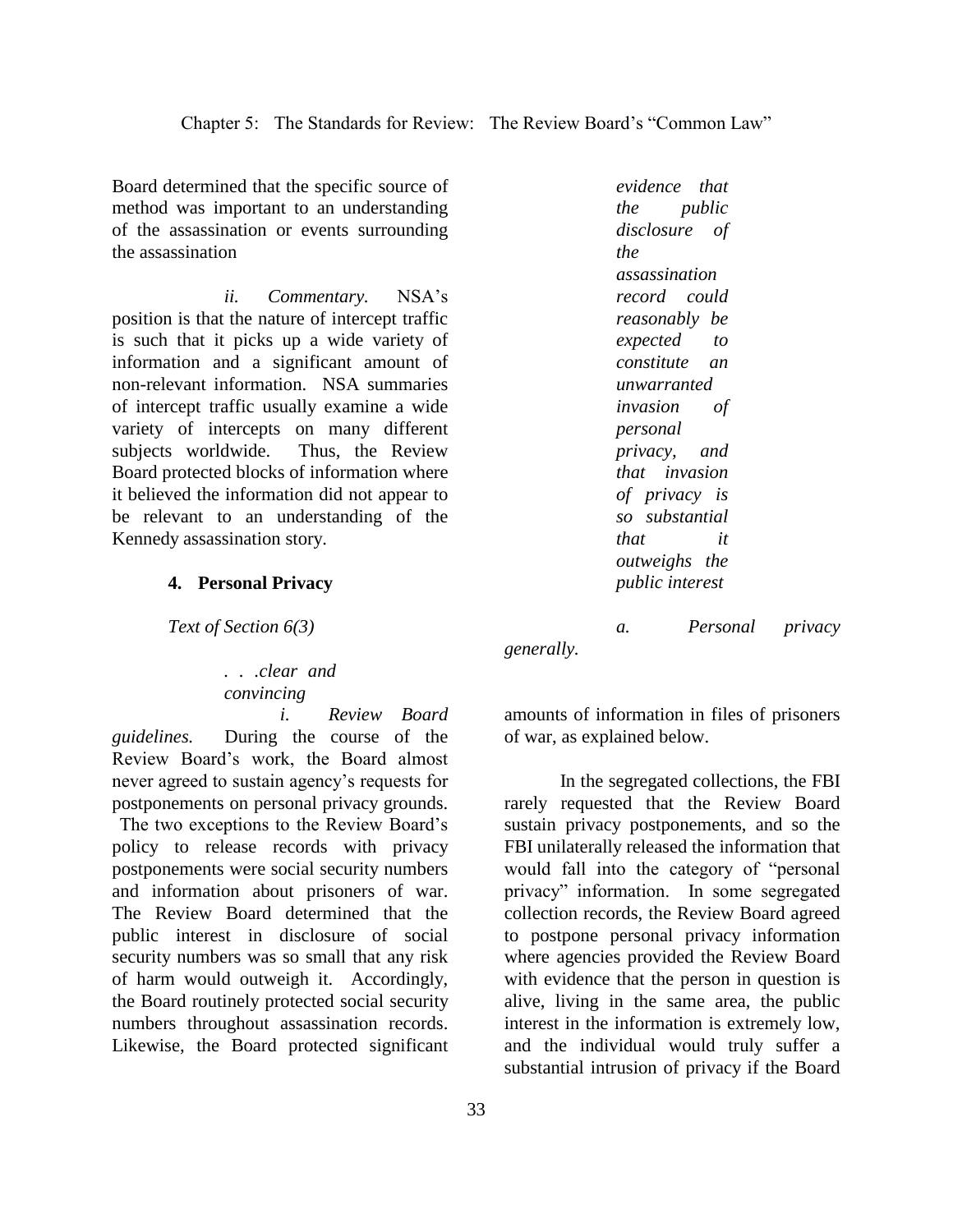releases the information. For example, the Review Board agreed to sustain the postponement of the identity of a 13 year old girl who was a rape victim. The name in question appeared in the file of an organized crime figure who was himself only of marginal relevance to the assassination story.

*ii. Commentary*. The Review Board began its document review work in its closed meeting on January 25, 1995. At that meeting, the Review Board discussed personal privacy information in four Warren Commission records, but did not vote on the four records at that meeting, opting instead to defer final decision on the records. On March 6th and 7th, 1995, the Review Board staff presented to the Review Board a briefing book on personal privacy postponements. The Board's General Counsel provided the Board with a memorandum that identified several types of information that would potentially implicate privacy concerns. The Review Board discussed the scope and intent of section 6(3) and how the personal privacy provisions of the JFK Act might *i. Guidelines.*  Military records that contained information

regarding Korean war prisoners of war contained issues of personal privacy that the Review Board resolved as follows. The Review Board determined that it would release the name of the POW subject of interest, dates and basic facts of his imprisonment, any documents describing or quoting written or oral statements made by the POW subject of interest for the imprisoning authority during his confinement, and debriefing statements the

apply to eighteen sample documents. At the end of the meeting, the Review Board again decided that it would defer a vote on the records and on the personal privacy postponements in general.

Although the Review Board expected that it would encounter a number of personal privacy postponements, the FBI did not request many postponements citing section 6(3). The CIA never requested a privacy postponement.

In one case, the FBI appealed to the president the Review Board's vote to release information about a prominent Warren Commission critic that the FBI requested be postponed on personal privacy grounds. The Review Board very carefully considered the privacy concerns involved and requested that the president uphold the Board's decision to release the important information in the record. As of this writing (August 1998), the White House had not resolved the issues on appeal.

## *b. Prisoner of War Issues*

POW subject of interest made about himself, or any statements others made about him. The Review Board agreed to postpone until the year 2008

personal identifiers of both the subject of interest and all other individuals mentioned in the subject's debriefing file (*e.g.*, date and place of birth and military service number), the names of those who made statements about the subject of interest during debriefings, and all statements made during debriefings about POWs *other than the subject of interest.*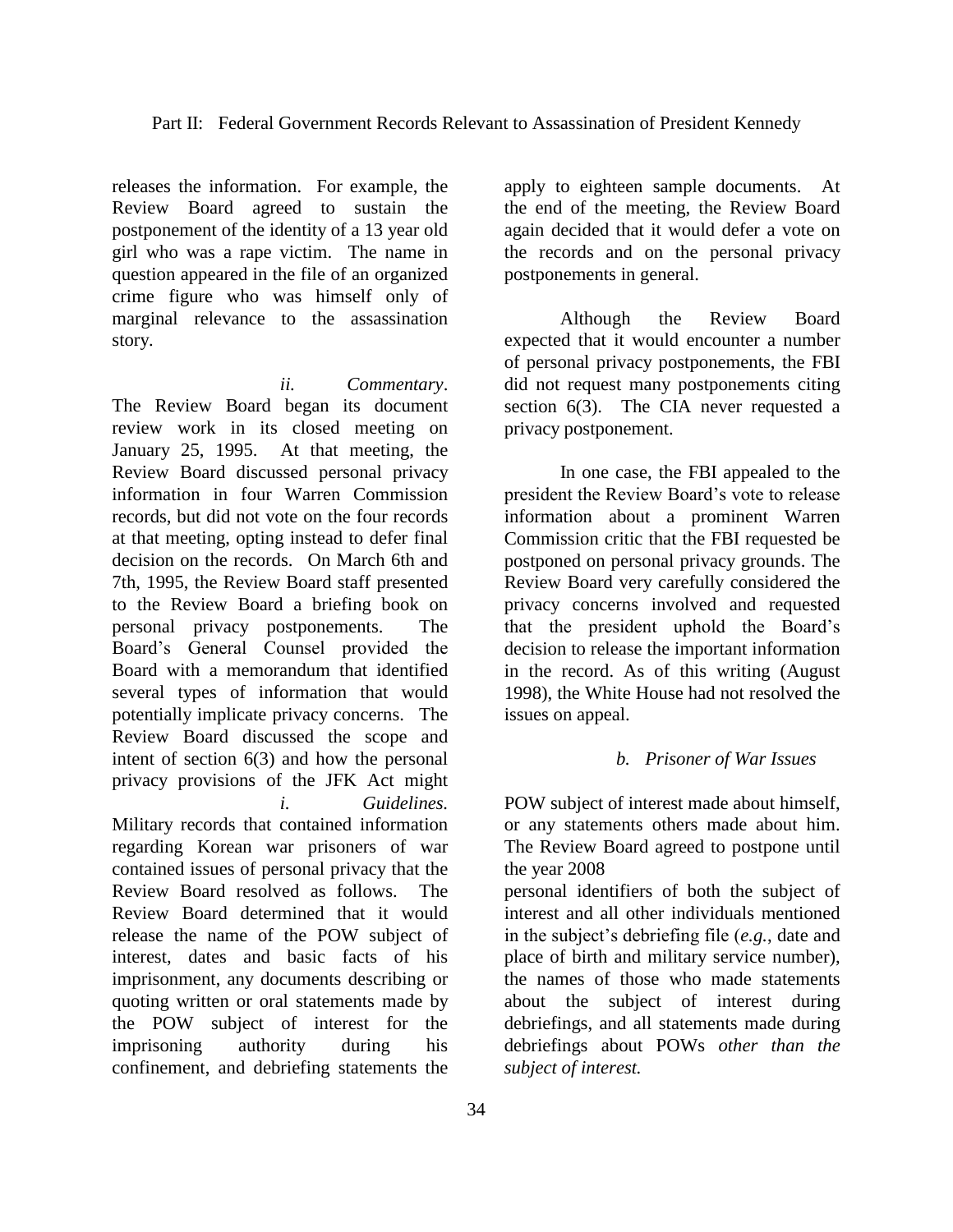*ii. Commentary.*  The Review Board was eventually confronted with the challenge of deciding whether, and how, privacy postponements requested under Section 6 (3) of the JFK Act would be applied to Korean War POW records in general, and specifically, to POW debriefing records, in cases where the Review Board deemed the individual at issue to be relevant to the assassination. Initially the Army and the Defense Prisoner of War/Missing Personnel Management Office (DPMO) requested that the Review Board sustain postponements of *all* prisoner of war debriefing records on privacy grounds. Ultimately, the Review Board and the military came to agreement that the Review Board could release the most relevant information in POW records without causing an unwarranted infringement on personal privacy.

The Army requested that the Review Board postpone information for 10 years, until 2008, on the basis of its belief that *ii. Commentary.* The Secret Service kept records on individuals whom the Secret Service's Protective Research Section considered to be potential threats to President Kennedy, Vice President Johnson, and their families, between March and December 1963. HSCA staff member Eileen Dineen reviewed the Secret Service files and kept detailed notes on the material that she reviewed. Dinneen's documents identified the names of the individuals, and contained condensed information about their personal background and affiliations. In some cases, the documents contained brief information

most surviving POWs from the Korean conflict would be deceased by that time. The subject of POW records from the Vietnam war or other conflicts did not come before the Review Board, but the Army informally informed the staff that they were extremely hesitant to apply any acceptable release date to Vietnam-era records. If any Vietnam-era POW records had been declared assassination records, presumably the year 2017 would have been applied as the release date by the Board Members to the postponed portions of each record.

*c. Names of individuals in Secret Service "threat sheets."*

*i. Guidelines.*  Because of high public interest in the information, the Review Board voted to release the identities of individuals who threatened President Kennedy even where the Secret Service maintained mental health records and other personal information concerning such individuals.

about an individual's mental health history. Although the Secret Service did not oppose the release of the text of these documents, it argued that many of the names should be postponed pursuant to Section 6(3) of the JFK Act as an "unwarranted invasion of personal privacy."

The Review Board afforded the Secret Service the opportunity to present clear and convincing evidence as to why the names in the documents should be postponed. Through written submissions and oral presentations, the Secret Service primarily offered policy reasons in support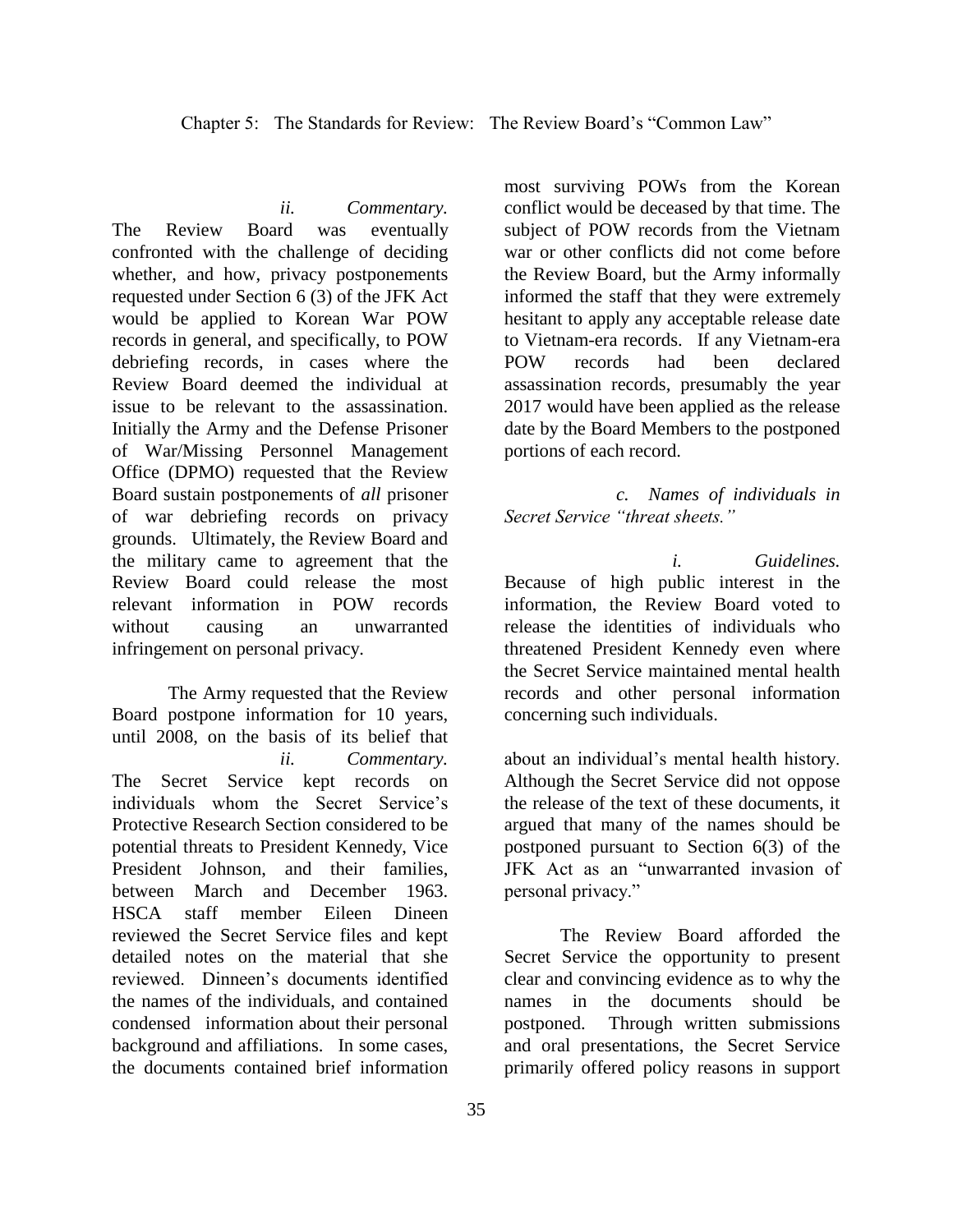of its arguments for postponement of the names. After carefully considering the Secret Service's arguments, the Review Board determined that the Secret Service had not met its statutory burden of proof by "clear and convincing evidence," and voted to release four records, including names, in April 1998.

The Secret Service appealed the Review Board's decision to the president. In its Reply to the Secret Service's Appeal, the Review Board argued that the Secret Service failed to meet its statutory burden of proof with respect to the postponement of these names, and urged the president to release these historically significant documents in full.<sup>xxx</sup> As of this writing (August 1998), the White House had not made a decision as to whether to uphold or overturn the Review Board's votes. The Review Board believes that the records, including the names, should be opened and strongly urges the president to uphold the Review Board's decisions.

#### **5. Informant Postponements**

*section (4). . .clear and convincing evidence that the public disclosure of the assassination record would compromise the existence of an understanding of* 

*Text of Sections 6(2) and 6(4)*

*section (2).. . .clear and convincing evidence that the public disclosure of the assassination record would reveal the name or identity of a living person who provided confidential information to the United States and would pose a substantial risk of harm to that person*

*confidentiality currently requiring protection between a Government agent and a cooperating individual or a foreign government, and public disclosure would be so*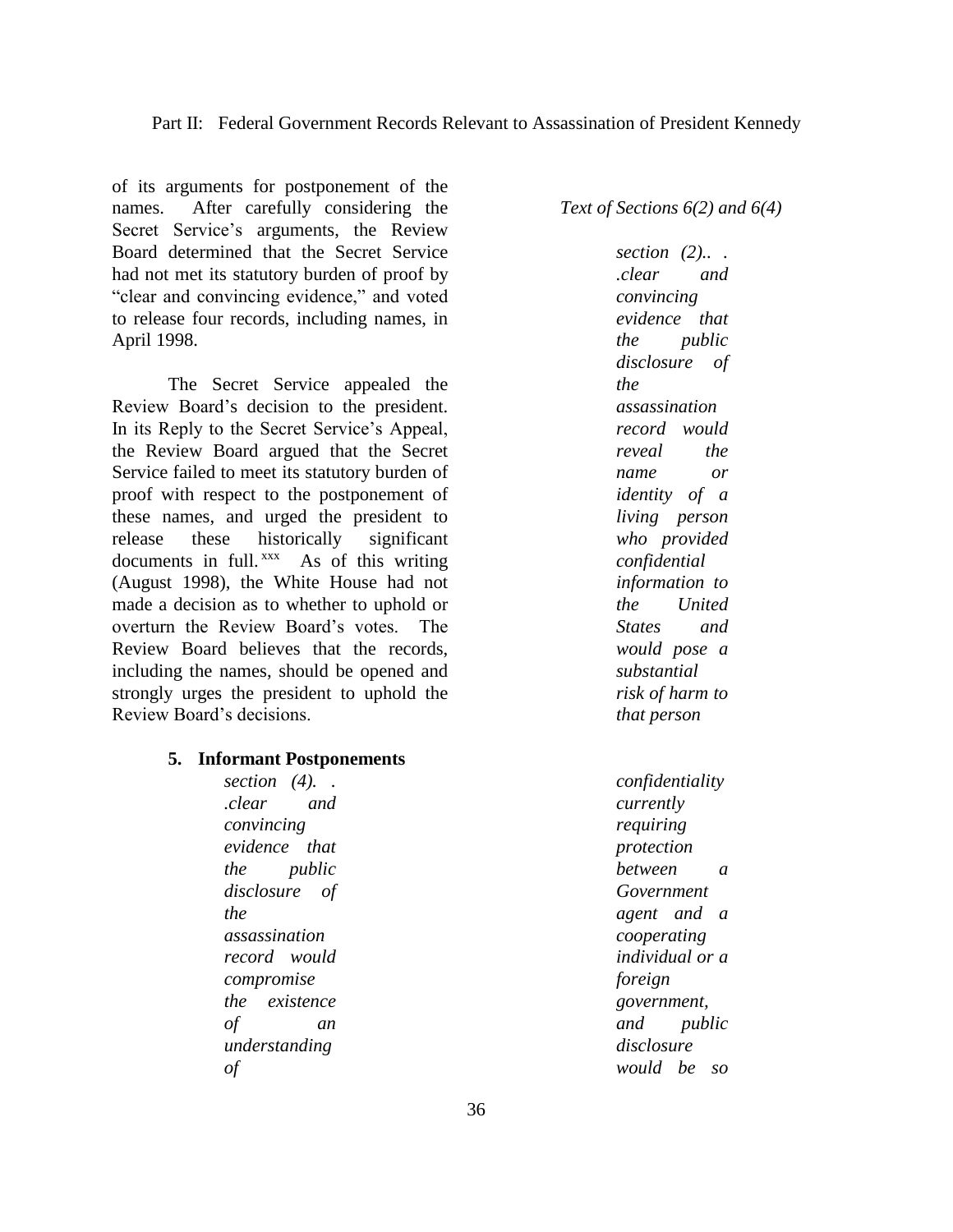*harmful that it outweighs the public interest;*

*a. Informant postponements generally.*

*i. Guidelines.* As a general rule, the Review Board did not postpone information that would reveal the identity of an informant unless the FBI could provide, at least, evidence that the informant was alive and still living in the same area. The Review Board recognized two significant exceptions to the general rule. First, even where the FBI provided such evidence, the Review Board released *A. A note on* 

*the statutory framework for review of FBI informant postponements*. The FBI initially cited sections 6(2) and 6(4) in support of informant postponements. Section 6(2) clearly required that the Bureau prove that the informant was living and that the informant faced a substantial risk of harm if Review Board released the information. Because section 6(2) required informant-specific evidence, the FBI decided to rely exclusively on Section 6(4) for informant postponements, and not Section  $6(2)$  -- even though most of the records, as originally processed by the FBI, referred to both subsections in support of informant postponements.

*B. History of Review Board's decision-making on informant postponements*. The Review Board first considered informant

informant identities if it found that the informant's identity was of high public interest. Second, the Review Board did, in some cases, allow postponement of informant identities even though the FBI could not provide evidence that the informant was alive and living in the same area if the FBI could prove that disclosure would subject the informant to an extremely significant threat of harm.

Where a person's relationship with the FBI had already been made public, the Review Board did not agree to protect the fact of the relationship between the government and the individual.

## *ii. Commentary.*

postponements in its meeting on May 2nd and 3rd, 1995. The FBI's initial evidence in support of informant postponements consisted of a briefing that FBI officials gave to the Review Board, followed by the FBI's "position papers" on confidential informant postponements. In the position paper, the FBI distinguished among informants, explaining that informants differ depending on the type of information they provided to the FBI and the level of confidentiality that existed between the FBI and the informant at the time that the informant provided the information.

After hearing the FBI's general policy arguments, the Review Board informed the FBI that it interpreted the "clear and convincing" evidence standard to require the agencies to provide very specific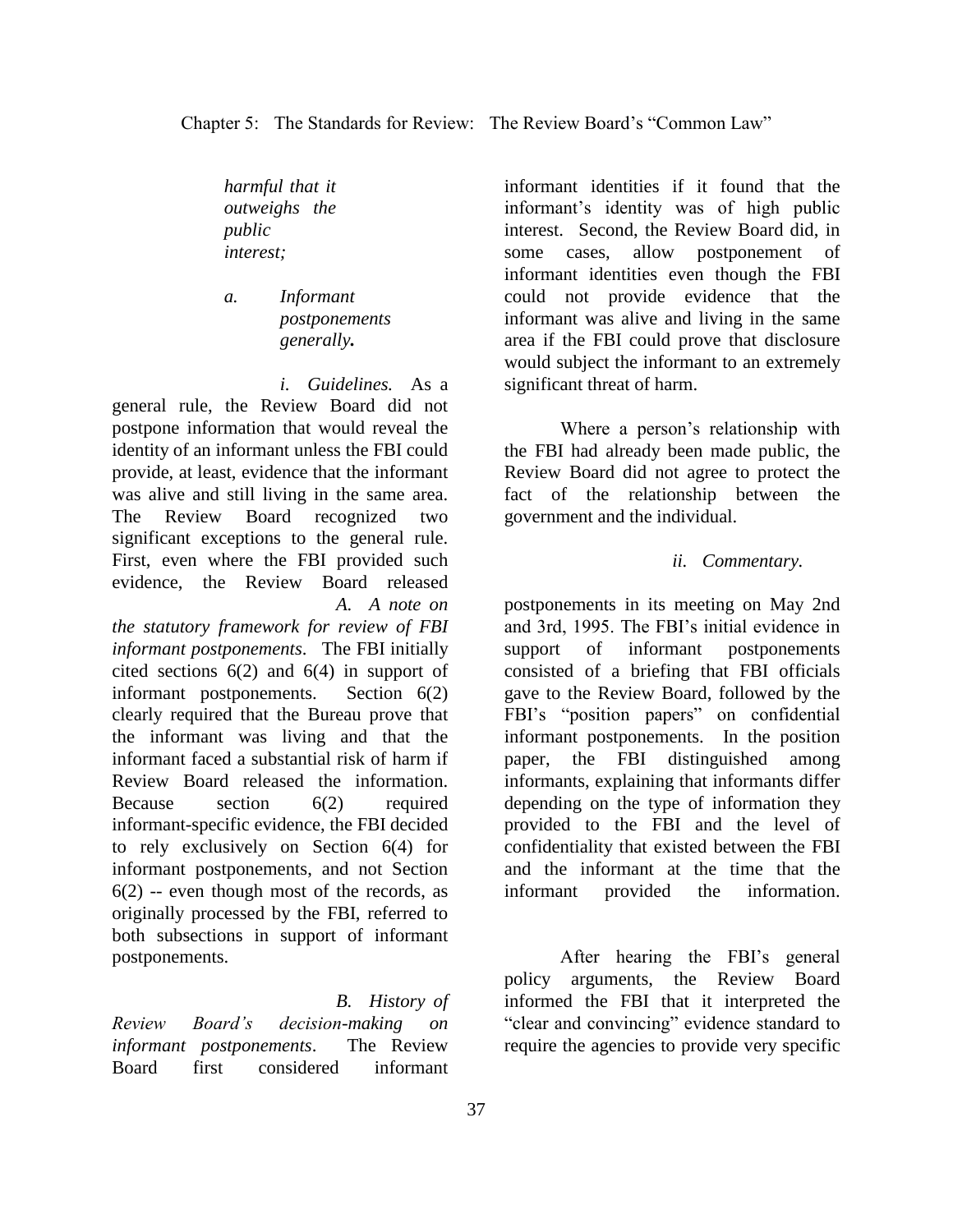evidence tailored to individual postponements.

In the summer of 1995, the Review Board considered four documents containing informant postponements. Three of the documents concerned symbol number informants. The fourth document disclosed the name of a deceased informant. Because the FBI did not present document-specific evidence in support of its postponements, the Board voted to release the records. On August 11, 1995, the FBI appealed to the president the Review Board's decisions on those four records. The FBI argued that disclosure of informant information would result in the following harms: *first,* harm to existing informants; *second,* harm to the FBI's ability to recruit new informants and its ability to obtain cooperation from existing informants, and *third,* harm to the government's "word" since disclosure

The Review Board's September 28, 1995, letter to the FBI informing the FBI of its decisions on the documents provided useful and specific guidance as to what type of evidence the Review Board was looking for -- interviewing informants would not be necessary, nor would the Review Board find it useful. Instead, the Review Board needed to know whether informants were still alive and whether the informant file contained corroborating evidence of harm that would befall the informant if identity were disclosed. Ultimately, the FBI was able to satisfy the Review Board's requests for evidence on informant issues by providing information that was available at FBI headquarters.

results in a breach of a promise of confidentiality.

In its response briefs to the president, the Review Board emphasized the JFK Act's clear and convincing evidence standard and explained that speculative harm does not provide sufficient grounds for withholding of information. In addition, the Review Board offered examples of prior releases that had not resulted in expected harm. The FBI did agree to provide particularized evidence on three of the four documents. The FBI's evidence was to interview the informants to determine whether they would object to having their identities disclosed. Of course, all of the informants or their relatives objected to disclosure of their identities. Upon receipt of the FBI's evidence, the Review Board reconsidered the informant postponements and determined that it would release all information except for the numeric portion of the symbol numbers.

After the FBI appealed the Review Board's decisions on four informant records, the FBI eventually came to eliminate general policy arguments from its evidence submissions and began to provide evidence in support of informant postponements on standard forms titled "Informant Postponement Evidence Form." Once the Review Board received the FBI's specific evidence, it started to develop a group of guidelines for the review of informant postponements.

*C. Effect of prior disclosures*. If the name of an informant in a particular record had already been released in a context that *disclosed the informant relationship with the FBI*, then the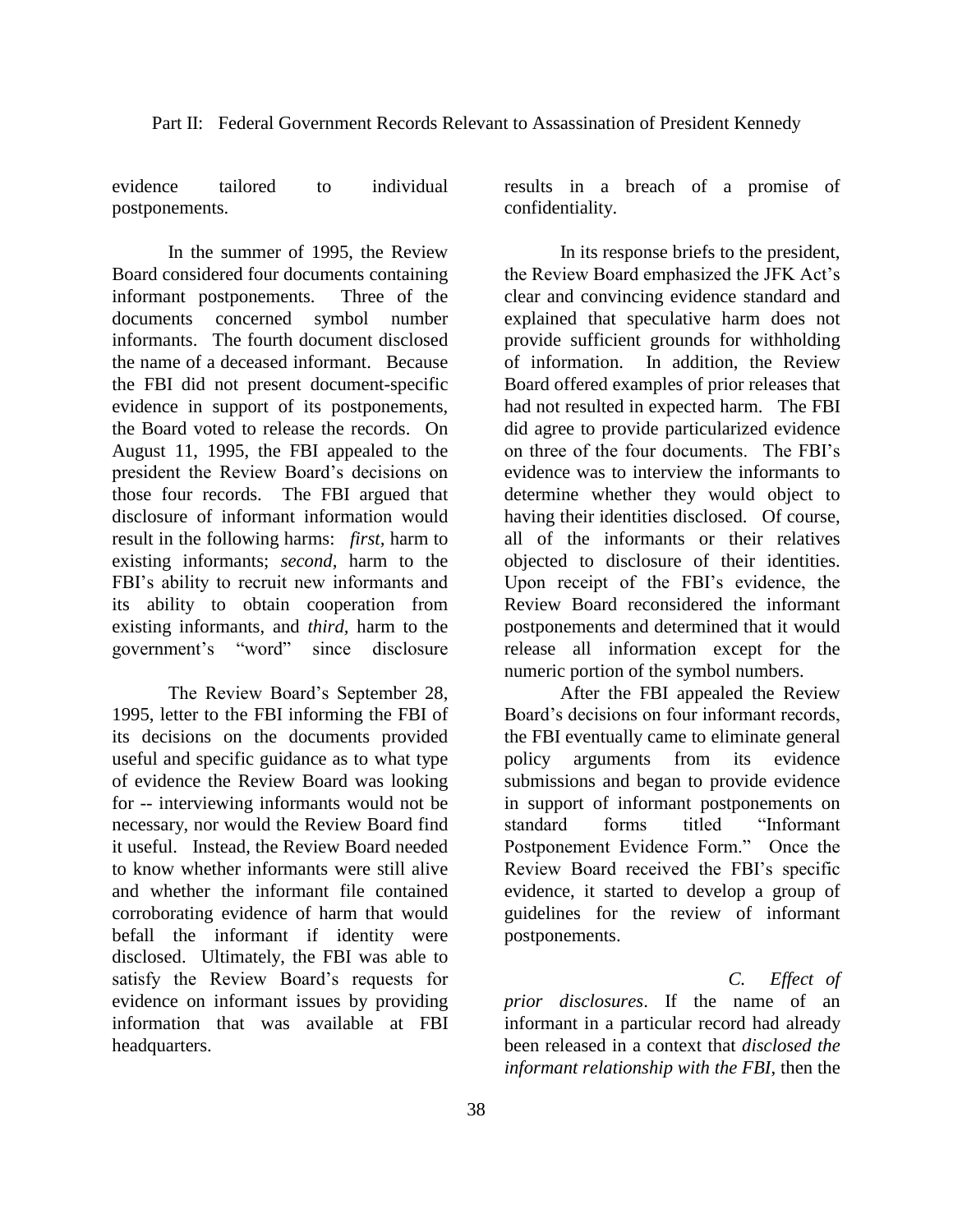Review Board released the name. If an informant symbol number in a particular record had already been released in a context where the same informant symbol number provided the same information as in the record at issue, the Review Board released the symbol number.

As a practical matter, both the FBI and the Review Board made an effort to track the names and symbol numbers of FBI informants whose relationships with the FBI had already been made public. When Review Board staff members encountered informant names or symbol numbers that were eligible for postponement, staff members researched whether the name or symbol number had already been released. Similarly, the FBI maintained and checked an informant card file that tracked those *ii. Commentary*. When the FBI first began to present evidence to the Review Board in defense of its attempts to protect its informants, it asked that the Review Board protect the identity of any individual who either expressly or implicitly requested confidentiality when providing information to the Bureau. Persons who provide information in exchange for express promises of confidentiality may include neighbors or other acquaintances of a subject of investigation, as well as employees of state and local governments, financial institutions, airlines, hotels, etc. . . . According to the FBI,

> "Where such a promise is given, documents containing such information will contain the name of the person

informant names and symbol numbers that had been publicly disclosed and in what contexts.

*b. Individuals who provided information to the FBI, but who did not have an ongoing confidential relationship with the FBI.*

*i. Review Board guidelines*. Where an individual provided information to the FBI and requested that the FBI protect his or her identity, *but the FBI provided no evidence of an ongoing confidential relationship with the individual*, the Review Board voted to disclose all identifying information about that individual.

> providing the information as well as language specifically setting forth the fact that confidentiality was requested. No file is opened on such persons and no symbol numbers are assigned to protect their identities."xxxi

Initially, the FBI's policy was to protect "the identities of persons who gave the FBI information to which they had access by virtue of their employment," regardless of whether "their providing the information . . . involve[d] a breach of trust," provided that the person in question requested confidentiality. Moreover, the FBI implied that, even where a request for confidentiality is not explicit on the face of the document, the identities of such persons will be withheld in cases where their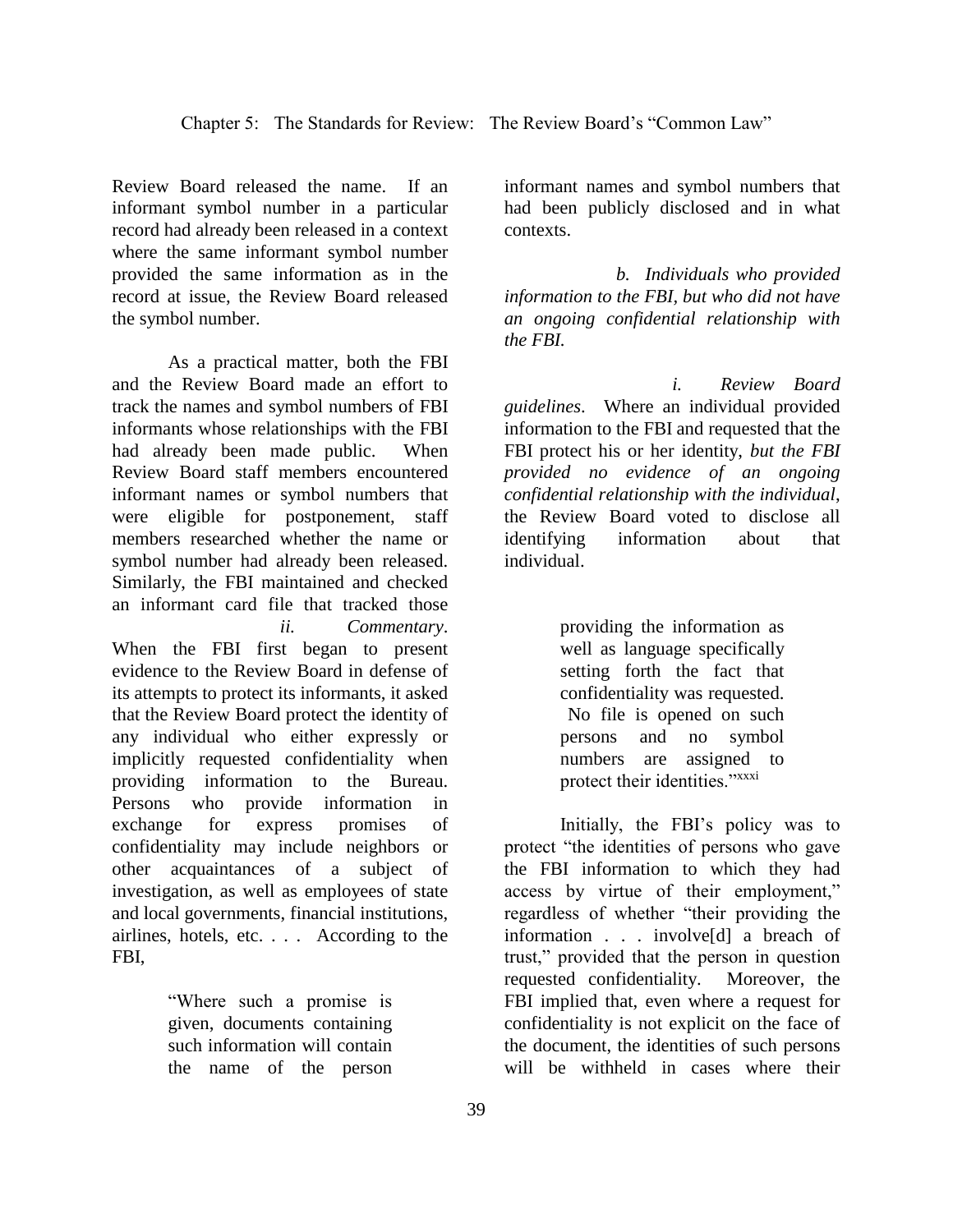providing the information to the FBI involved a "breach of trust":(*e.g.*, a phone company employee who gives out an unlisted number.)

The Review Board rejected the FBI's argument and voted to release the names pursuant to Section 6(4) of the JFK Act. Section 6(4) required that the FBI provide clear and convincing evidence that disclosure would compromise the existence of an understanding of confidentiality currently requiring protection between a government agent and a cooperating individual. That the individual lacked one of the Bureau's many informant designations (*e.g.*, potential security informant ("PSI"), potential criminal informant ("PCI"), panel source, established source, informant symbol number) suggested to the Review Board that the individual did not have an ongoing relationship with the FBI. To the extent that FBI believes that a particular "protect identity" source did have an ongoing relationship with the FBI, it provided *ii. Commentary.*  Until the summer of 1995, the FBI protected the identities of all persons who gave the FBI information to which they had access by virtue of their employment provided one of the two following circumstances existed: (1) the employee requested confidentiality, or (2) the employee's providing the information involved a breach of trust (*e.g.,* a phone company employee who gave out an unlisted number.) The Review Board believed that disclosure of the identities of such individuals would not subject the individuals to the type of harm that the JFK

Act required to sustain informant

evidence to the Review Board of the relationship. Without the benefit of such evidence, the Review Board assumed that "protect identity" sources were not sources with an "understanding of confidentiality currently requiring protection." The Review Board learned that FBI agents often offered confidentiality as a matter of course to interviewees, whether or not the individual requested or required confidentiality. Eventually, the Review Board and the FBI agreed that the FBI would release the names of these individuals unilaterally.

*c. Individuals who gave the FBI information to which they had access by virtue of their employment.*

*i. Guidelines.* The FBI unilaterally released the identities of individuals who gave the FBI information to which they had access by virtue of their employment, such as telephone company employees, utility employees,

postponements. Once the Review Board voted to release the identities of persons who gave the FBI information to which they had access by virtue of their employment, the FBI acquiesced and proceed to unilaterally release the identities of such individuals.

### *d. Deceased informants*.

*i. Guidelines.* With very few exceptions, the Review Board released the identities of deceased informants in the core and related files.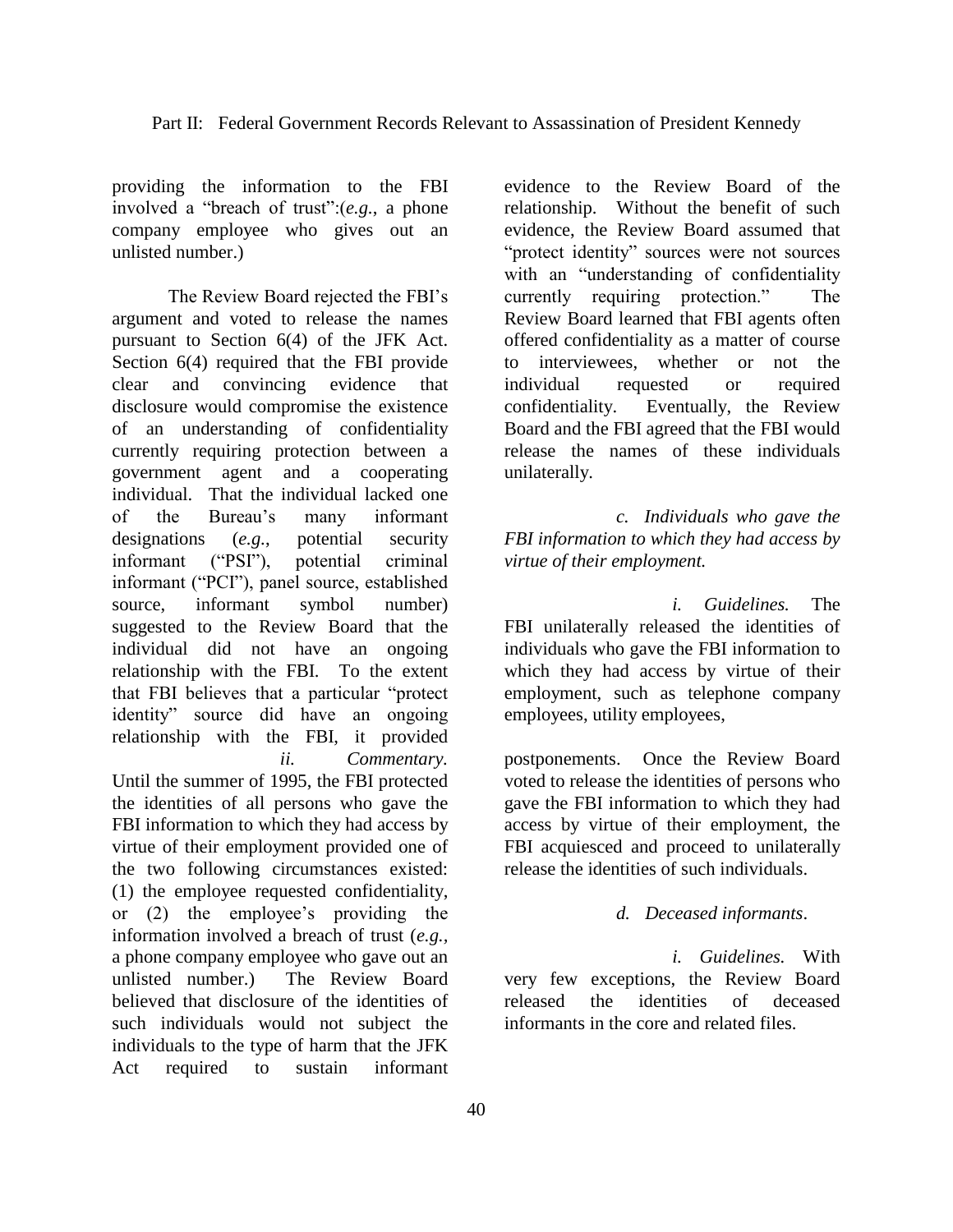In the segregated collection files, the Review Board did not require that the FBI provide evidence that an informant was alive to sustain a postponement *unless* the Review Board staff member had some reason to believe that the informant was deceased. Thus, unless the informant was of relatively high public interest, the Review Board voted to protect the informant's identity. In the cases where a staff member had a reason to believe that an informant was deceased, the staff did request the FBI to provide evidence concerning the informant and released the informant's identity if the informant was deceased.

*ii. Commentary.* A

"Named informant" is an individual whose name appeared in assassination records and who had some type of ongoing confidential informant relationship with the FBI. The FBI records often refer to such informants as "PSIs" (potential security informants) or "PCIs" (potential criminal informants), but "established sources," "panel sources," and others fell into the category of "named informants." The Review Board attempted to categorize informants according to the level of confidentiality that existed between

Ultimately, the Review Board determined that the FBI must verify that the informant was still alive by matching the informant's name plus date of birth or social security number. The Review Board did not consider name alone or name plus general location to be adequate evidence that an informant was still living.

*e. "Negative Contacts": Informants who provided no*  the FBI and the informant. While the Review Board was often willing to sustain postponements of named informants when the FBI could demonstrate that the informant was still living, it believed that deceased informants were generally not entitled to protection.

However, in its response to the FBI's informant appeals, the Review Board did state that, in some rare cases, the FBI might be able to prove clearly and convincingly that a "confidential relationship" with an deceased informant currently required protection. For example, the FBI could have shown that the relatives of a high-level organized crime informant could still be at risk of retaliation.

The Review Board debated extensively the issue of what constituted adequate evidence that an informant was currently living. Specifically, the Board had to determine what evidence was necessary to prove that someone who, according to a search of the FBI's computer databases, is now living, is in fact the same individual named as an FBI informant.

*assassination-related information to the FBI.*

*i. Review Board guidelines.* When an FBI agent asked an informant for information on a particular topic and the informant reported that he or she has no information to provide, the FBI called the contact a "negative contact." Where the FBI adequately identified the "negative contact" informant as still living, the Review Board agreed to postpone for 10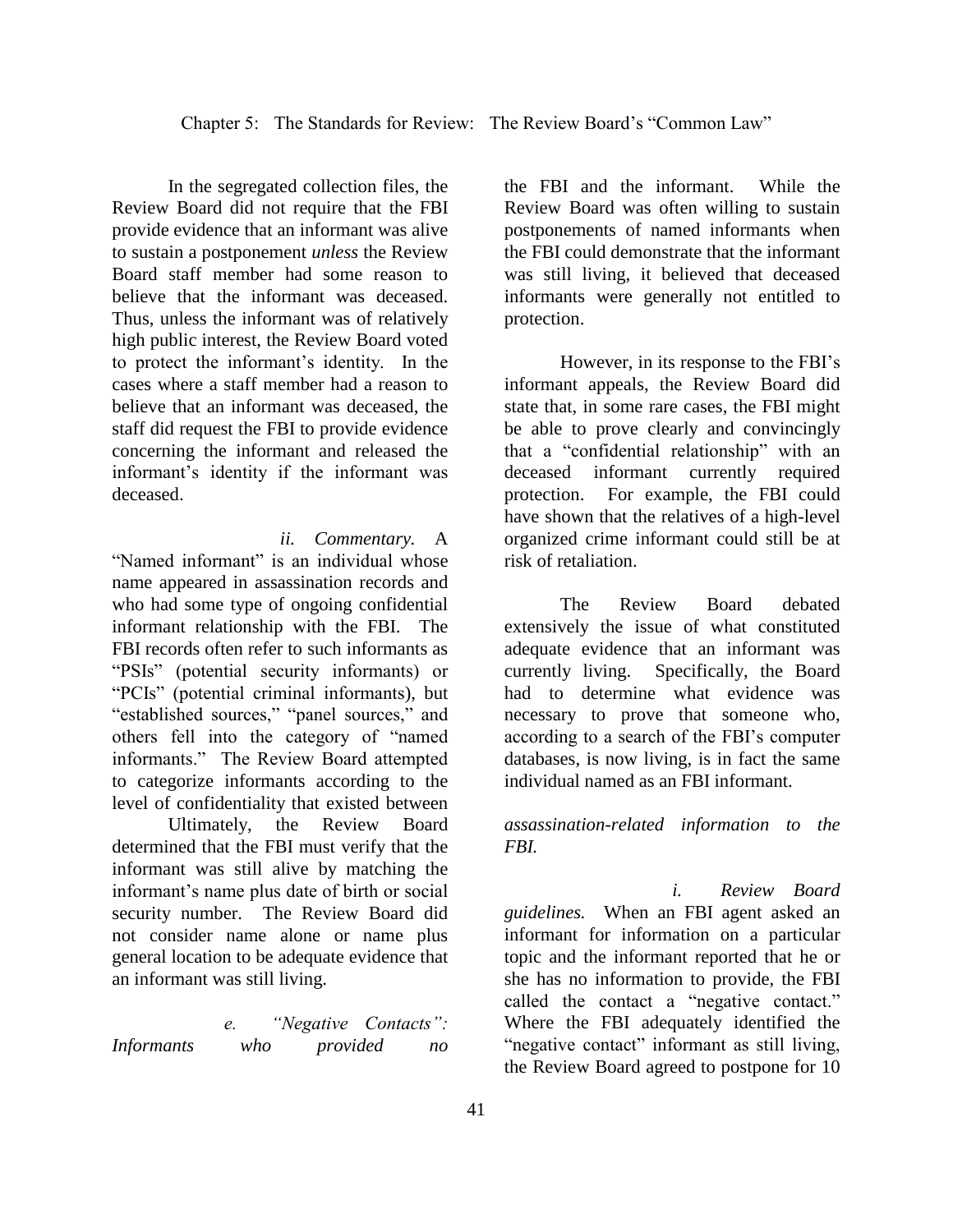years "negative contact" named informants and all specific identifying information, such as street addresses, telephone numbers, and informant-specific portions of FBI case numbers and file numbers. An informant was "adequately identified as still living" if the FBI identified him or her through current information with a living person with the same name and other specifically identifying information (*e.g.,* name and date of birth or social security number.)

Where the FBI did not adequately identify the informant as still living, the Review Board voted to release the name and any accompanying identifying information. *See* d. (Deceased Informants) above.

As a result of Director Hoover's broad directive to agents to question all informants concerning the assassination, the assassination investigation file provides a reasonably comprehensive picture of the state of the FBI's informant network in late 1963 and early 1964. The FBI, of course, preferred that this overview of its informant operations not be disclosed to the public. The Review Board acknowledged that the public had little or no interest in knowing the identities of each "negative contact" informant. At the same time, the Review Board believed that the public did have an interest in having accurate information concerning the FBI's activities in the days and weeks following the assassination. As a compromise, the FBI agreed that it would unilaterally release all unclassified negative contact symbol number informants (on the theory that, with no additional information from or about the informant, no researcher could ever determine the identity of the informant) and the Review Board agreed

The FBI unilaterally released all unclassified "negative contact" (definition below) symbol number informants.

*ii. Commentary.* In the FBI's early investigations into the assassination of President Kennedy, Director Hoover ordered special agents to ask all informants for relevant information. Even when informants reported that they knew nothing that would assist the FBI in its investigation, FBI agents filed reports in the assassination investigation file documenting the "negative contact."

that it would protect those "negative contact" named informants that were still alive (on the theory that, since they provided no information about the assassination, there was little value to be gained from disclosing the identities of hundreds of living FBI informants.)

*f. "Positive Contacts": Informants who provided at least some assassination-related information to the FBI*.

*i. Review Board guidelines*. "Postive contact" informants are informants who provided at least *some* assassination-related information. Where the FBI adequately identified the informant as still living, the Review Board adopted a case-by-case approach, considering the factors listed in the commentary below. When the Review Board voted to postpone the identity of a "positive contact" informant, it voted to postpone it for ten (10)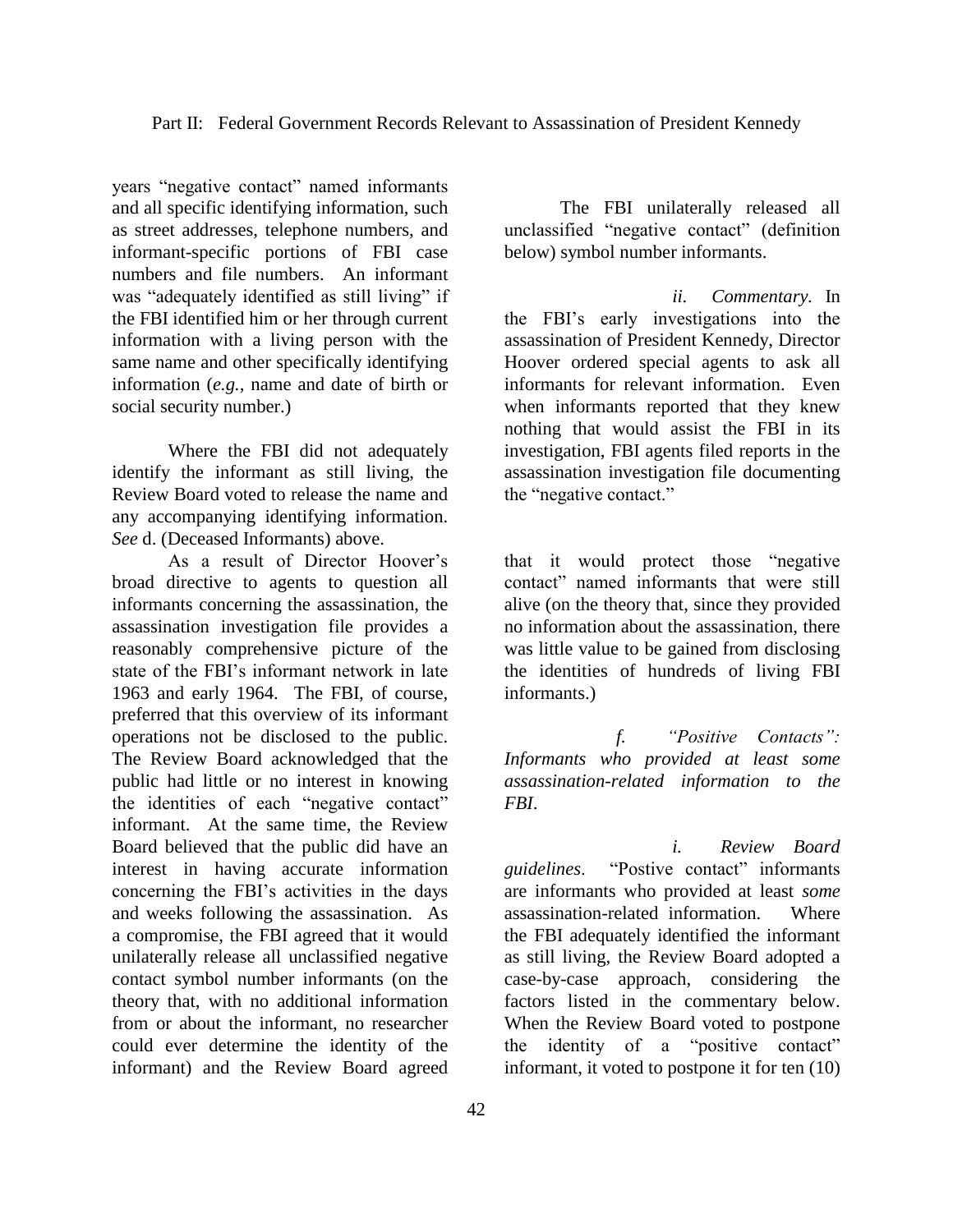years, and adopted appropriate substitute language. The Review Board released informant names if the informant was of particular relevance to the assassination.

Where the FBI did not adequately identify the informant as still living, the Review Board released the informant's name and any accompanying information. *See* 4. (Deceased Informants) above.

*ii. Commentary*. The Review Board's decision making with regard to "positive contact" informant postponements involved an evaluation of some combination of the following factors: (A) the significance of the information that the informant provided to understanding of the assassination; (B) the importance of the identity of the informant to assessing the accuracy of the reported information; and (C) the significance of the threat of harm to the informant from disclosure, considering the following: (1) whether the informant is still living, and if so, whether the informant still lives in the same area; (2) the amount of time that has passed since the informant last provided information; (3) the type of information the informant provided; (4) the level of confidentiality that existed between *i. Review Board* 

*guidelines.* As a general rule, the Review Board routinely agreed to postpone for ten (10) years the "numeric" portion of informant symbol numbers and the "case number" portion of informant file numbers, *provided* that the informant's symbol number had not already been made public. The Review Board used the phrases "informant symbol number" and "informant file number" as substitute language.

the FBI and the informant at the time that the informant provided the information; and (5) any specific evidence of possible harm or retaliation that might come to the informant or his or her relatives.

Although no one factor was dispositive in every case, the Board considered certain factors to be more important than others in making decisions to release records. For example, if public interest in a particular document was high, the Board released informant names in the document even though the Bureau was able to provide evidence that would have otherwise justified postponement of the informant's identity.

In those cases where the Review Board agreed to protect an informant's name and specific identifying information, substitute language such as "informant Name," "street address," "informant file number," or "informant symbol number" replaced the redacted information.

> *g. FBI informant symbol numbers and file numbers.*

Routine exceptions to this rule occurred in two types of documents: *First,*  in documents that refer to an informant by both name and symbol (and/or file) number, the Review Board considered the symbol number to be specific information that might identify an informant*; Second*, the FBI agreed to unilaterally release the entire symbol number for "unclassified negative-contacts" -- those FBI informants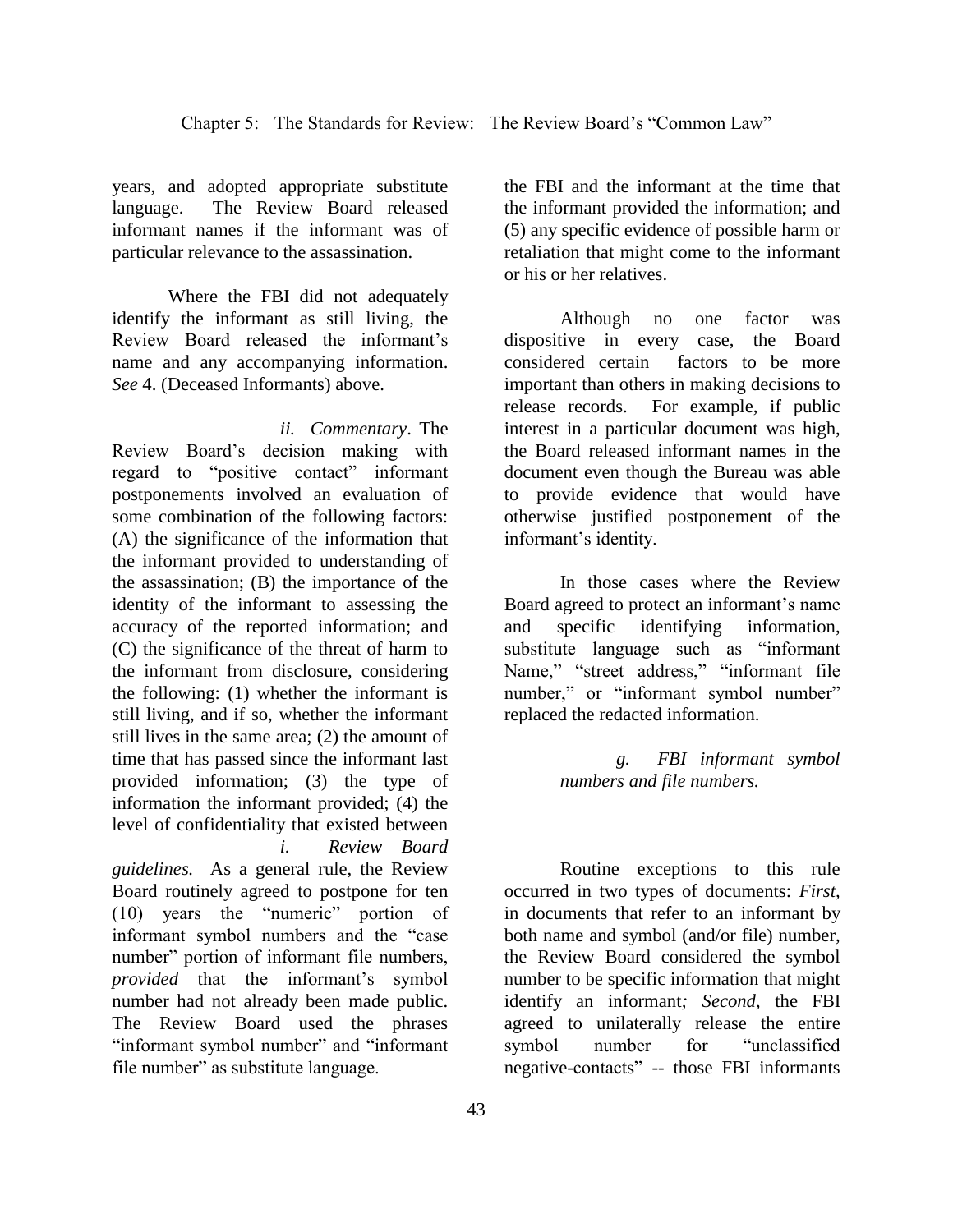who were asked about a particular subject, but had no "positive" information. (*see* c. FBI Informants: Negative Contacts.)

The non-routine exception to the general rule arose in documents in which the unredacted information in the document *unambiguously* identified the informant. Such documents were not routine because the Board didl not agree to protect the numeric portions of the informant's symbol and file number in a document that otherwise revealed the informant's identity.

*ii. Commentary.*  When the FBI had an informant who provides "valuable and sensitive information to the FBI on a regular basis" quoting FBI position paper, the FBI may have assigned a "symbol number" to the informant. The informant did not know his or her symbol number. Rather, the symbol number was an internal number that allowed an FBI agent to write reports about the informant and information that the informant provides to the FBI without writing the informant's name. Most informant symbol numbers consisted of three parts -- the prefix indicated the field office to which the

In support of its argument to keep the symbol and file numbers for informants secret, the FBI argued that the "mosaic theory" justified postponement of any portion of an informant's symbol number. The Review Board rejected the mosaic theory as the sole basis for postponement of symbol numbers, or for any other particular postponement issue, simply because the mosaic theory itself contains no limiting principle. However, the JFK Act required the Review Board to balance any

informant reported (*e.g.* "NY" for New York, "DL" for Dallas, "TP" for Tampa), the numeric portion corresponded directly to a particular informant, and the suffix indicated whether the informant usually provided the FBI with information about criminal (C) or security (S) cases. In longer, formal FBI reports from field offices to headquarters, where many informants were used, the FBI added yet another layer of security to the informant's identity by assigning temporary symbol numbers  $(T-1, T-2, etc. ...)$ .

The Review Board came to believe that, in the majority of the FBI's assassination records, disclosure of the numeric portions of the symbol number (and the numeric portions of the corresponding informant file) were of little public interest. Rather than require the FBI to research the status of every symbol number informant, the Review Board determined that it would allow the FBI to protect the numeric portions of informant symbol numbers and file numbers, reserving the right to request evidence on any informant the Review Board considered to be of significant public interest.

incrementally greater risk that the release of further information will lead to disclosure of (and harm to) the informant against the public interest in releasing the information. In striking this balance, the Review Board gave great weight to the public interest in the information provided. In the "core and related" files, the Review Board did not postpone the information provided by symbol number informants even though it would postpone the numeric portion of the symbol number.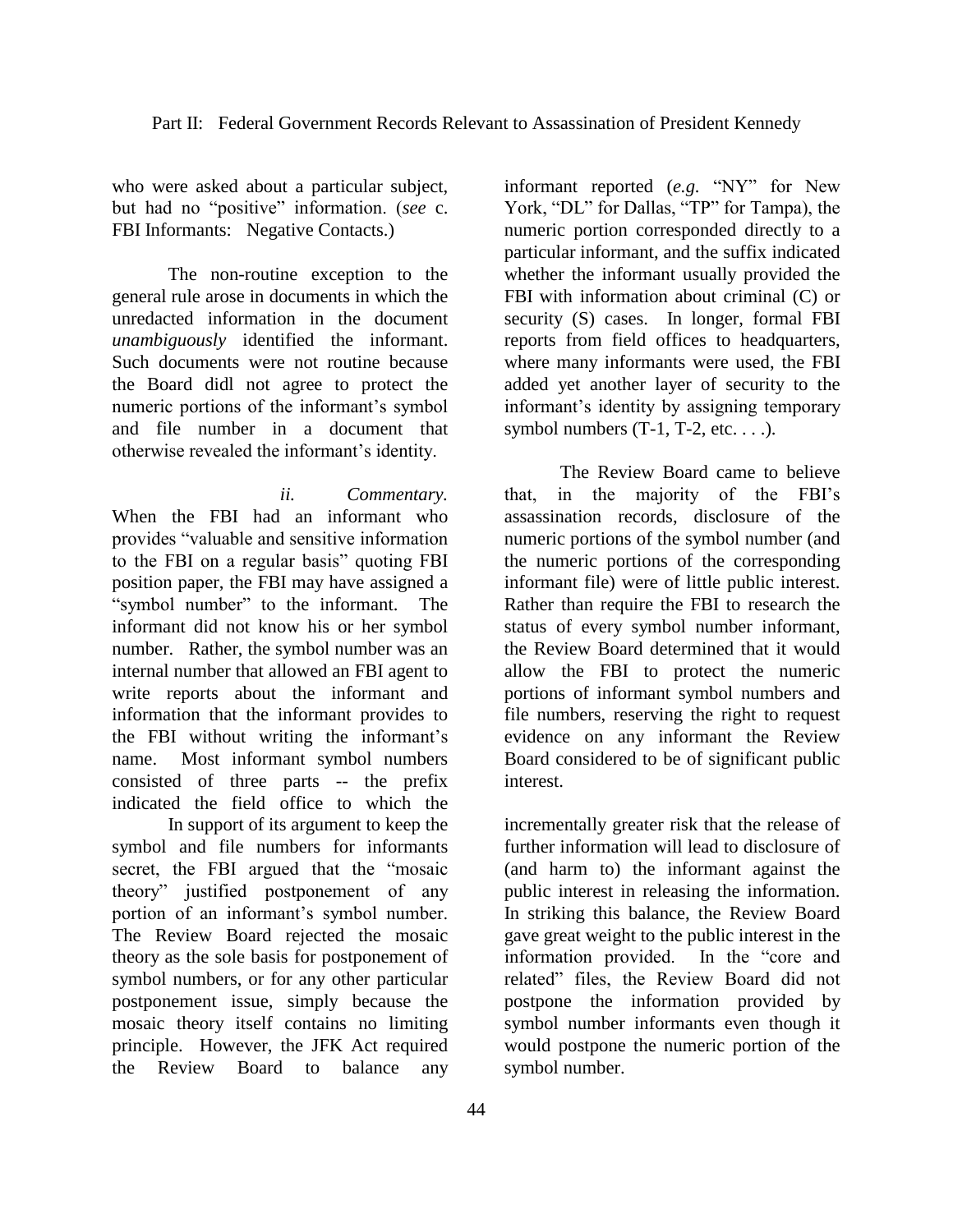The Review Board has consistently released the prefixes and suffixes of informant symbol numbers, even in cases where it sustained the "numeric" part of the symbol number. Thus, for the hypothetical symbol number "NY 1234-C," "NY" and "-C" would be released, even if the Review Board sustained postponement of the "1234." After the Review Board's action, researchers would know that the informant was run by the New York City field office and reported on criminal (rather than "security") cases, but may not know the informant-specific numeric portion of the symbol number.

In the "core and related" files, the Review Board did not postpone any part of a "T-symbol" number. Rather, the FBI began to unilaterally release these "temporary symbols" under the JFK Act after the Review Board's first few discussions about informant postponements.

**6. Confidential relationships between governments and cooperating foreign governments.**

*Text of Section 6(4)*

*. . .clear and convincing evidence that* 

*i. Review Board guidelines.* Information that the FBI receives from cooperating foreign governments appears throughout the FBI's files. The official position of the FBI is that any foreign government information in FBI files is the property of the foreign

*the public disclosure of the assassination record would compromise the existence of an understanding of confidentiality currently requiring protection between a Government agent and a cooperating individual or a foreign government, and public disclosure would be so harmful that it outweighs the public interest;*

*a. Foreign liaison postponements in the FBI files.*

government, and as such, the FBI cannot release the information without first obtaining the consent of the foreign government that provided the information. When the Review Board believed that information in FBI records truly was "foreign government" information, it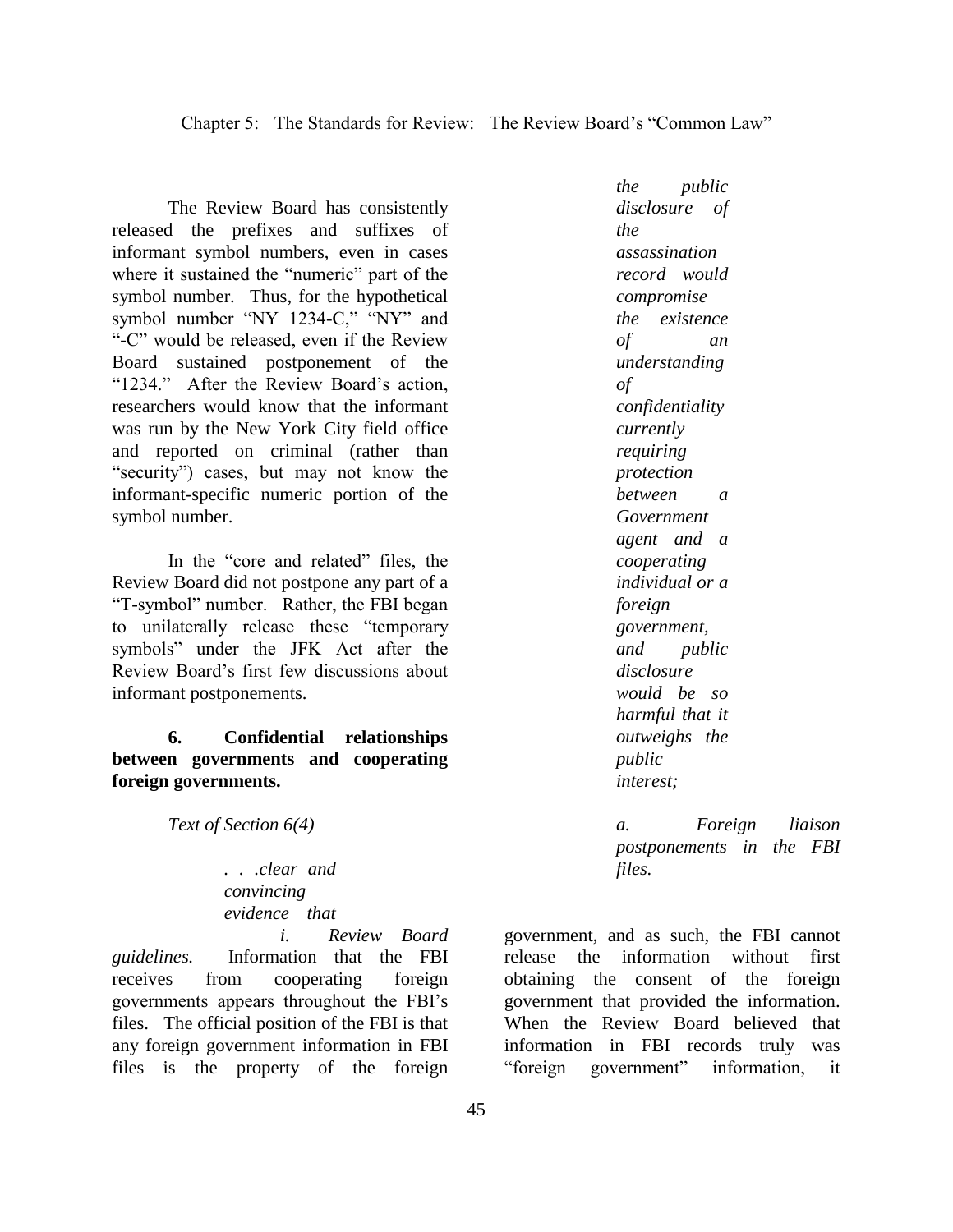worked with the FBI to approach the foreign governments and attempt to persuade the foreign government that it is in our countries' mutual interests to release liaison information in assassination records. When necessary, the Review Board requested the assistance of the State Department in approaching foreign governments.

In the segregated collection files, the Review Board recognized that the cost of releasing foreign government information far outweighed the benefits of releasing information of marginal relevance, as most of the segregated collection files are. Thus, the Board sustained postponements of foreign government information in the segregated collection files, provided the information was not assassination-related.

*ii. Commentary.*  Given that the FBI has a great deal of foreign government information in its files, the FBI asked the Review Board to postpone release of all such information because it

Three days later, on August 11, 1995, the Review Board responded to the president that its research in publicly available sources supported the Review Board's decisions to release the five records at issue. In response to the FBI's first two arguments, the Review Board explained that the FBI had publicly announced its liaison relationship with the foreign government at issue more than thirty years ago, and that the FBI *had already* released assassination records that described the FBI's liaison relationship with the foreign government. The Review Board offered a three part response to the FBI's third argument that harm would result from release of

adheres to the position that it does not have authority to release another government's information. The Review Board did not necessarily agree with the FBI's position that the United States cannot unilaterally release information received from another government.

On August 8, 1995, the FBI appealed to the president the Review Board's decisions to release five documents that contained foreign relations postponements. The FBI made three arguments in support of its postponements: *first,* the fact of the liaison relationship between the FBI and the foreign government in question was a classified secret; *second,* the FBI had never officially released documents demonstrating the nature of the relationship between the FBI and foreign government; and *third,*  release of information about the relationship would cause dramatic harm to the United States' foreign relations with the foreign government in question.

information about the liaison relationship: *first*, the FBI had not met the "clear and convincing evidence" standard because it had not identified a particular harm that would result, *second,* if foreign relations would be harmed as a result of release of information about the liaison relationship, the harm would have already occurred when the relationship was previously disclosed by the FBI; and *third,* harm to foreign relations was unlikely because the information in the documents is the type of information that we would expect governments to share in law enforcement activities.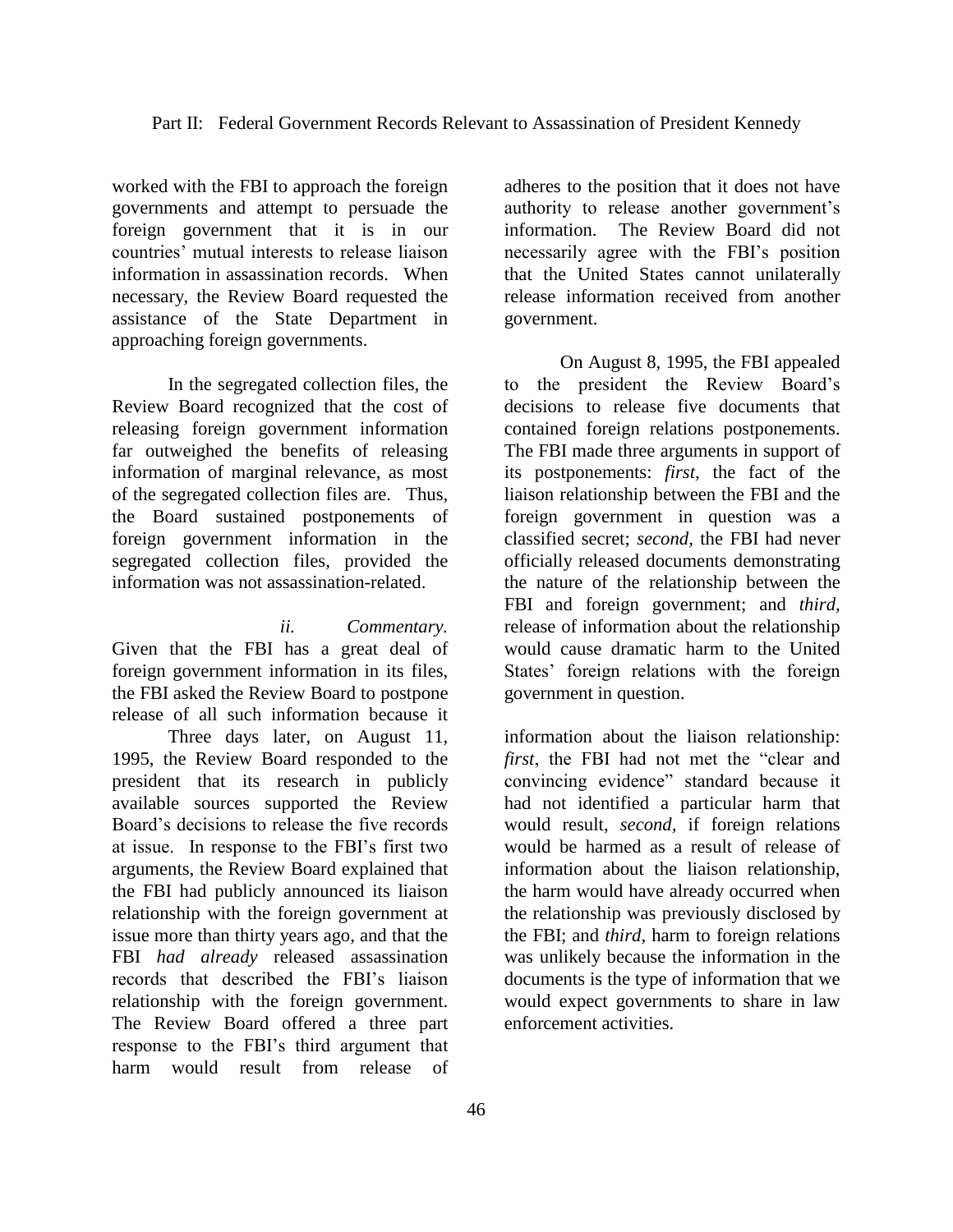The FBI then consulted representatives of the foreign government to ask whether the foreign government would object to an official disclosure of the liaison relationship. The foreign government asked the FBI not to reveal the relationship, and the FBI argued to the president that the United States should respect the request of the foreign government. The Review Board noted that, had the FBI released the records without consulting the foreign government, foreign relations would not have been harmed, but since the FBI did consult the foreign government, the FBI itself had created a foreign relations problem. Despite the paradox that resulted from the FBI's consultation with the foreign government, the Review Board took the position that the foreign government's desire that the FBI not release the information was a relevant factor in the balancing test but that, in this case, the public interest in disclosure outweighed the foreign government's unexplained desire to protect the information.

After the FBI and the Review Board briefed the issues to the president, After the appeals process had ended, the FBI maintained its position that it could not release foreign government information without the consent of the foreign government. The Review Board recognized that it simply did not have the time or the resources to pursue release of each postponement in the same way that it pursued release of the five appealed documents. Initially, the Review Board had hoped to approach each foreign government separately in an attempt to convince the governments that release of liaison representatives of the Review Board and the FBI met with the White House Counsel's Office. The White House asked the Review Board to reconsider its decisions on the documents on appeal, but also instructed the FBI to provide the Review Board with postponement-specific evidence in support of its claimed postponements. The Review Board and the FBI agreed to the White House request and entered into a Stipulation on August 30, 1995.

In an attempt to understand the position of the foreign government, the Review Board met with representatives of the State Department and the foreign government to discuss the documents at issue. As a result of the meeting, the foreign government agreed to release of the overwhelming majority of information in the documents. The Review Board agreed to sustain the one postponement that the foreign government requested, which was the name of the employee of the foreign government, recognizing that the identity of the individual was of little or no interest to the public.

information in assassination records would benefit both the United States and the foreign governments. In the end, the Review Board recognized that the easiest way to release the foreign information in the FBI records would be for the FBI, through its "Legats" (Legal Attaches), to request the foreign government at issue to release the information. The Review Board saw three advantages to this approach: *first,* in those cases where the FBI was successful in obtaining release of the information, the record at issue would be available to the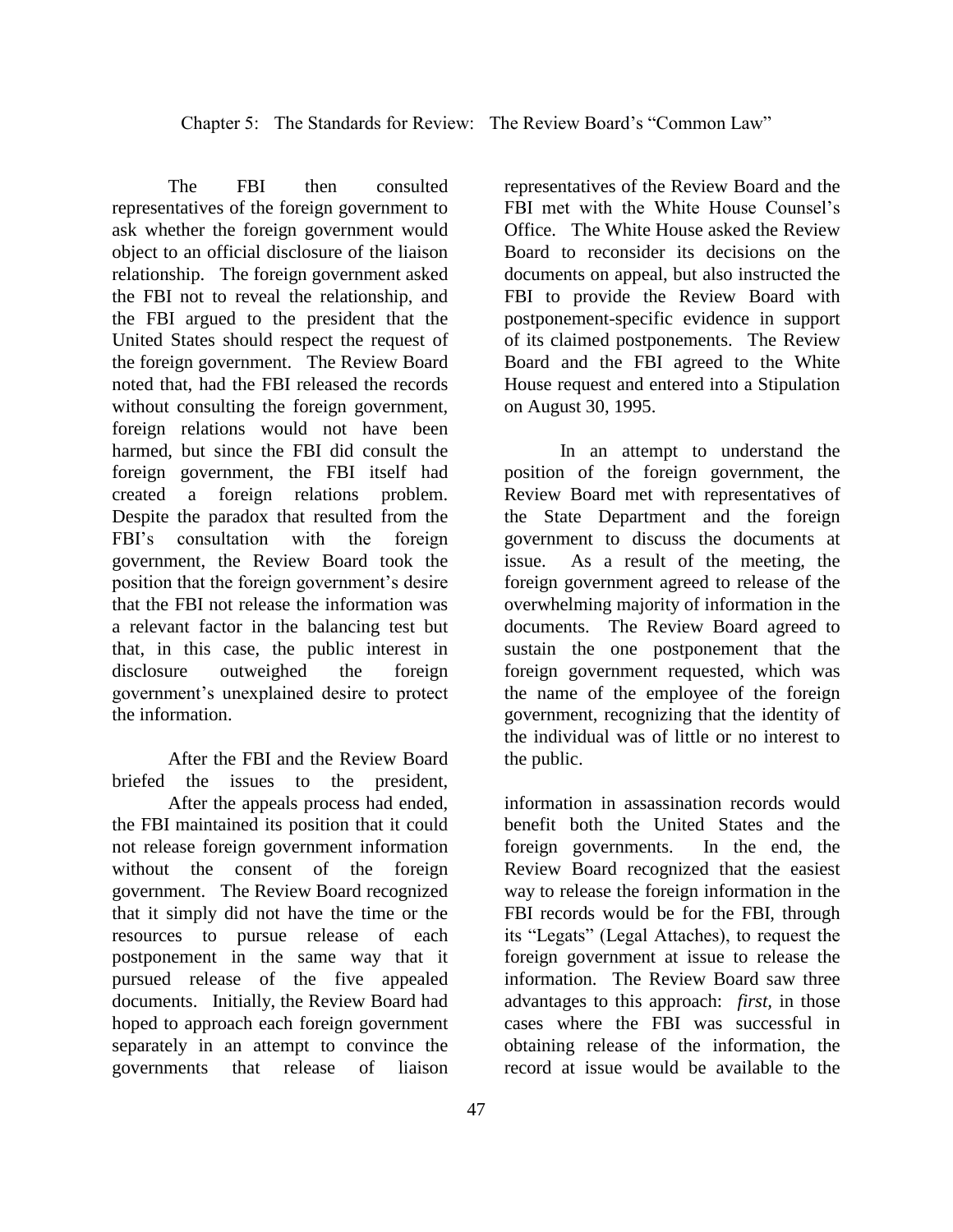public with no further action by the Review Board; *second,* allowing the FBI to request release of foreign information using the same channels through which they obtain foreign information makes it possible for the FBI to maintain positive relations with their foreign contacts, and *third,* the Review Board relinquished no rights to make its own approach to the foreign government, either before or after the FBI Legat had approached its foreign contacts.

Practically, the FBI sent the records at issue to its Legats with a letter from Director Freeh explaining to the foreign government how important release of the information is to the FBI and to the American people. In addition to materials from the FBI, the Review Board enclosed a letter to the foreign governments explaining our statute and our mission and requested release of the records.

When the Legats were unsuccessful in obtaining the consent of the foreign government to release of the information, either because the Legat's contacts did not approve the release or because the Legat's local contacts no longer existed, the Review Board requested the State Department to approach the foreign government directly. Diplomatic channels proved to be a time-consuming way to release records. As of this writing (August 1998), the State Department was still awaiting responses

> *. . . clear and convincing evidence that the public disclosure of the*

from some foreign government officials as to whether the government could release their information in FBI records. The State Department assured the Review Board that it would continue to pursue release of this information even after the Review Board terminates its operations on September 30, 1998, and provide the information to the JFK Collection when it received decisions from the foreign governments at issue.

If the Review Board adopted the same policy on marginally relevant foreign government information in the segregated collections that it followed for records more closely related to the assassination, the Review Board and its staff would have spent the majority of the last year of the Review Board's operations approaching foreign governments to try to obtain the release of information that was of little public interest.

The Review Board came to believe that the cost of release of the information outweighs the benefits of releasing this marginally relevant information in the segregated collection files. Thus, in its April 1998 meeting, it agreed to designate the irrelevant information as "NBR" and applied its "NBR" guidelines.

### **7. Presidential Protection**

*Text of Section 6(5)*

*assassination record would reveal a security or protective procedure*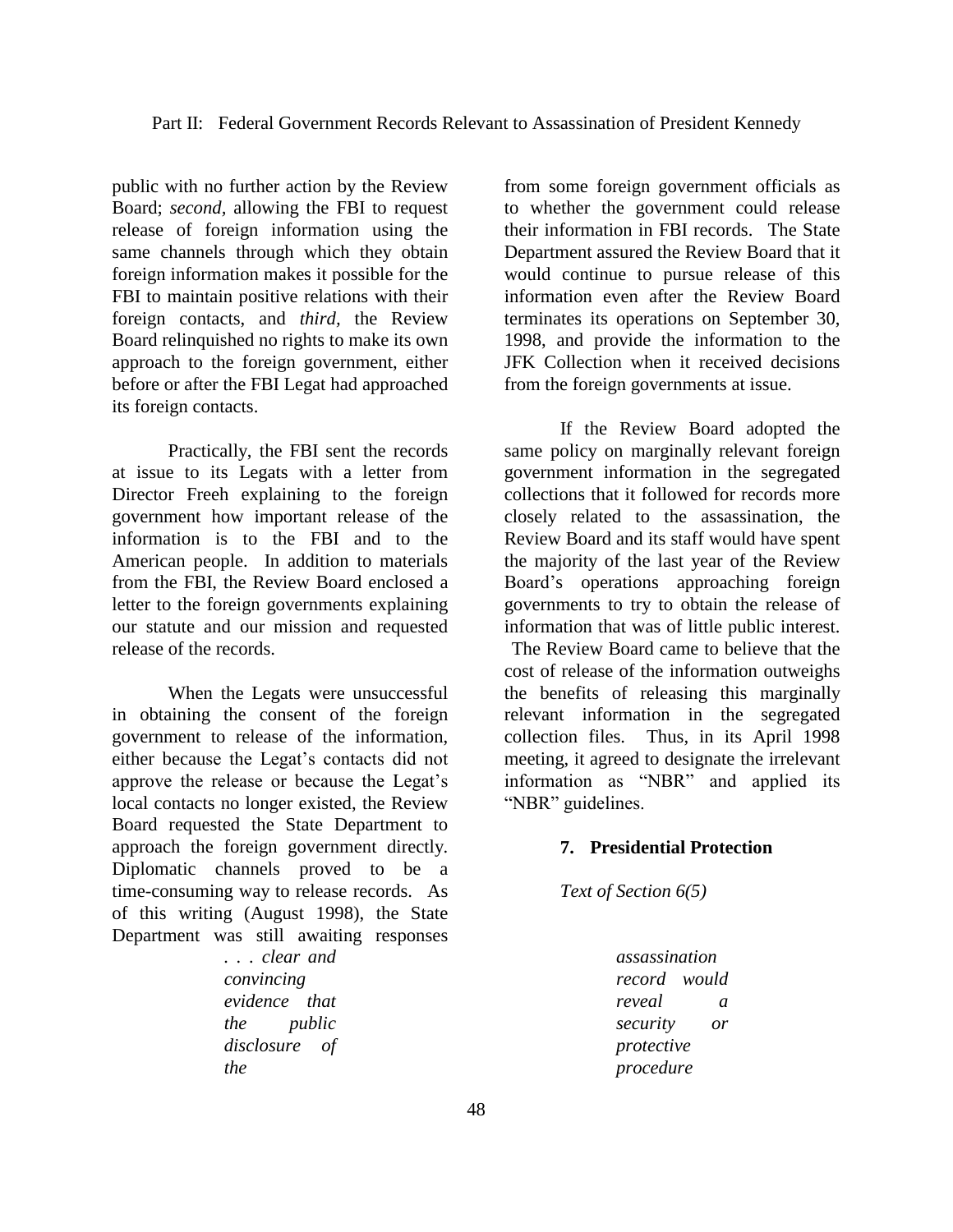Chapter 5: The Standards for Review: The Review Board's "Common Law"

*currently utilized, or reasonably expected to be utilized, by the Secret Service or another Government agency responsible for protecting Government officials, and public disclosure would be so harmful that it outweighs the public interest.*

To date, the Secret Service has not relied on Section 6(5) of the JFK Act to support any requests for postponement of records.

### **C. JFK Act Exemptions**

## **1. Tax Return Information**

The Review Board encountered a wide variety of tax return information in its review of assassination records. Although Section 6103 is the section of the Internal Revenue Code prohibits federal government agencies that possess tax return information from disclosing that information.

While the Review Board understands Congressional reluctance to recklessly release the tax return information of American citizens, the Review Board is

current federal law prohibits the IRS and other federal agencies from disseminating tax return information, in the 1960s, the IRS often shared its information with law enforcement agencies including the FBI and investigative bodies such as the Warren Commission. The Warren Commission, in particular, collected tax data on many of the individuals that it studied, including Lee Harvey Oswald.

When Congress was considering the JFK Act, the IRS requested that the JFK Act trump current federal law protecting tax return information and allow the IRS to release tax return records relating to the assassination of the president. Congress refused to allow the IRS, or any other federal agency, to disclose tax return information. Thus, section 11(a) of the JFK Act reads, in relevant part,

> When this Act requires transmission of a record to the Archivist or public disclosure, it shall take precence over any other law *(except section 6103 of the Internal Revenue Code) . . .*that would otherwise prohibit such transmission or disclosure...

saddened that it could not make available to the public the tax return records of Lee Harvey Oswald for the years prior to the assassination. The Review Board received a number of inquiries from the public requesting that the Board release the Oswald tax returns so that the public could resolve inconsistencies in the data concerning Oswald's earnings. Although the IRS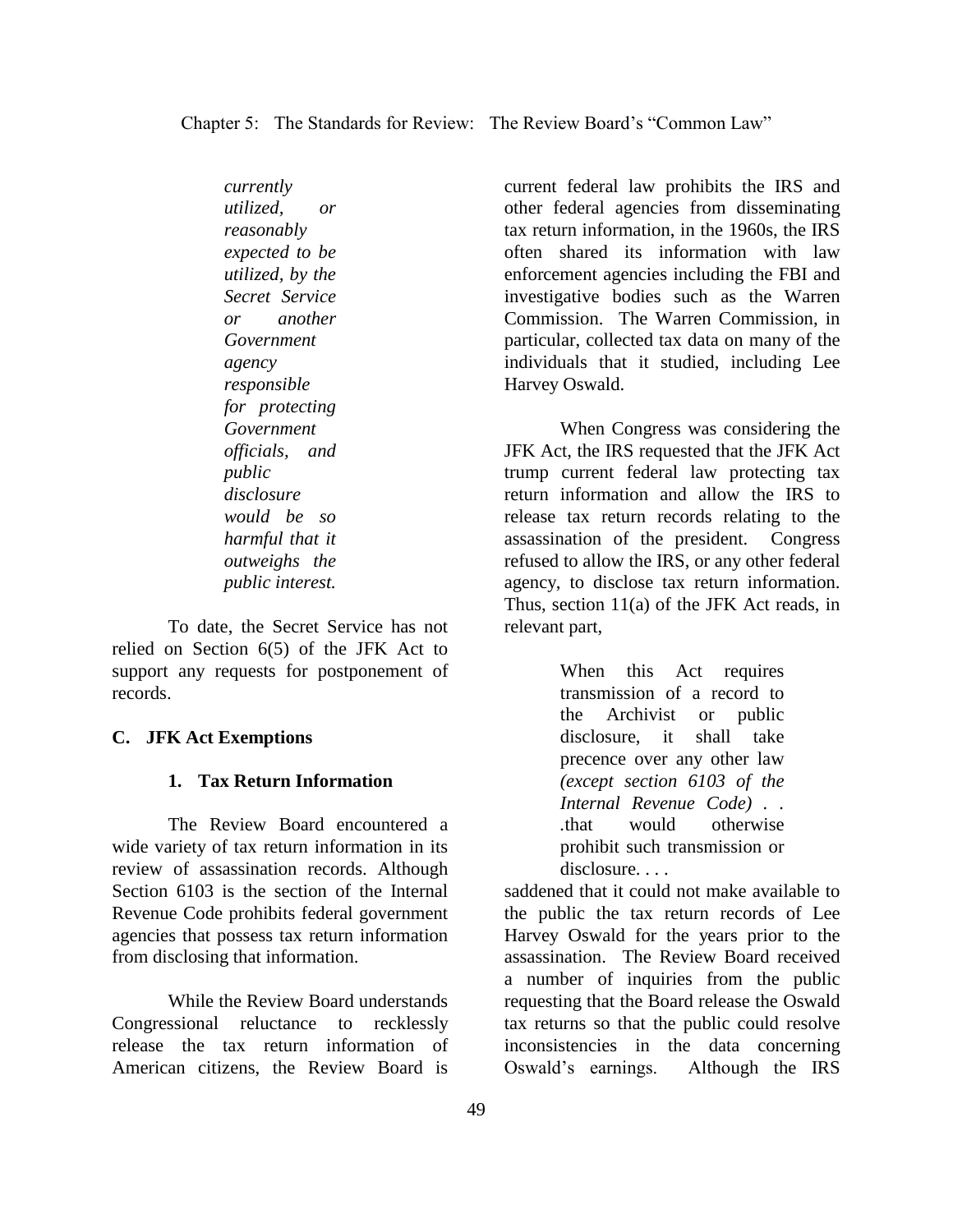determined that the Review Board necessarily had to review tax return information in order to complete its work, it could not allow the Review Board to disclose tax return information unless Congress granted a specific exemption to the strictures of section 6103.

Thus, the Review Board strongly recommends that Congress enact legislation exempting Lee Harvey Oswald's tax return information from the protection afforded it by section 6103 of the Internal Revenue Code, and that such legislation direct that the Oswald tax returns be released to the public in the JFK Collection.

### **2. Records Under Seal**

Section 10 of the JFK Act allows the Review Board to identify records under seal of court and request the Attorney General's assistance in petitioning a court to lift its seal on the records. The Review Board only identified one instance where it believed that important assassination records remained under seal of court and it requested and obtained the assistance of the Department of Justice in lifting the seal on

Although confronted with this daunting challenge, the Review Board effectively received little guidance either from past governmental experience or from Congress in the legislative history behind the JFK Act. The words of Section 6 proved, however, to be of significant importance to the Review Board and for the accomplishment of its work. As applied by the Review Board, the words of Section 6

the records. *See* discussion of Carlos Marcello: BriLab records in Chapter 6, *infra.*

## **D. Conclusion**

When it first assembled, the Review Board faced the daunting task of setting the standard for the declassification of hundreds of thousands of federal records. These records included those under the purview of the CIA's Directorate of Operations (DO), which traditionally has been exempt from declassification review. In addition to the raw intelligence material included in the DO's files, CIA records also included sensitive records from the Counterintelligence Staff, the Office of Personnel, and Security. The Board also confronted the task of reviewing records from the National Security Agency, most of which were classified at the "Sensitive Compartmented Information" (SCI) level and had never previously been subject to any review outside of NSA. The Review Board ultimately reviewed for declassification some of the most secret records from many other agencies and offices, including FBI source files and Protective Research Section files of the Secret Service.

established an entirely new standard for the release of governmental information.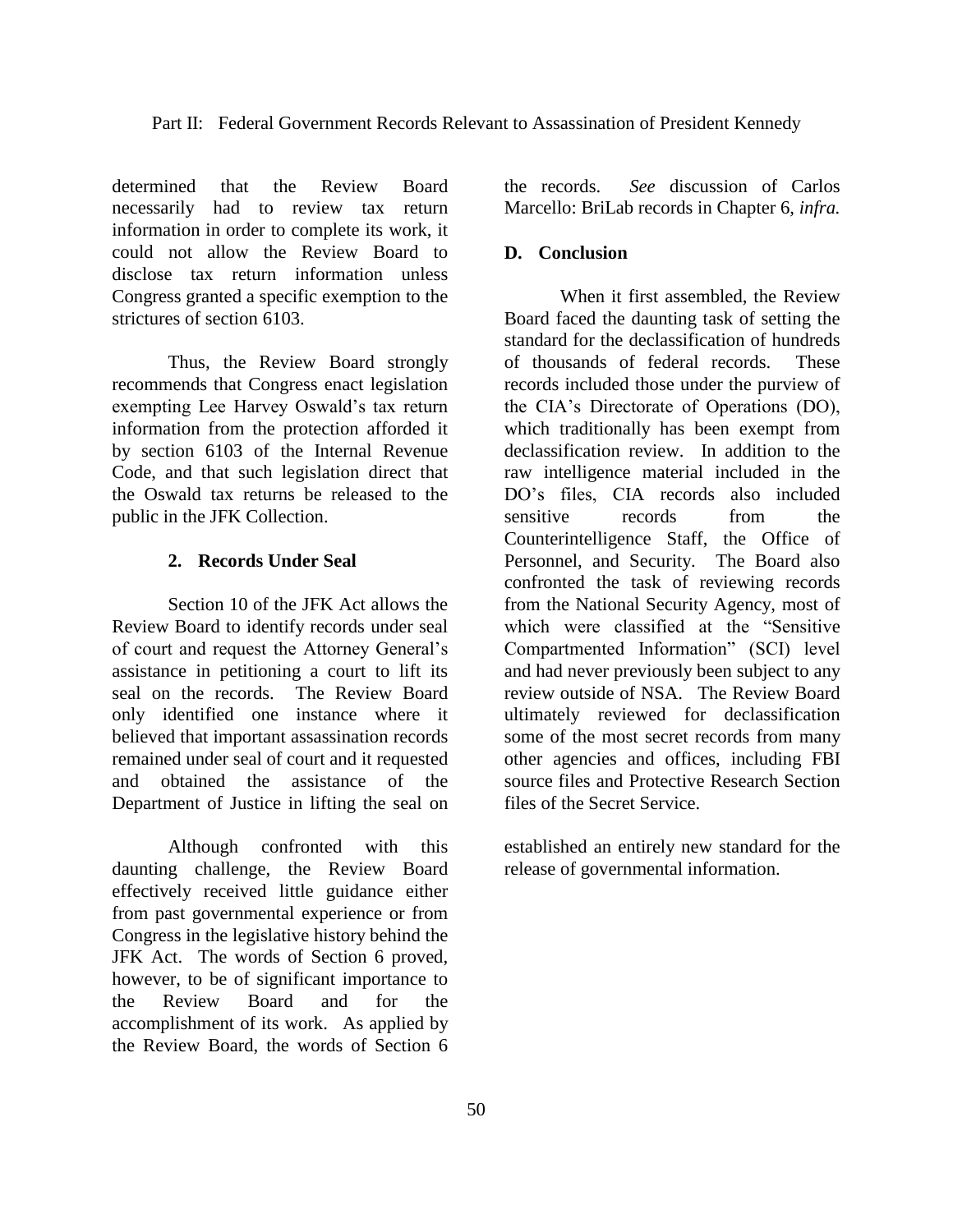Chapter 5: The Standards for Review: The Review Board's "Common Law"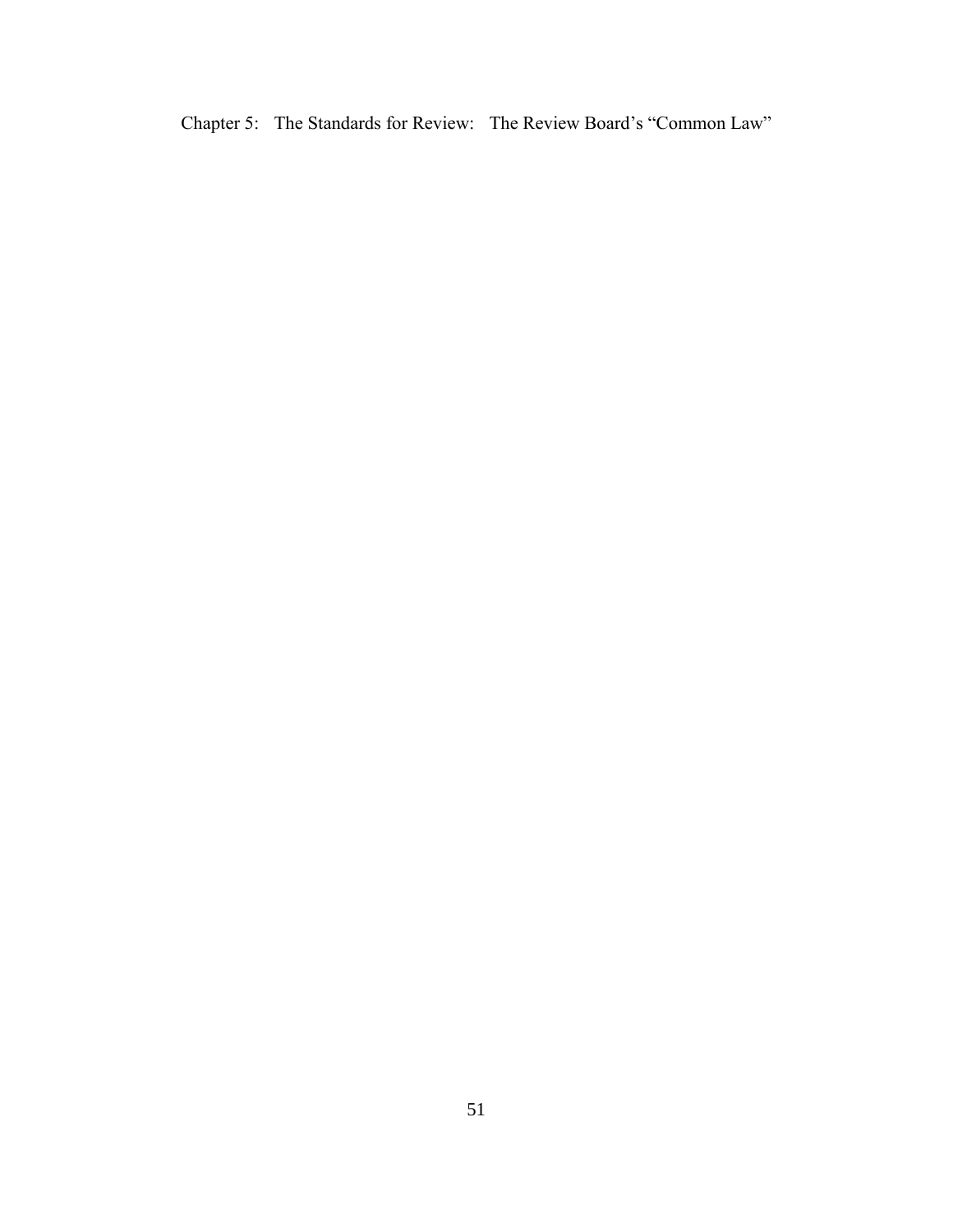Part II: Federal Government Records Relevant to Assassination of President Kennedy

 $\overline{a}$ 

## **CHAPTER 5 ENDNOTES**

i. 44 U.S.C. § 2107 (Supp. V 1994) (hereinafter "JFK Act").

 $\overline{a}$ 

ii. "[A]ll Government records related to the assassination of President Kennedy should carry a presumption of immediate disclosure." JFK Act, section 2(a)(2).

iii. 5 U.S.C. § 552 (1988) (hereinafter "FOIA").

iv. President Reagan's Exective Order was in effect at the time that the JFK Act was passed. *See* Exec. Order No. 12,356, 3 C.F.R. 166 (1982-1995) (hereinafter "Executive Order 12,356"). The current Executive Order is Exec. Order No. 12,958, 3 C.F.R. 333 (1995-present) (hereinafter "Executive Order 12,958").

## v. *The Freedom of Information Act Exemptions***.**

(b) This section does not apply to matters that are --

(1) (A) specifically authorized under criteria established by an Executive order to be kept secret in the interest of national defense or foreign policy and (B) are in fact properly classified pursuant to such Executive Order;

(2) related solely to the internal personnel rules and practices of an agency;

(3) specifically exempted from

disclosure by statute (other than section 552b of this title), provided that such statute

> (A) requires that the matters be withheld from the public in such a manner as to leave no discretion on the issue, or (B) establishes particular criteria for withholding or refers to particular types of matters to be withheld;

(4) trade secrets and commercial or financial information obtained from a person and privileged and confidential;

(5) inter-agency or intra-agency memorandums or letters which would not be available by law to a party other than an agency in litigation with the agency;

(6) personnel and medical files and similar files the disclosure of which would constitute a clearly unwarranted invasion of personal privacy;

(7) records or information compiled for law enforcement purposes, but only to the extent that the production of such law enforcement records or information

> (A) could reasonably be expected to interfere with enforcement proceedings, (B) would deprive a person of a right to a fair trial or an impartial adjudication, (C) could reasonably be expected to constitute an unwarranted invasion of personal privacy,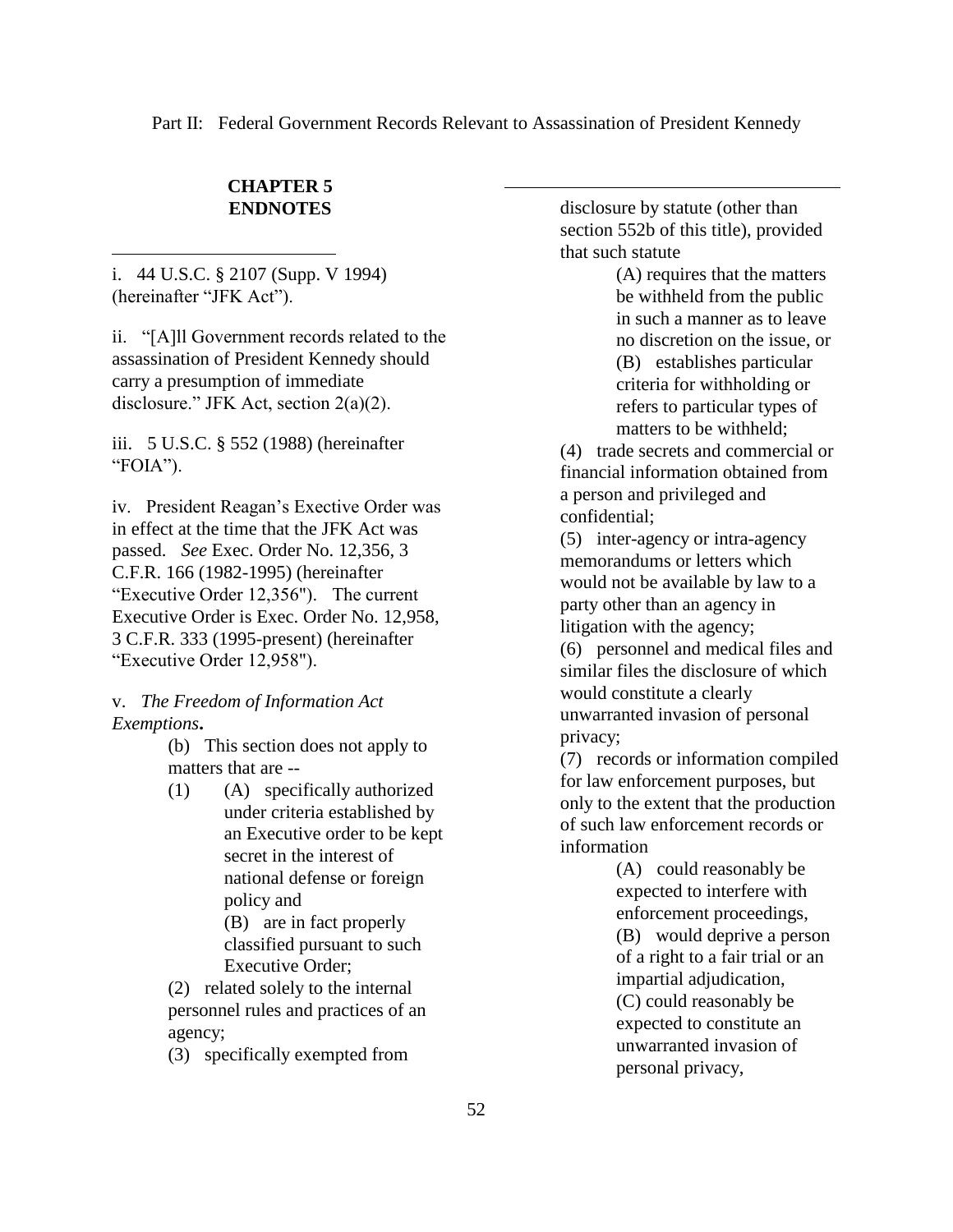$\overline{a}$ 

(D) could reasonably be expected to disclose the identity of a confidential source, including a State, local, or foreign agency or authority or any private institution which furnished information on a confidential basis, and, in the case of a record or information compiled by a criminal law enforcement authority in the course of a criminal investigation or by an agency conducting a lawful national security intelligence investigation, information furnished by a confidential source, (E) would disclose techniques and procedures for law enforcement

 $\overline{a}$ 

investigations or prosecutions, or would disclose guidelines for law enforcement investigations or prosecutions if such disclosure could reasonably be expected to risk circumvention of the law, or (F) could reasonably be expected to endanger the life or physical safety of any individual;

(8) contained in or related to examination operating, or condition reports prepared by, on behalf of, or for the use of an agency responsible for the regulation or supervision of financial institutions; or

(9) geological and geophysical information and data, including maps, concerning wells.

vi. Executive Order 12,356 was not as disclosure-oriented as Executive Order 12,958. The Senate Report for the JFK Act notes that it believed that,

> Executive Order 12,356, National Security Information, has precluded the release of [assassination] records. . . .

[L]egislation is necessary . . . because E.O. 12,356, "National Security Information," has eliminated the government-wide schedules for declassification and downgrading of classified information and has prevented the timely public disclosure of assassination records. . . .

S. Rep. No. 102-328, 102d Cong., 2d Sess. 17, 20 (1992) ("Senate Report").

vii. Because the audience for this report presumably will encounter the current Executive Order more often, the standards for release of information under Executive Order 12,958 are quoted. We have not quoted the standards for release of information under Executive Order 12,356.

viii. *Executive Order 12,958, Section 3.4(a)-(b): Automatic Declassification (April*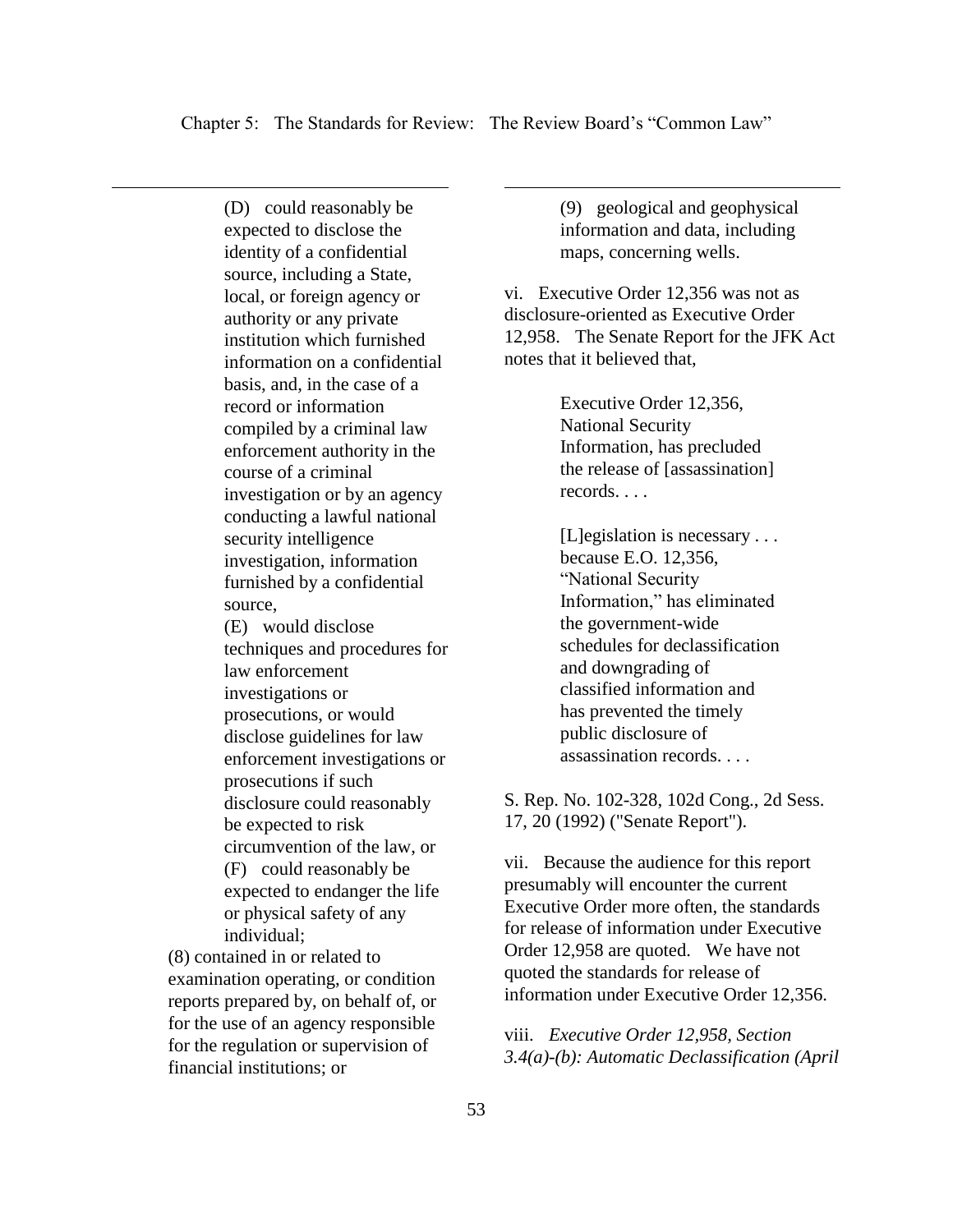Part II: Federal Government Records Relevant to Assassination of President Kennedy

 $\overline{a}$ 

*17, 1995).*

 $\overline{a}$ 

(a) Subject to paragraph (b), below, within 5 years from the date of this order, all classified information contained in records that (1) are more than 25 years old, and (2) have been determined to have permanent historical value under title 44, United States Code, shall be automatically declassified whether or not the records have been reviewed. Subsequently, all classified information in such records shall be automatically declassified no longer than 25 years from the date of its original classification, except as provided in paragraph (b), below. (b) An agency head may exempt from automatic declassification under paragraph (a), above, specific information, the release of which should be expected to:

> (1) reveal the identity of a confidential human source, or reveal information about the application of an intelligence source or method, or reveal the identity of a human intelligence source when the unauthorized disclosure of that source would clearly and demonstrably damage the national security interests of the United States; (2) reveal information that would assist in the development or use of weapons of mass destruction; (3) reveal information that would impair U.S.

cryptologic systems or activities; (4) reveal information that would impair the application of state of the art technology within a U.S. weapon system; (5) reveal actual U.S. military war plans that remain in effect; (6) reveal information that would seriously and demonstrably impair relations between the United States and a foreign government, or seriously and demonstrably undermine ongoing diplomatic activities of the United States; (7) reveal information that would clearly and demonstrably impair the current ability of United States Government officials to protect the President, Vice President, and other officials for whom protection services, in the interest of national security, are authorized; (8) reveal information that would seriously and demonstrably impair current national security emergency preparedness plans; or (9) violate a statute, treaty, or international agreement.

ix. 5 U.S.C. § 552(b)(3).

x. 5 U.S.C. § 552(b)(7).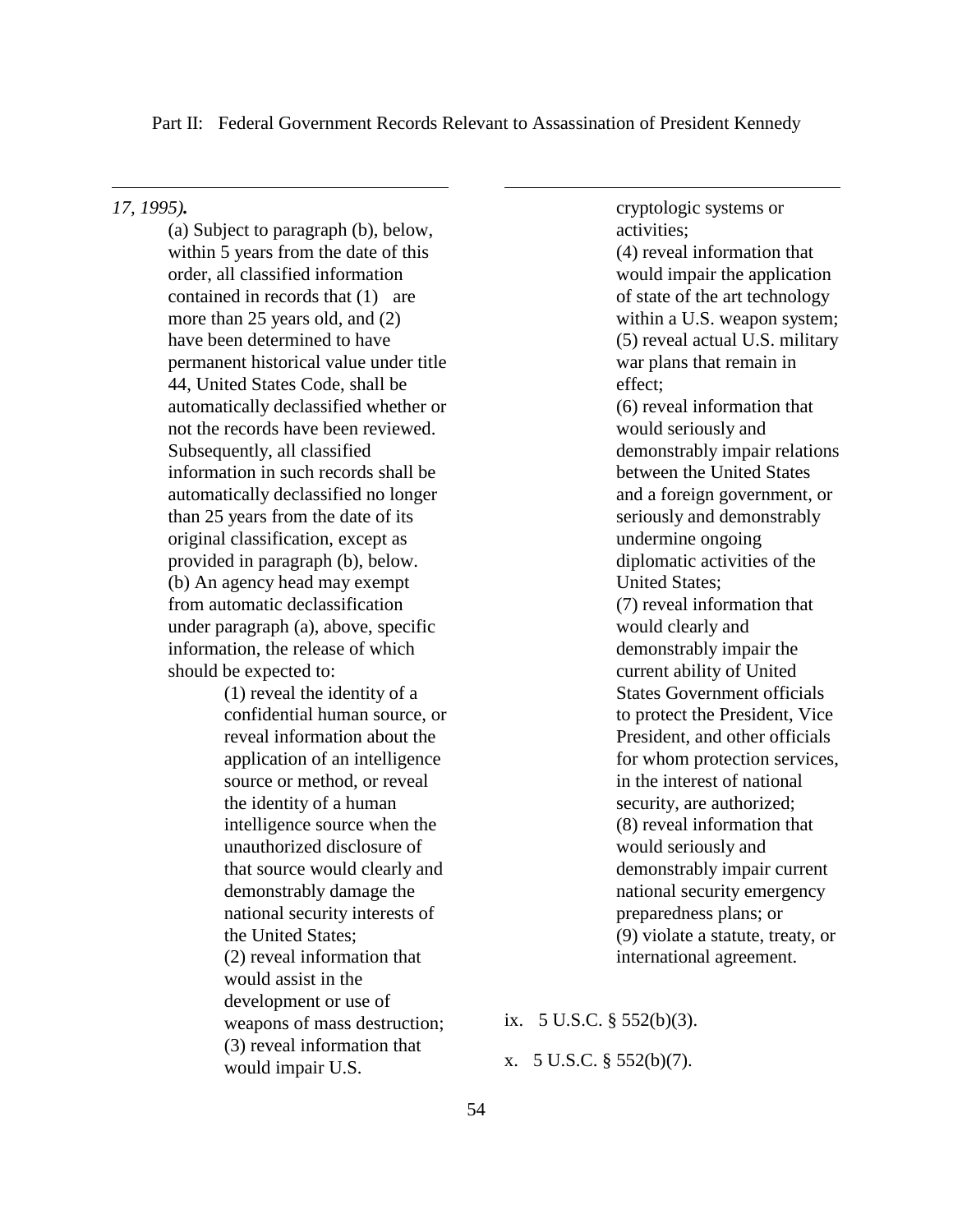$\overline{a}$ 

xi. The Senate believed that the "legislation is necessary" in part "because congressional records related to the assassination would not otherwise be subject to public disclosure until at least the year 2029." S. Rep. at 20. The "FOIA does not provide public access to unpublished congressional records." CRS Report for Congress: President John F. Kennedy Assassination Records Disclosure: An overview (March 3, 1993).

xii. *See* H.R. Rep. No. 625, 102d Cong., 2d Sess., pt. 1, at 18 (1992).

xiii. Section  $2(a)(2)$  (emphasis added).

xiv. Section  $2(A)(7)$  (emphasis added).

xv. *See* Sections 6, 9(c)(1).

 $\overline{a}$ 

xvi. H.R. Rep. No. 625, 102d Cong., 2d Sess., pt. 1, at 25 (1992).

xvii. H.R. Rep. No. 625, 102d Cong., 2d Sess., pt. 1, at 16 (1992) (emphasis added).

xviii. H. Rep. No. 625, 102d Cong., 2d Sess., pt. 1, at 26 (1992) (emphasis added).

xix. JFK Act, Section 3(10).

xx. *See*, *e.g.*, S. Rep. No. 328, 102 Cong., 2d Sess. 30 (1992).

xxi. JFK Act, Section 3(2).

xxii. The JFK Act, section 7(n), allows the Review Board to issue interpretive regulations. In its report on the JFK Act, the Senate noted,

Government offices are required to begin the review and disclosure of records upon enactment to expedite public access to the many records which do not require additional review or postponement. However, the ultimate work of the Review Board will involve not only the review of records recommended for postponement, but requiring government offices to provide additional information and records, where appropriate.

Senate Report at 21.

xxiii. JFK Act, section 3(2).

xxiv. JFK Act, sections  $6, 9(c)(1)$ .

xxv. S. Rep. No. 328, 102 Cong., 2d Sess. 31 (1992).

xxvi. S. Rep. No. 328, 102 Cong., 2d Sess. 2977 (1992).

xxvii. S. Rep. No. 328, 102d Cong., 2d Sess. 28 1992) (emphasis added).

xxviii. FBI's May 28, 1998, Appeal at 8.

xxix. Letter from FBI to Hon. Jack Quinn, 9/18/96.

xxx. Review Board's Reply Memorandum to the president, May 22, 1998, and Surreply